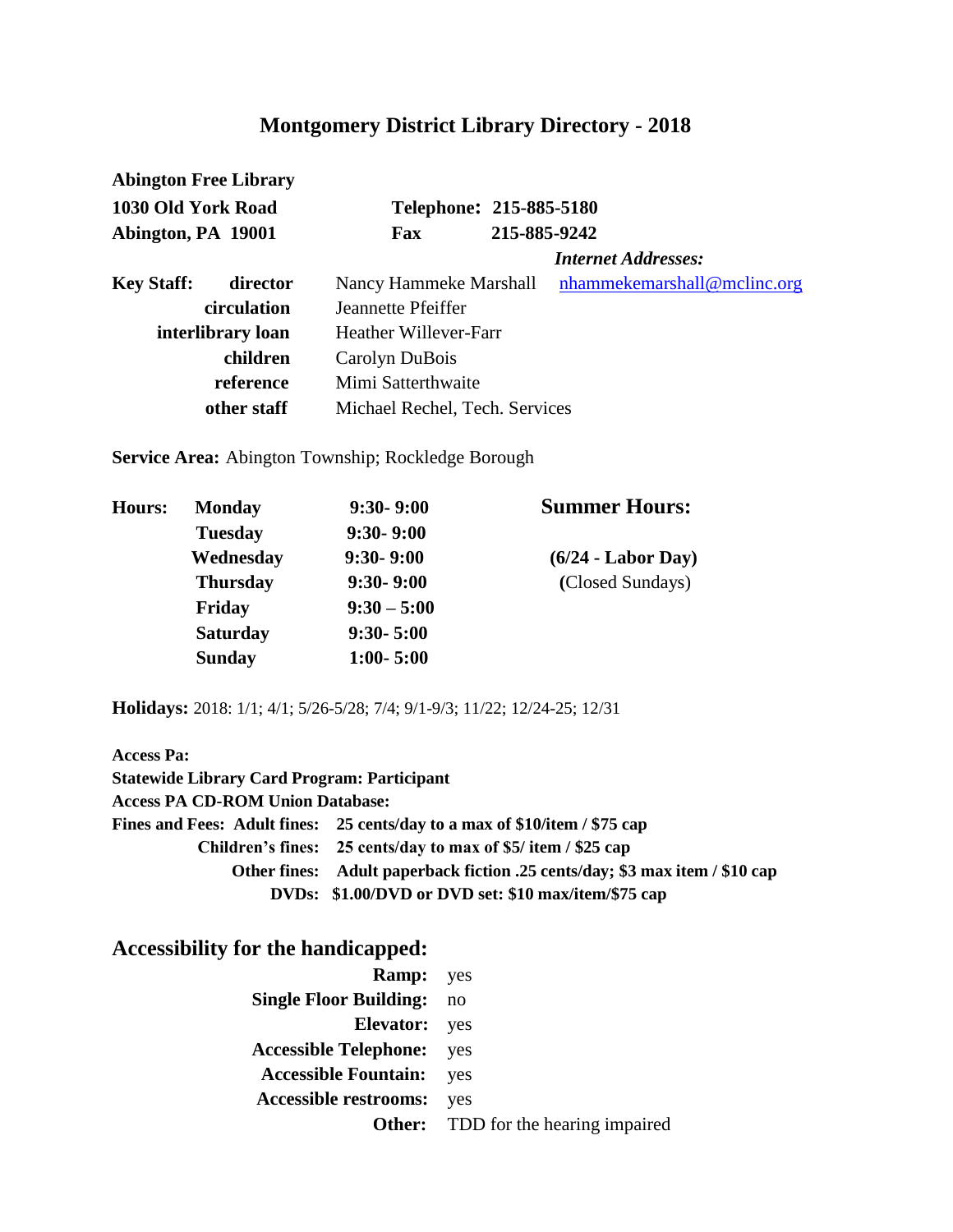**Roslyn (**Branch of the Abington Free Library) **2412 Avondale Avenue Telephone: 215-886-9818 Roslyn, PA 19001** 

**Key Staff:** 

 *Internet Addresses:*

| кеу әіап:         |                    |                                                        |
|-------------------|--------------------|--------------------------------------------------------|
| branch manager    | Meg Mitchell       | mmitchell@mclinc.org                                   |
| circulation       | Cathy Kress        |                                                        |
| interlibrary loan | <b>Cathy Kress</b> | ckress@mclinc.org                                      |
| children          | Celia Frankford    |                                                        |
| reference         | Celia Frankford    |                                                        |
| other staff       |                    | Belinda Fedorowicz, Laurel Howard, Jocelyn McLaughlin, |
|                   | <b>Helen Staus</b> |                                                        |

**Service Area:** Abington Township; Rockledge Borough

| <b>Monday</b>   | $11:00 - 9:00$ |
|-----------------|----------------|
| <b>Tuesday</b>  | $11:00 - 6:00$ |
| Wednesday       | <b>CLOSED</b>  |
| <b>Thursday</b> | $11:00 - 6:00$ |
| Friday          | $11:00 - 6:00$ |
| <b>Saturday</b> | $11:00 - 2:00$ |
| <b>Sunday</b>   | <b>CLOSED</b>  |
|                 |                |

**Holidays:** 2018: See Abington **Access Pa:** Yes **Statewide Library Card Program: Participant Access Pa: Statewide Library Card Program: Participant Access PA CD-ROM Union Database: Fines and Fees: Adult fines: 25 cents/day to a max of \$10/item / \$75 ca Children's fines: 25 cents/day to max of \$5/ item / \$25 cap Other fines: Adult paperback fiction .25 cents/day; \$3 max item / \$10 cap DVDs: \$1.00/DVD or DVD set: \$10 max/item/\$75 cap** 

| <b>Ramp:</b>                  | no  |
|-------------------------------|-----|
| <b>Single Floor Building:</b> | yes |
| Elevator:                     | no  |
| <b>Accessible Telephone:</b>  | yes |
| <b>Accessible Fountain:</b>   | ves |
| <b>Accessible restrooms:</b>  | yes |
| Other:                        |     |
|                               |     |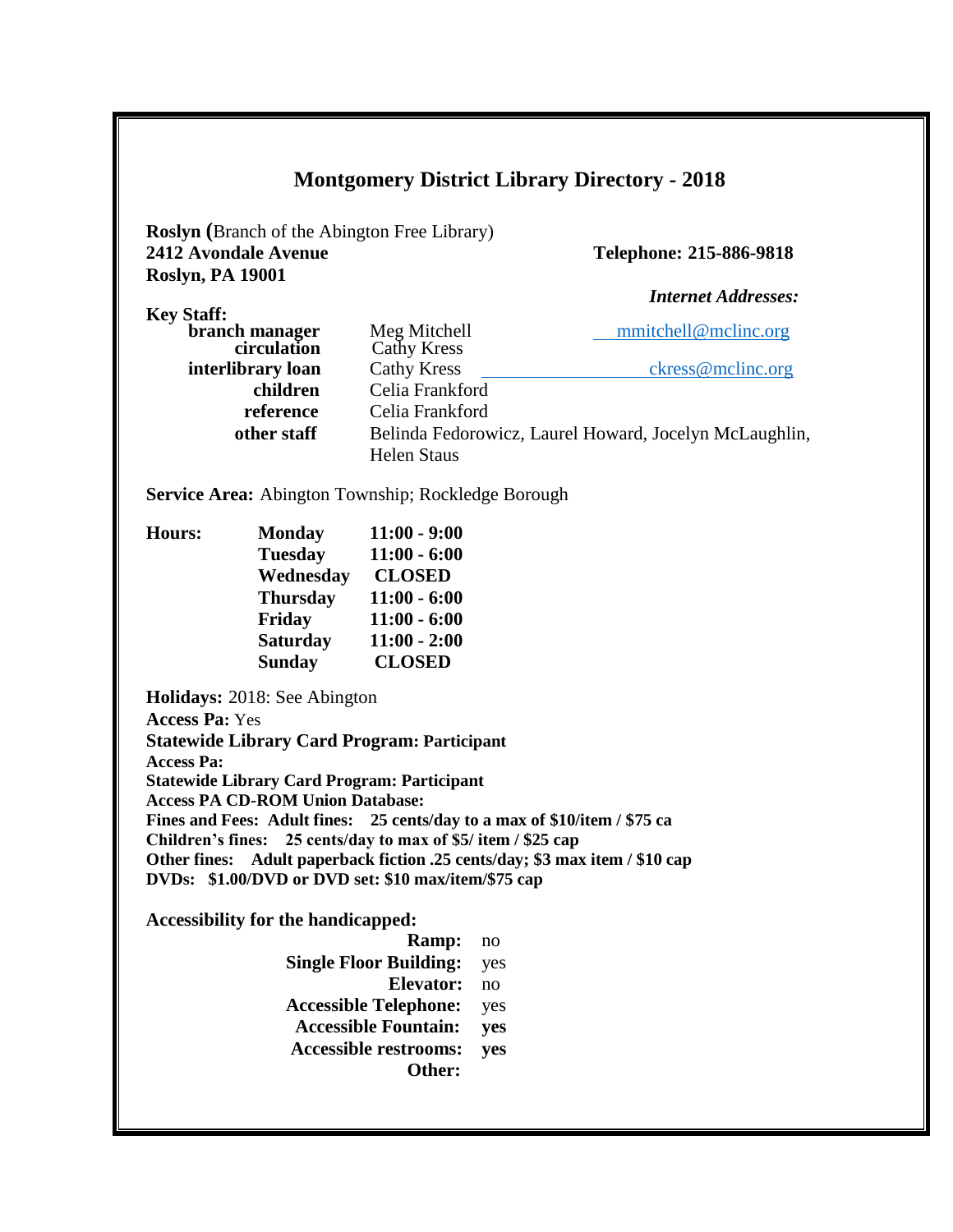| <b>Montgomery District Library Directory - 2018</b>                                                   |                                                                                                                                                                                                                                                                                   |                                                                                                                                         |                                                                                                                                                                          |
|-------------------------------------------------------------------------------------------------------|-----------------------------------------------------------------------------------------------------------------------------------------------------------------------------------------------------------------------------------------------------------------------------------|-----------------------------------------------------------------------------------------------------------------------------------------|--------------------------------------------------------------------------------------------------------------------------------------------------------------------------|
| <b>Cheltenham Township Library System</b><br>215 South Keswick Ave.<br><b>Glenside, PA 19038-4420</b> |                                                                                                                                                                                                                                                                                   |                                                                                                                                         | Telephone: (215) 885-0457<br>Fax<br>$(215) 885 - 1239$                                                                                                                   |
|                                                                                                       |                                                                                                                                                                                                                                                                                   |                                                                                                                                         | <b>Internet Addresses:</b>                                                                                                                                               |
| <b>Key Staff:</b>                                                                                     | <b>Director of Administrative Services</b><br><b>Automation &amp; Technology Coordinator</b><br><b>Service Area: Cheltenham Township</b>                                                                                                                                          | <b>President &amp; CEO</b><br><b>Office Assistant</b><br><b>Accounting Assistant</b><br><b>Bibliographic Editor</b><br><b>Processor</b> | Carrie Turner cturner@mclinc.org<br>Andrea White<br>Dot Sutton,<br>Yee Ping Wong<br>Christina Heineman<br>Jeanine Pringle<br>Karen Taylor<br>www.cheltenhamlibraries.org |
| <b>Hours:</b><br>Close at 5:00, 11/21<br><b>Access Pa:</b>                                            | <b>Monday</b><br><b>Tuesday</b><br>Wednesday<br><b>Thursday</b><br>Friday<br><b>Saturday</b><br><b>Sunday</b><br><b>Statewide Library Card Program: Participant</b><br><b>Access PA CD-ROM Union Database: Participant</b><br>Fines and Fees: See listings under member libraries | $9:00 - 5:00$<br>$9:00 - 5:00$<br>$9:00 - 5:00$<br>$9:00 - 5:00$<br>$9:00 - 5:00$<br><b>Closed</b><br><b>Closed</b>                     | Holidays 2018: 1/1; 1/15; 3/31-4/1; 5/26-28; 7/4; 9/1-3; 11/12; 11/22-23; 12/24-25; 1/1/19<br><b>Accessibility for the handicapped:</b> See member libraries             |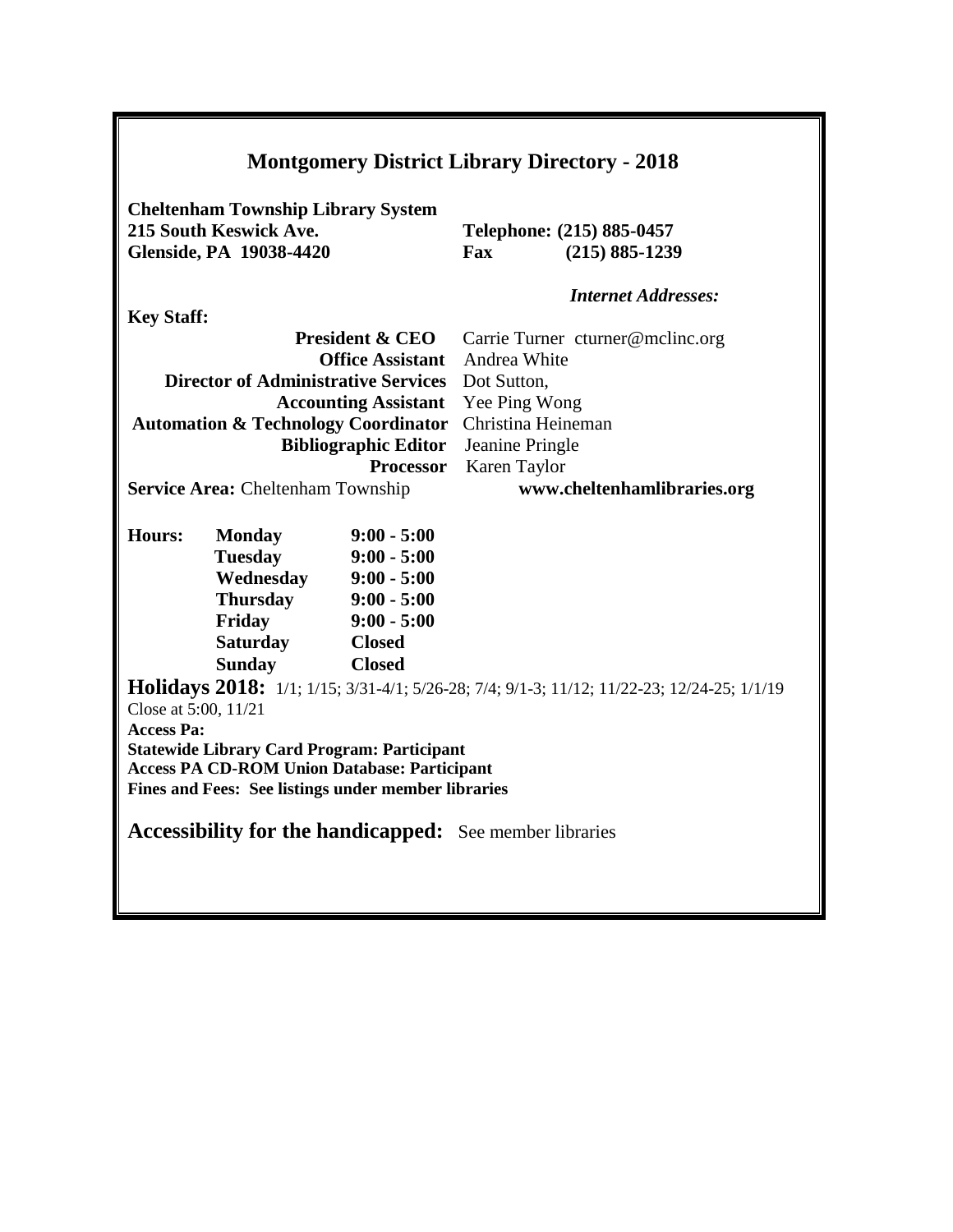| <b>Montgomery District Library Directory - 2018</b>                                                                                                                                                                                                                                                                                                                                                                                                                                                                                                                                                                                                                                              |                                                         |  |  |  |
|--------------------------------------------------------------------------------------------------------------------------------------------------------------------------------------------------------------------------------------------------------------------------------------------------------------------------------------------------------------------------------------------------------------------------------------------------------------------------------------------------------------------------------------------------------------------------------------------------------------------------------------------------------------------------------------------------|---------------------------------------------------------|--|--|--|
| <b>East Cheltenham Free Library</b> (Member of Cheltenham Township Library Sys)<br>(In Rowland Community Center)                                                                                                                                                                                                                                                                                                                                                                                                                                                                                                                                                                                 |                                                         |  |  |  |
| 400 Myrtle Ave.                                                                                                                                                                                                                                                                                                                                                                                                                                                                                                                                                                                                                                                                                  | Telephone: (215) 379-2077                               |  |  |  |
| <b>Cheltenham, PA 19012-2038</b>                                                                                                                                                                                                                                                                                                                                                                                                                                                                                                                                                                                                                                                                 | Fax:<br>$(215)$ 379-1275                                |  |  |  |
|                                                                                                                                                                                                                                                                                                                                                                                                                                                                                                                                                                                                                                                                                                  | <b>E-Mail Address:</b>                                  |  |  |  |
|                                                                                                                                                                                                                                                                                                                                                                                                                                                                                                                                                                                                                                                                                                  |                                                         |  |  |  |
| <b>Key Staff:</b><br>director<br>Angela Lang                                                                                                                                                                                                                                                                                                                                                                                                                                                                                                                                                                                                                                                     | alang@mclinc.org                                        |  |  |  |
| Sandra Frasier<br>circulation                                                                                                                                                                                                                                                                                                                                                                                                                                                                                                                                                                                                                                                                    |                                                         |  |  |  |
| interlibrary loan                                                                                                                                                                                                                                                                                                                                                                                                                                                                                                                                                                                                                                                                                |                                                         |  |  |  |
| children                                                                                                                                                                                                                                                                                                                                                                                                                                                                                                                                                                                                                                                                                         |                                                         |  |  |  |
| reference                                                                                                                                                                                                                                                                                                                                                                                                                                                                                                                                                                                                                                                                                        |                                                         |  |  |  |
| other staff                                                                                                                                                                                                                                                                                                                                                                                                                                                                                                                                                                                                                                                                                      | Mary Monaghan, Marian Slater, Charlotte Shanblatt, Azsa |  |  |  |
| Hill, Kendra Clayton                                                                                                                                                                                                                                                                                                                                                                                                                                                                                                                                                                                                                                                                             |                                                         |  |  |  |
|                                                                                                                                                                                                                                                                                                                                                                                                                                                                                                                                                                                                                                                                                                  |                                                         |  |  |  |
| <b>Service Area: Cheltenham Township</b>                                                                                                                                                                                                                                                                                                                                                                                                                                                                                                                                                                                                                                                         |                                                         |  |  |  |
| <b>Hours:</b>                                                                                                                                                                                                                                                                                                                                                                                                                                                                                                                                                                                                                                                                                    |                                                         |  |  |  |
| <b>Monday</b><br>$10:00 - 9:00$                                                                                                                                                                                                                                                                                                                                                                                                                                                                                                                                                                                                                                                                  |                                                         |  |  |  |
| <b>Tuesday</b><br>$10:00 - 6:00$                                                                                                                                                                                                                                                                                                                                                                                                                                                                                                                                                                                                                                                                 |                                                         |  |  |  |
| Wednesday<br>$1:00 - 9:00$                                                                                                                                                                                                                                                                                                                                                                                                                                                                                                                                                                                                                                                                       |                                                         |  |  |  |
| <b>Thursday</b><br>$1:00 - 6:00$                                                                                                                                                                                                                                                                                                                                                                                                                                                                                                                                                                                                                                                                 |                                                         |  |  |  |
| Friday<br>$1:00 - 6:00$                                                                                                                                                                                                                                                                                                                                                                                                                                                                                                                                                                                                                                                                          |                                                         |  |  |  |
|                                                                                                                                                                                                                                                                                                                                                                                                                                                                                                                                                                                                                                                                                                  |                                                         |  |  |  |
| <b>Saturday</b><br>$10:00 - 4:00$<br><b>Holidays 2018:</b> 1/1; 1/15; 3/31-4/1; 5/26-28; 7/4; 9/1-3; 11/12; 11/22-23; 12/24-25; 1/1/19<br>Close at 5:00, 11/21<br><b>Access Pa:</b><br><b>Statewide Library Card Program: Participant</b><br><b>Access PA CD-ROM Union Database: Participant</b><br>Fines and Fees: Adult fines: 25 cents/day to a max of \$7.50/item<br>Children's fines: 15 cents/day to max of \$7.50/ item<br>Other fines: Videos: \$1.00/day; \$10 max<br><b>Accessibility for the handicapped:</b> yes<br>Ramp:<br><b>Single Floor Building:</b><br>yes<br><b>Elevator:</b><br><b>Accessible Telephone:</b><br><b>Accessible Fountain:</b><br><b>Accessible restrooms:</b> |                                                         |  |  |  |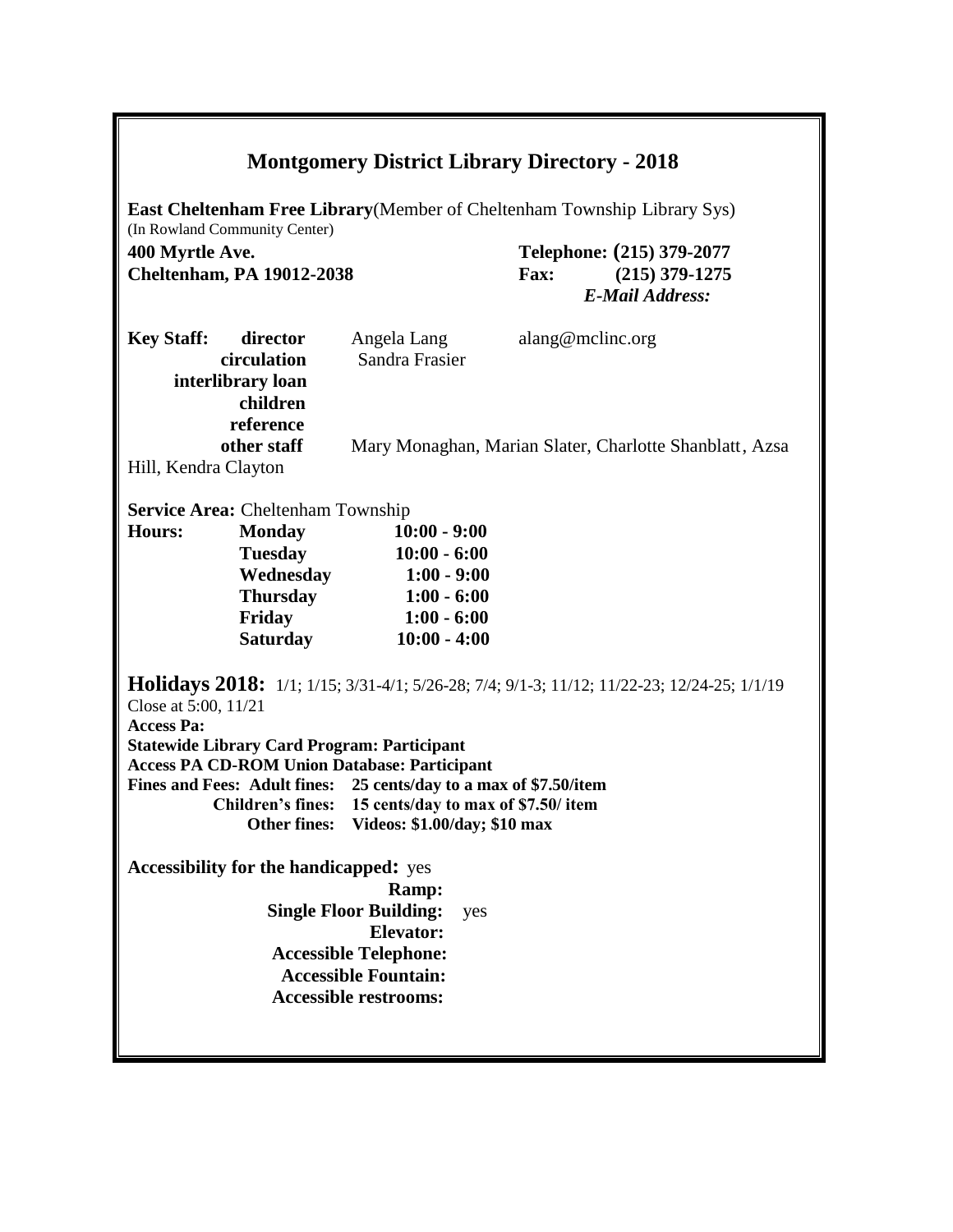| <b>Montgomery District Library Directory - 2018</b> |                                                       |                                                                   |                           |                                                                                            |  |
|-----------------------------------------------------|-------------------------------------------------------|-------------------------------------------------------------------|---------------------------|--------------------------------------------------------------------------------------------|--|
|                                                     |                                                       |                                                                   |                           | <b>Elkins Park Free Library</b> (Member of Cheltenham Township Library System)             |  |
|                                                     | <b>563 East Church Road</b>                           |                                                                   | Telephone: (215) 635-5000 |                                                                                            |  |
|                                                     | <b>Elkins Park, PA 19027-2499</b>                     | <b>Fax:</b>                                                       |                           | $(215)$ 635-5844                                                                           |  |
| <b>Key Staff:</b>                                   |                                                       |                                                                   |                           |                                                                                            |  |
|                                                     | <b>Head Librarian</b>                                 | John Pappas                                                       | jpappas@mclinc.org        |                                                                                            |  |
|                                                     |                                                       | <b>Circulation</b> Susan Kettner                                  | skettner@mclinc.org       |                                                                                            |  |
|                                                     |                                                       | <b>Interlibrary Loan</b> Susan Kettner                            |                           |                                                                                            |  |
|                                                     |                                                       | children Elizabeth McGoran                                        |                           | emcgoran@mclinc.org                                                                        |  |
|                                                     |                                                       | reference Kerry Birnbaum                                          |                           | kbirnbaum@mclinc.org                                                                       |  |
|                                                     | other staff                                           |                                                                   |                           | Mary Gilligan, Denise Mikulski, Troy McLean, Lisa                                          |  |
|                                                     |                                                       | Zelmanoff, Diane Moskal, Andrea Vogel, Eric Cowan                 |                           |                                                                                            |  |
|                                                     | <b>Service Area: Cheltenham Township</b>              |                                                                   |                           |                                                                                            |  |
| <b>Hours:</b>                                       | <b>Monday</b>                                         | $10:00 - 9:00$                                                    |                           |                                                                                            |  |
|                                                     | <b>Tuesday</b>                                        | $10:00 - 6:00$                                                    |                           |                                                                                            |  |
|                                                     | Wednesday                                             | $10:00 - 9:00$                                                    |                           |                                                                                            |  |
|                                                     | <b>Thursday</b>                                       | $10:00 - 6:00$                                                    |                           |                                                                                            |  |
|                                                     | Friday                                                | $10:00 - 6:00$                                                    |                           |                                                                                            |  |
|                                                     | <b>Saturday</b>                                       | $10:00 - 4:00$                                                    |                           |                                                                                            |  |
|                                                     | <b>Sunday</b>                                         | $1:00 - 4:00$                                                     |                           |                                                                                            |  |
|                                                     |                                                       |                                                                   |                           |                                                                                            |  |
| Close at 5:00, 11/21                                |                                                       |                                                                   |                           | Holidays 2018: 1/1; 1/15; 3/31-4/1; 5/26-28; 7/4; 9/1-3; 11/12; 11/22-23; 12/24-25; 1/1/19 |  |
| <b>Access Pa:</b>                                   |                                                       |                                                                   |                           |                                                                                            |  |
|                                                     |                                                       | <b>Statewide Library Card Program: Participant</b>                |                           |                                                                                            |  |
|                                                     |                                                       | <b>Access PA CD-ROM Union Database: Participant</b>               |                           |                                                                                            |  |
|                                                     |                                                       | Fines and Fees: Adult fines: 25 cents/day to a max of \$7.50/item |                           |                                                                                            |  |
|                                                     |                                                       | Children's fines: 15 cents/day to max of \$7.50/ item             |                           |                                                                                            |  |
|                                                     |                                                       | Other fines: DVD's: \$1.00/day; \$10 max                          |                           |                                                                                            |  |
|                                                     |                                                       | <b>Accessibility for the handicapped:</b>                         |                           |                                                                                            |  |
|                                                     |                                                       | Ramp:                                                             | yes                       |                                                                                            |  |
|                                                     |                                                       | <b>Single Floor Building:</b>                                     | yes                       |                                                                                            |  |
|                                                     |                                                       | <b>Elevator:</b>                                                  |                           |                                                                                            |  |
|                                                     |                                                       | <b>Accessible Telephone:</b>                                      | yes                       |                                                                                            |  |
|                                                     |                                                       | <b>Accessible Fountain:</b>                                       | yes                       |                                                                                            |  |
|                                                     |                                                       | <b>Accessible restrooms:</b>                                      | yes                       |                                                                                            |  |
|                                                     | Other:                                                |                                                                   |                           |                                                                                            |  |
|                                                     | Wide aisles, accessible light switches and fire alarm |                                                                   |                           |                                                                                            |  |
|                                                     |                                                       |                                                                   |                           |                                                                                            |  |
|                                                     |                                                       |                                                                   |                           |                                                                                            |  |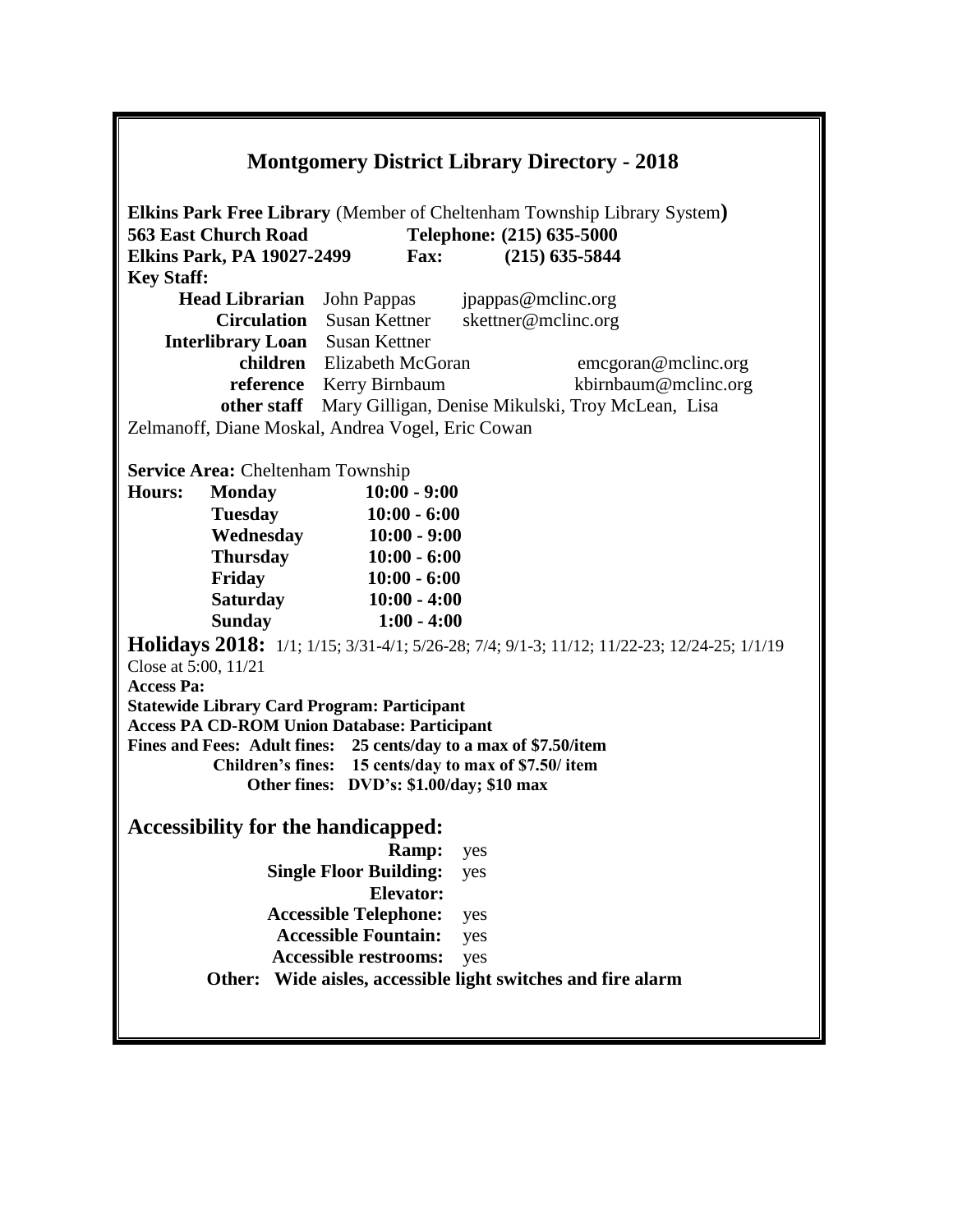**Glenside Free Library** (Member of Cheltenham Township Library System) **215 South Keswick Ave Telephone: (215) 885-0455 Glenside, PA 19038-4420 Fax: (215) 885-1239**

| <b>Key Staff:</b>                                  |                          | <b>Internet Addresses:</b>                                                   |
|----------------------------------------------------|--------------------------|------------------------------------------------------------------------------|
| <b>Head Librarian</b> Mary Kay Moran               |                          | mmoran@mclinc.org                                                            |
| circulation                                        | <b>Steve Lorenz</b>      | gfleirchead@melinc.org                                                       |
| interlibrary loan                                  | <b>Steve Lorenz</b>      | gfleirchead@melinc.org                                                       |
| youth services librarian                           | <b>Tegan Conner-Cole</b> | tconner@mclinc.org                                                           |
| reference                                          | Melissa Caviston         | meaviston@meline.org                                                         |
|                                                    |                          | other staff Ryan Davis, , Dorothy Lipman, John Lockerby, Lisa DeVuono, Erika |
| Lewis, Sheryl Kushner, Karen Taylor, Jack Slawson. |                          |                                                                              |

**Service Area:** Cheltenham Township

| <b>Monday</b>   | $10:00 - 6:00$ |
|-----------------|----------------|
| <b>Tuesday</b>  | $10:00 - 9:00$ |
| Wednesday       | $10:00 - 6:00$ |
| <b>Thursday</b> | $10:00 - 9:00$ |
| Friday          | $10:00 - 6:00$ |
| <b>Saturday</b> | $10:00 - 4:00$ |
| <b>Sunday</b>   | $1:00 - 4:00$  |
|                 |                |

Holidays 2018: 1/1; 1/15; 3/31-4/1; 5/26-28; 7/4; 9/1-3; 11/12; 11/22-23; 12/24-25; 1/1/19 Close at 5:00, 11/21 **Access Pa: Statewide Library Card Program: Participant Access PA CD-ROM Union Database: Participant Fines and Fees: Adult fines: 25 cents/day to a max of \$7.50/item Children's fines: 15 cents/day to max of \$7.50/ item Other fines: Videos: 25cents/day to max of \$7.50 DVDs \$1.00/day to max of \$10.00**

| <b>Ramp:</b>                  |     |
|-------------------------------|-----|
| <b>Single Floor Building:</b> | yes |
| Elevator:                     |     |
| <b>Accessible Telephone:</b>  | yes |
| <b>Accessible Fountain:</b>   | yes |
| <b>Accessible restrooms:</b>  | yes |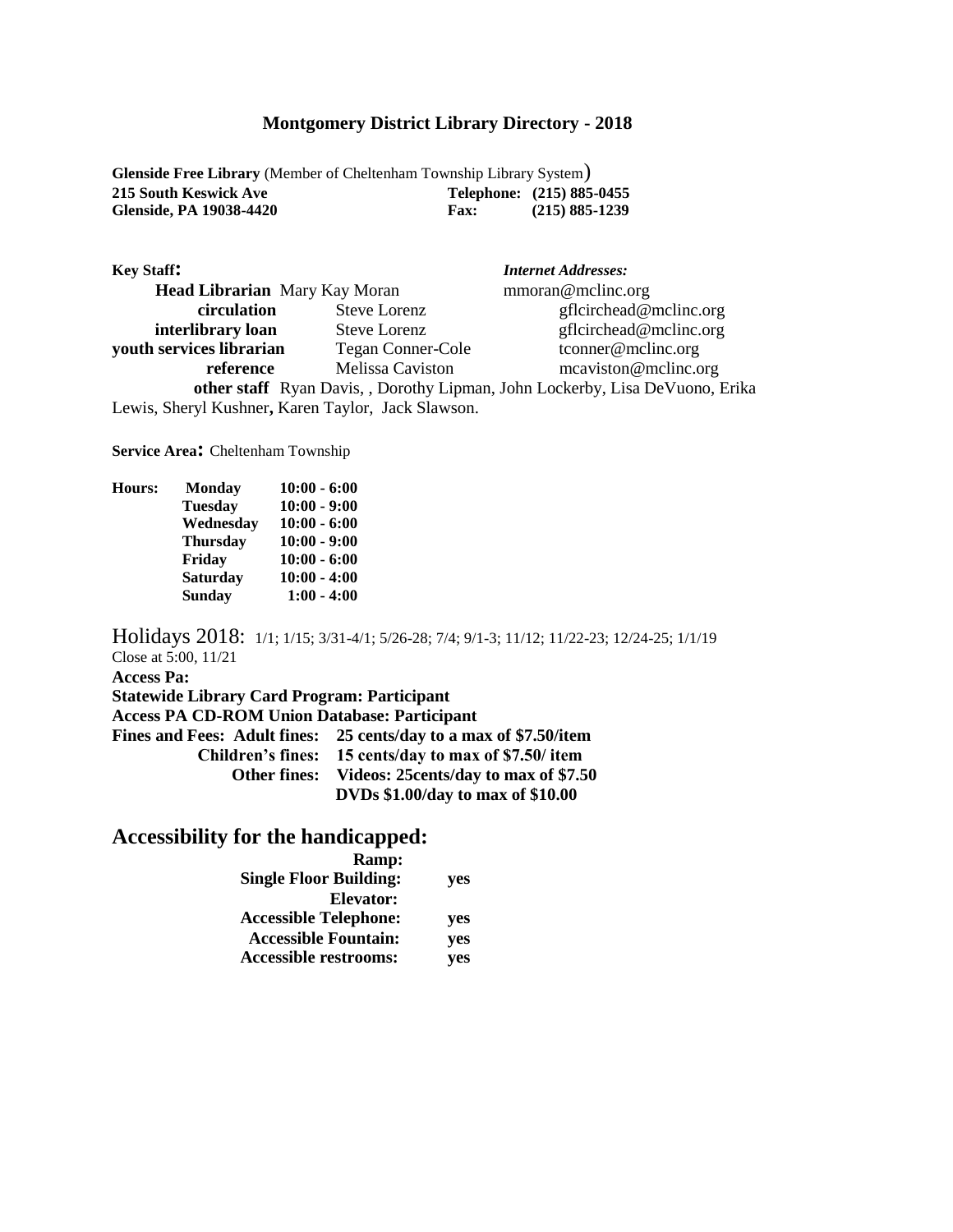|                          |                                                                                                                            |                                                              |                                      | La Mott Free Library (Member of Cheltenham Township Library System)                 |
|--------------------------|----------------------------------------------------------------------------------------------------------------------------|--------------------------------------------------------------|--------------------------------------|-------------------------------------------------------------------------------------|
|                          | <b>7420 Sycamore Avenue</b>                                                                                                |                                                              |                                      | Telephone/Fax: 215-635-4419                                                         |
| <b>La Mott, PA 19027</b> |                                                                                                                            |                                                              |                                      |                                                                                     |
|                          |                                                                                                                            |                                                              |                                      | <b>Internet Address:</b>                                                            |
| <b>Key Staff:</b>        |                                                                                                                            |                                                              |                                      |                                                                                     |
|                          | <b>Branch Manager</b><br>circulation                                                                                       | <b>Carolyn Turner-Harris</b><br><b>Carolyn Turner-Harris</b> |                                      | charris@mclinc.org                                                                  |
|                          | interlibrary loan                                                                                                          |                                                              |                                      |                                                                                     |
|                          | children                                                                                                                   | <b>Carolyn Turner-Harris</b>                                 |                                      |                                                                                     |
|                          | reference                                                                                                                  |                                                              |                                      |                                                                                     |
|                          | other staff                                                                                                                |                                                              | <b>Weirong Chu, Hortence Forrest</b> |                                                                                     |
|                          |                                                                                                                            |                                                              |                                      |                                                                                     |
|                          | <b>Service Area: Cheltenham Township</b>                                                                                   |                                                              |                                      |                                                                                     |
| Hours:                   | <b>Monday</b>                                                                                                              | $3:00 - 8:30$                                                |                                      | <b>Summer Hours:</b>                                                                |
|                          | <b>Tuesday</b>                                                                                                             | $2:00 - 6:00$                                                |                                      | <b>Same</b>                                                                         |
|                          | Wednesday                                                                                                                  | $3:00 - 8:30$                                                |                                      |                                                                                     |
|                          | <b>Thursday</b>                                                                                                            | $10:00 - 6:00$                                               |                                      |                                                                                     |
|                          | Friday                                                                                                                     | $3:00 - 6:00$                                                |                                      |                                                                                     |
|                          | <b>Saturday</b>                                                                                                            | $12:00 - 4:00$                                               |                                      |                                                                                     |
|                          | <b>Sunday</b>                                                                                                              | <b>CLOSED</b>                                                |                                      |                                                                                     |
|                          |                                                                                                                            |                                                              |                                      | Holidays 2018: 1/1; 1/15; 3/31-4/1; 5/26-28; 7/4; 9/1-3; 11/12; 11/22-23; 12/24-25; |
|                          | 1/1/19 Close at 5:00, 11/21                                                                                                |                                                              |                                      |                                                                                     |
|                          | <b>Accessible Telephone:</b>                                                                                               |                                                              |                                      |                                                                                     |
| <b>Access Pa:</b>        |                                                                                                                            |                                                              |                                      |                                                                                     |
|                          | <b>Statewide Library Card Program: Participant</b>                                                                         |                                                              |                                      |                                                                                     |
|                          | <b>Access PA CD-ROM Union Database: Participant</b>                                                                        |                                                              |                                      |                                                                                     |
|                          | Fines and Fees: Adult fines: 25 cents/day to a max of \$7.50/item<br>Children's fines: 15 cents/day to max of \$7.50/ item |                                                              |                                      |                                                                                     |
|                          | <b>Other fines:</b>                                                                                                        | Videos: \$1.00/day; \$10 max                                 |                                      |                                                                                     |
|                          |                                                                                                                            |                                                              |                                      |                                                                                     |
|                          | <b>Accessibility for the handicapped:</b>                                                                                  |                                                              |                                      |                                                                                     |
|                          |                                                                                                                            | Ramp:                                                        | yes                                  |                                                                                     |
|                          |                                                                                                                            | <b>Single Floor Building:</b>                                | yes                                  |                                                                                     |
|                          |                                                                                                                            | <b>Elevator:</b>                                             |                                      |                                                                                     |
|                          |                                                                                                                            | <b>Accessible Fountain:</b>                                  | yes                                  |                                                                                     |
|                          |                                                                                                                            | <b>Accessible restrooms:</b><br>Other:                       | yes                                  |                                                                                     |
|                          |                                                                                                                            |                                                              |                                      |                                                                                     |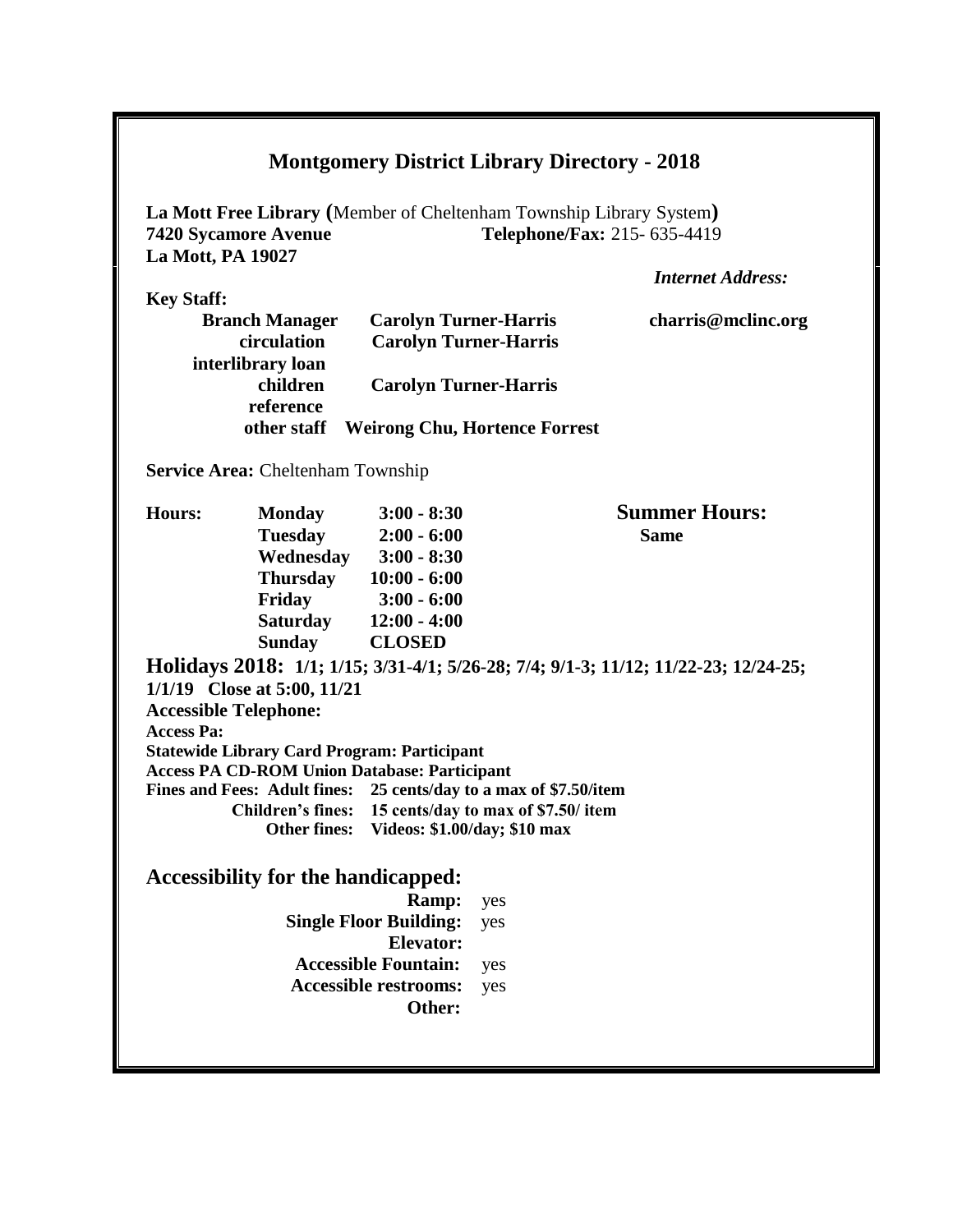**Free Library of Springfield Township 8900 Hawthorn Ln. Wyndmoor, PA 19038 Telephone/FAX: 215-836-5300 / 215-836-2404**

#### *E-Mail Addresses:*

**Key Staff:**

**\**

| <b>Director</b>              | Marycatherine McGarvey | mmcgarvey@mclinc.org  |
|------------------------------|------------------------|-----------------------|
| <b>Assistant Director</b>    | Joy Utz                | jutz@mclinc.org       |
| <b>Circulation</b>           | Kathy Lenahen          | klenahen@mclinc.org   |
| <b>Electronic Resources</b>  | Stephanie Renne        | $s$ renne@mclinc.org  |
| <b>Interlibrary loan-MAC</b> | Mary Lou Hughes        | mlhughes@mclinc.org   |
| <b>Young Adults</b>          | Marie Kiessling        | mkiessling@mclinc.org |
| Children's'                  | Amy Ambler             | aambler@mclinc.org    |
| <b>Reference</b>             | Stephanie Renne        | srenne@mclinc.org     |
| <b>Technical Services</b>    | Linda Jones            | ljones@mclinc.org     |

**Service Area:** Springfield Township Montgomery County: www.freelibraryofspringfieldtownship.org

| Hours: | <b>Monday</b>   | $9:00 - 9:00$  |
|--------|-----------------|----------------|
|        | <b>Tuesday</b>  | $9:00 - 9:00$  |
|        | Wednesday       | $9:00 - 9:00$  |
|        | <b>Thursday</b> | $9:00 - 9:00$  |
|        | Friday          | $9:00 - 5:00$  |
|        | <b>Saturday</b> | $10:00 - 5:00$ |
|        | <b>Sunday</b>   | $1:00 - 4:00$  |

**Summer Hours: Tuesday 9:00 - 9:00 Saturday 10:00-2:00 Wednesday 9:00 - 9:00 Closed Sundays-July1-Sept 3**

**Holidays: 2018:** 1/1; 3/30; 4/1; 5/28; 7/4; 9/1; 9/2; 9/3; 11/9; 11/22; 12/24-25; 12/31.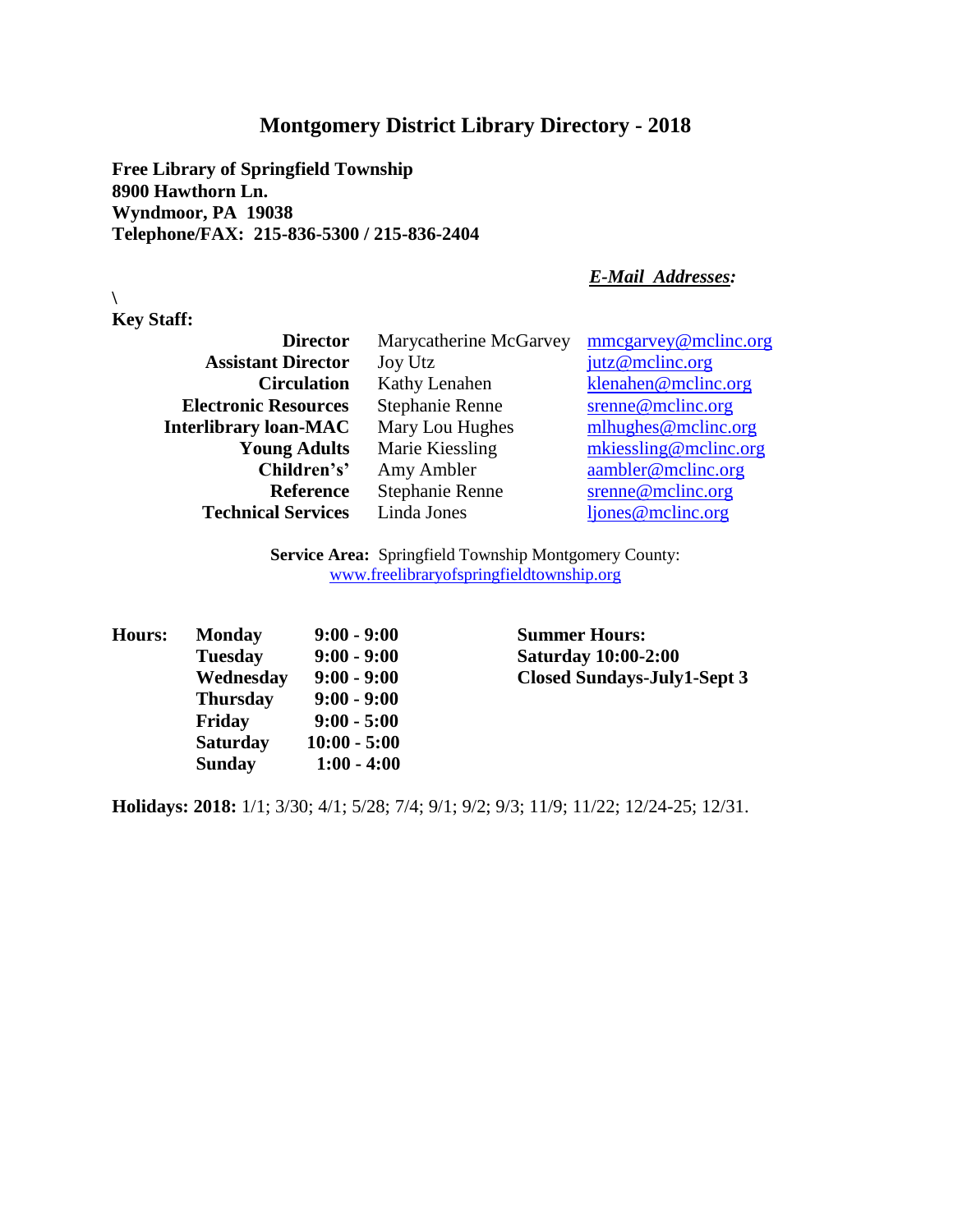**Horsham Township Library 435 Babylon Road Telephone: (215) 443-2609** 

**Horsham, PA 19044 Fax Fax** (215) 443-2697

| <b>Internet Addresses:</b>                                                                                                                                                                                                     |
|--------------------------------------------------------------------------------------------------------------------------------------------------------------------------------------------------------------------------------|
| rvesely@mclinc.org                                                                                                                                                                                                             |
| smckenna@mclinc.org                                                                                                                                                                                                            |
| bsotnyk@mclinc.org                                                                                                                                                                                                             |
| ebenner@mclinc.org                                                                                                                                                                                                             |
| bsotnyk@mclinc.org                                                                                                                                                                                                             |
| fpenner@mclinc.org                                                                                                                                                                                                             |
| <b>director</b> Regina Vesely, x205<br>circulation Stephanie McKenna, x207<br>interlibrary loan Bryan Sotnyk, x208<br>children Ellen Benner, x206<br><b>reference</b> Bryan Sotnyk, x208<br>tech services Frances Penner, x211 |

**Service Area:** Horsham Township

| <b>Hours:</b> | <b>Monday</b>   | $12:30 - 9:00$ | <b>Summer Hours:</b> |
|---------------|-----------------|----------------|----------------------|
|               | <b>Tuesday</b>  | $10:00 - 9:00$ |                      |
|               | Wednesday       | $10:00 - 9:00$ | No change            |
|               | <b>Thursday</b> | $10:00 - 9:00$ |                      |
|               | Friday          | $10:00 - 6:00$ |                      |
|               | <b>Saturday</b> | $10:00 - 5:00$ |                      |
|               | <b>Sunday</b>   | <b>Closed</b>  |                      |

**Holidays:** 2018: 1/1; 5/28; 7/4; 9/3; 11/22; 12/24 open 10am-2pm; 12/26; 12/31 open 10am – 2pm; 1/1/19 **Access Pa: Yes Statewide Library Card Program: Yes Access PA CD-ROM Union Database: Yes Fines and Fees: Adult fines: 30 cents/day to a max of \$10/item Children's fines: 20 cents/day to max of \$3/ item Other fines: Music CDs & Audiobooks: 30 cents/day to max of \$15 Videos: \$1.00/day to max of \$20 Date Due color: white** Ink colors: **Accessibility for the handicapped: Ramp:** yes  **Single Floor Building:** yes **Elevator:** n/a **Accessible Telephone:** no **Accessible Fountain:** yes  **Accessible restrooms:** yes

**Other: Color CCTV, Wireless Hot Spot**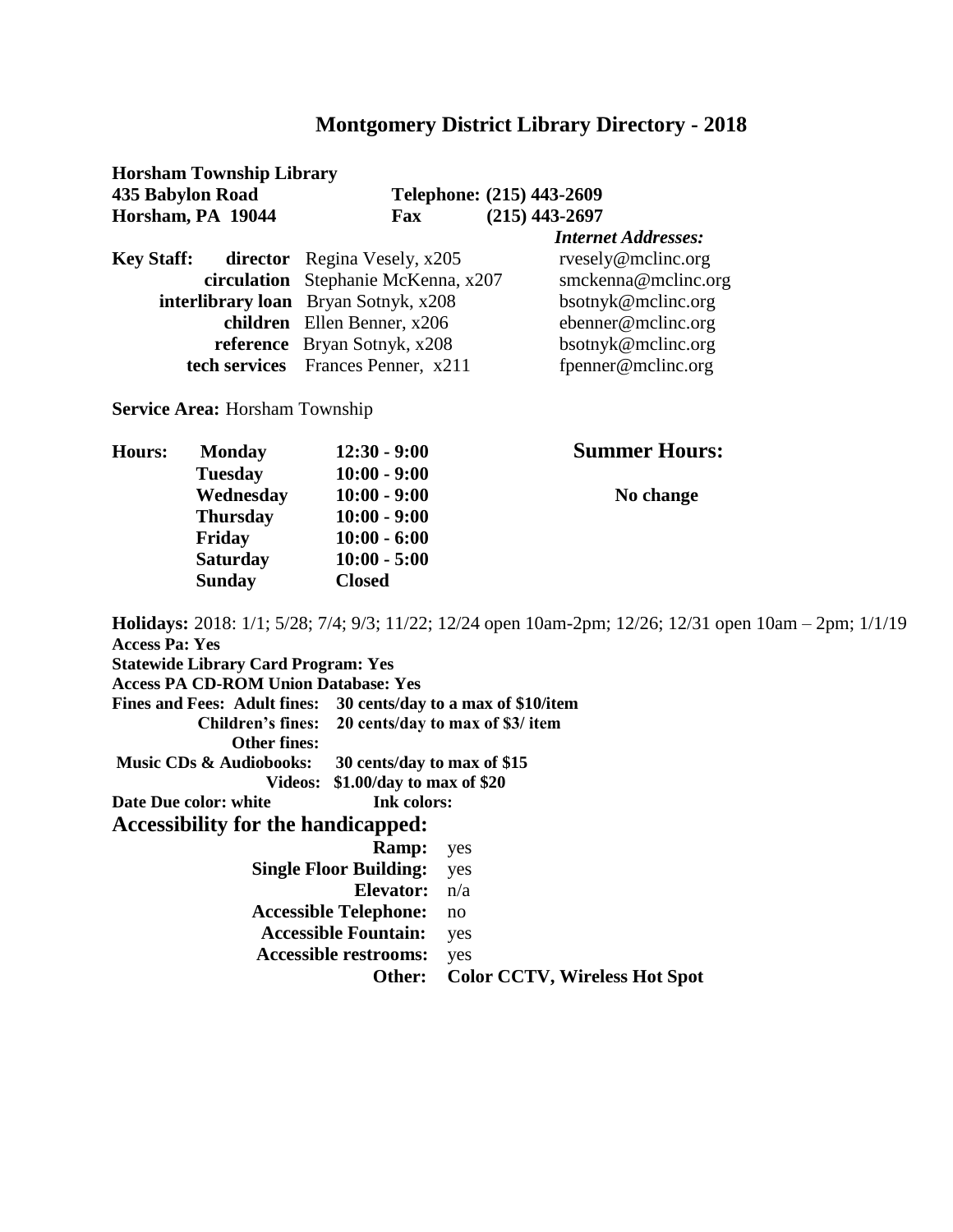**Huntingdon Valley Library 625 Red Lion Road Telephone: 215-947-5138 Huntingdon Valley, PA 19006 Fax: 215-938-5894** 

#### *Internet Addresses:*

| <b>Key Staff:</b> | director          | <b>Sharon Moreland-Sender</b> | smoreland-sender@mclinc.org |
|-------------------|-------------------|-------------------------------|-----------------------------|
|                   | circulation       | Pamela Dull                   | pdull@mclinc.org            |
|                   | interlibrary loan | Pamela Dull                   | pdull@mclinc.org            |
|                   | children          | Terri Heebner                 | the ebner $@$ m cline.org   |
|                   | reference         | Tetjana Danyliw               | tdanyliw@mclinc.org         |
|                   |                   |                               |                             |

**Service Area:** Lower Moreland Township

| <b>Hours:</b> | <b>Monday</b>   | 10:00-9:00                |
|---------------|-----------------|---------------------------|
|               | <b>Tuesday</b>  | 10:00-9:00                |
|               | Wednesday       | 10:00-9:00                |
|               | <b>Thursday</b> | 10:00-9:00                |
|               | Friday          | 10:00-5:00                |
|               | <b>Saturday</b> | 10:00-5:00                |
|               | <b>Sunday</b>   | $1:00-5:00$ except summer |
|               |                 |                           |

**Holidays:** 2018: 1/1, 1/15, 4/1, 5/26-28, 7/4, 9/1-3, 11/24, 12/24-25, 12/31 **Access Pa: Participant Statewide Library Card Program: Participant Access PA CD-ROM Union Database: Fines and Fees: Adult fines: 20 cents/day Children's fines: 10 cents/day Other fines: Video/DVD \$1/day;** 

# **Accessibility for the handicapped:**

**Ramp:** yes **Single Floor Building: Elevator:** yes **Accessible Telephone: Accessible Fountain:** yes **Accessible restrooms:** yes **Other:**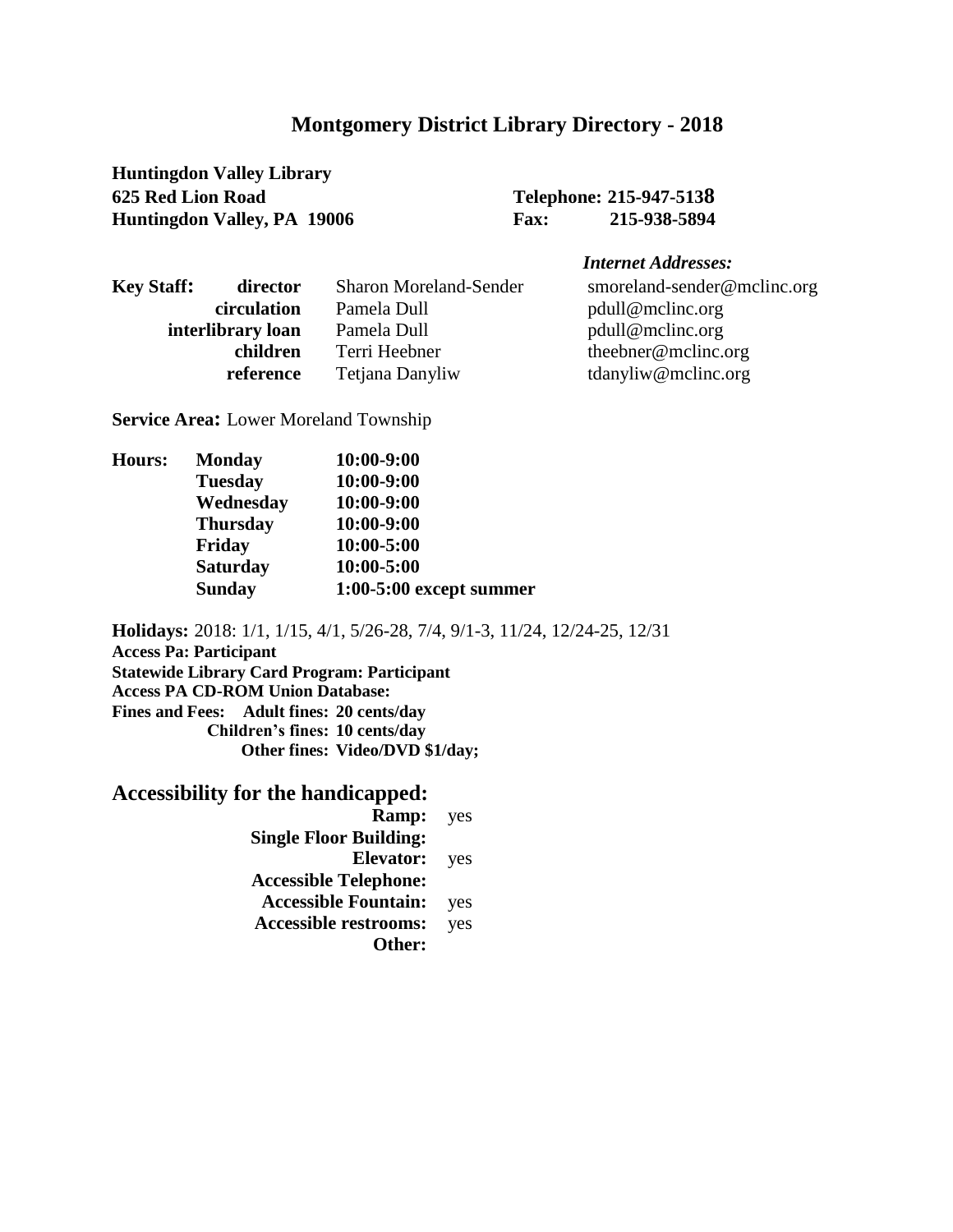| <b>Montgomery District Library Directory - 2018</b>                                                                                                                                                                                                                                                                                        |                                                            |  |  |  |
|--------------------------------------------------------------------------------------------------------------------------------------------------------------------------------------------------------------------------------------------------------------------------------------------------------------------------------------------|------------------------------------------------------------|--|--|--|
| <b>Indian Valley Public Library</b><br>100 E. Church Ave.                                                                                                                                                                                                                                                                                  | Telephone: 215-723-9109                                    |  |  |  |
| Telford, PA 18969<br><b>Fax:</b>                                                                                                                                                                                                                                                                                                           | 215-723-0583                                               |  |  |  |
|                                                                                                                                                                                                                                                                                                                                            | <b>Internet Addresses:</b> www.ivpl.org                    |  |  |  |
| <b>Key Staff:</b><br>director Margie Stern                                                                                                                                                                                                                                                                                                 | mstern@ivpl.org                                            |  |  |  |
| circulation Audrey Cronkright                                                                                                                                                                                                                                                                                                              | acronkright@ivpl.org                                       |  |  |  |
| interlibrary loan Mimi Bell                                                                                                                                                                                                                                                                                                                | mbell@ivpl.org                                             |  |  |  |
| children Angela Buckley                                                                                                                                                                                                                                                                                                                    | abuckley@ivpl.org                                          |  |  |  |
| reference Lauren Pfendner                                                                                                                                                                                                                                                                                                                  | lpfender@ivpl.org                                          |  |  |  |
| digital service Melanie Ford                                                                                                                                                                                                                                                                                                               | mford@ivpl.org                                             |  |  |  |
| outreach Nicole Husbands                                                                                                                                                                                                                                                                                                                   | nhusbands@ivpl.org                                         |  |  |  |
| tech services Mary Porter                                                                                                                                                                                                                                                                                                                  | mporter@ivpl.org                                           |  |  |  |
| Service Area: Franconia, Lower Salford, Salford, Souderton and Telford Boroughs<br>$9:00 - 9:00$<br><b>Hours:</b><br><b>Monday</b><br><b>Tuesday</b><br>$9:00 - 9:00$<br>Wednesday<br>$9:00 - 9:00$<br><b>Thursday</b><br>$9:00 - 9:00$<br>Friday<br>$10:00 - 9:00$<br>$10:00 - 5:00$<br><b>Saturday</b><br><b>Sunday</b><br>$1:00 - 5:00$ |                                                            |  |  |  |
| <b>Holidays:</b> 2018: 1/1; 2/19; 3/30; 4/1; 5/28; 7/4; 9/3; 11/22; 12/24-25; 12/31.<br><b>Access Pa: Participant</b><br><b>Statewide Library Card Program: Participant</b><br><b>Access PA CD-ROM Union Database:</b>                                                                                                                     |                                                            |  |  |  |
| Fines and Fees: Adult fines: 25 cents/day to max of \$4/item                                                                                                                                                                                                                                                                               |                                                            |  |  |  |
| Children's fines: 15 cents/day to max of \$2/item                                                                                                                                                                                                                                                                                          |                                                            |  |  |  |
|                                                                                                                                                                                                                                                                                                                                            | Other fines: Video fines: overdue: \$1/day to a max of \$6 |  |  |  |
| rental books \$1.50/1 week<br><b>Fees:</b>                                                                                                                                                                                                                                                                                                 |                                                            |  |  |  |
| <b>Accessibility for the handicapped:</b>                                                                                                                                                                                                                                                                                                  | yes                                                        |  |  |  |
| <b>Ramp:</b>                                                                                                                                                                                                                                                                                                                               | yes                                                        |  |  |  |
| <b>Single Floor Building:</b>                                                                                                                                                                                                                                                                                                              | yes (with automatic doors)                                 |  |  |  |
| Elevator:                                                                                                                                                                                                                                                                                                                                  | no                                                         |  |  |  |
| <b>Accessible Telephone:</b>                                                                                                                                                                                                                                                                                                               | yes                                                        |  |  |  |
| <b>Accessible Fountain:</b><br><b>Accessible Restrooms:</b>                                                                                                                                                                                                                                                                                | yes Also: coffee, soda, & juice                            |  |  |  |
|                                                                                                                                                                                                                                                                                                                                            | yes                                                        |  |  |  |
|                                                                                                                                                                                                                                                                                                                                            |                                                            |  |  |  |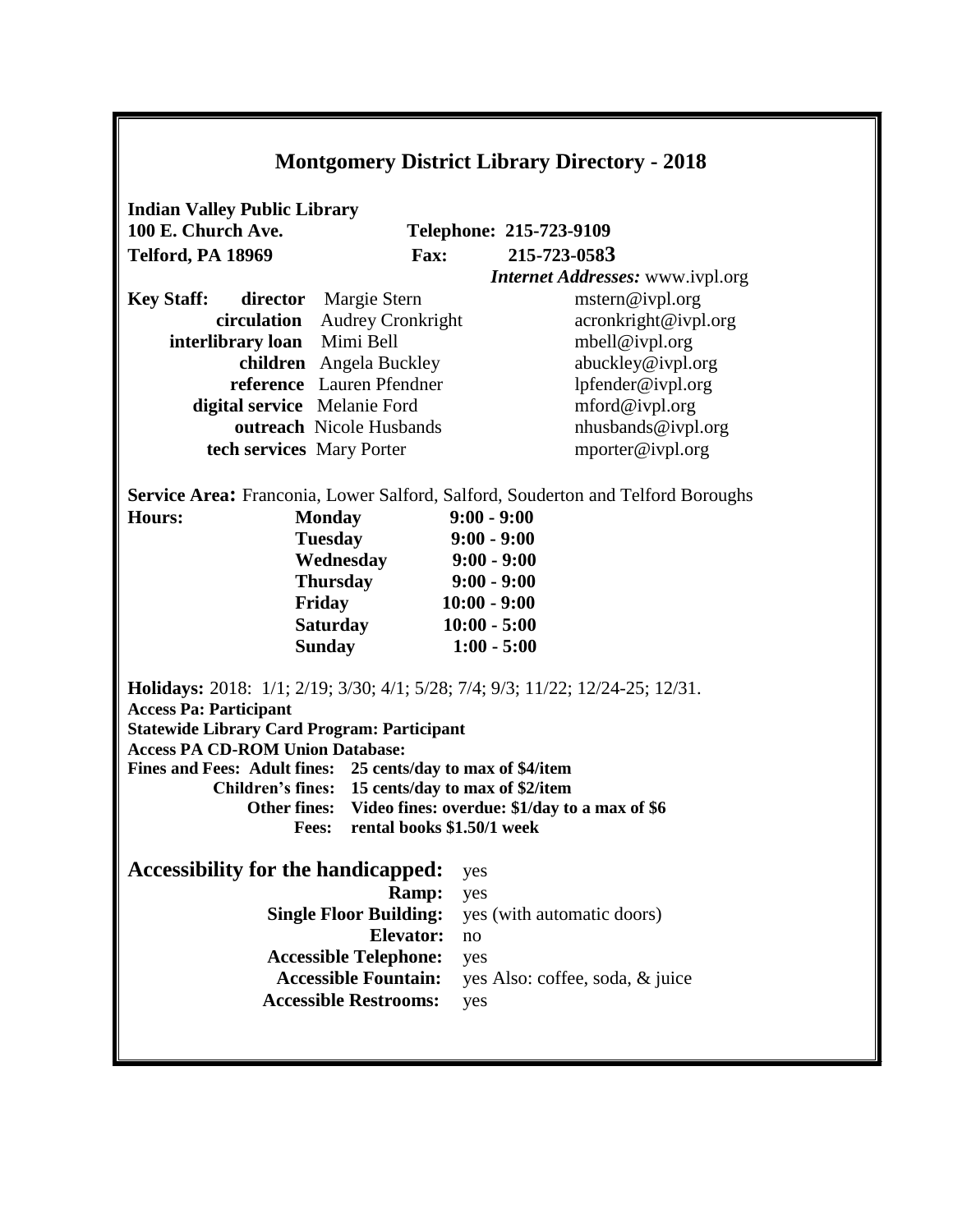|                                                                                                                                                           | <b>Montgomery District Library Directory - 2018</b>                                                                                                   |                                                            |                                                                                                 |  |  |
|-----------------------------------------------------------------------------------------------------------------------------------------------------------|-------------------------------------------------------------------------------------------------------------------------------------------------------|------------------------------------------------------------|-------------------------------------------------------------------------------------------------|--|--|
| <b>Jenkintown Library</b><br>460 Old York Road<br>Jenkintown, PA 19046                                                                                    |                                                                                                                                                       | <b>Fax:</b>                                                | <b>Telephone: 215-884-0593</b><br>215-884-2243<br>Internet Addresses: www.jenkintownlibrary.org |  |  |
|                                                                                                                                                           |                                                                                                                                                       |                                                            | www.mclinc.org                                                                                  |  |  |
| <b>Key Staff:</b><br>circulation<br>interlibrary loan<br>children<br>reference<br>other staff                                                             | director Rosalind Lubeck<br><b>Bonnie Miller</b><br><b>Bonnie Miller</b><br><b>Bonnie Miller</b><br><b>Rosalind Lubeck</b><br>Overdues: Shibani Mitra | Cataloger/Acquisitions: Peggy Gartland                     | rlubeck@mclinc.org                                                                              |  |  |
| <b>Service Area: Jenkintown Borough</b>                                                                                                                   |                                                                                                                                                       |                                                            |                                                                                                 |  |  |
| <b>Hours:</b><br><b>Monday</b>                                                                                                                            | $10:00 - 9:00$                                                                                                                                        |                                                            | <b>Summer Hours:</b>                                                                            |  |  |
| <b>Tuesday</b>                                                                                                                                            | $10:00 - 9:00$                                                                                                                                        |                                                            | <b>June 13-Labor Day:</b>                                                                       |  |  |
| Wednesday<br><b>Thursday</b>                                                                                                                              | $10:00 - 9:00$<br>$10:00 - 9:00$                                                                                                                      |                                                            | Saturdays: 10 - 2<br><b>Sundays: Closed</b>                                                     |  |  |
| Friday                                                                                                                                                    | $10:00 - 5:00$                                                                                                                                        |                                                            |                                                                                                 |  |  |
| <b>Saturday</b>                                                                                                                                           | $10:00 - 5:00$                                                                                                                                        |                                                            |                                                                                                 |  |  |
| <b>Sunday</b>                                                                                                                                             | closed                                                                                                                                                |                                                            |                                                                                                 |  |  |
| Holidays- 2018: 1/01; 3/31 - 4/01, 5/26 - 5/28; 7/4; 9/1 - 9/3; 11/21- close @ 5 pm, 11/22;<br>12/24-25; 12/31; 1/01 - 1/02/2019<br><b>Access Pa: Yes</b> |                                                                                                                                                       |                                                            |                                                                                                 |  |  |
| <b>Statewide Library Card Program: Participant</b>                                                                                                        |                                                                                                                                                       |                                                            |                                                                                                 |  |  |
| <b>Access PA Union Database:</b>                                                                                                                          | Yes                                                                                                                                                   |                                                            |                                                                                                 |  |  |
|                                                                                                                                                           |                                                                                                                                                       |                                                            |                                                                                                 |  |  |
| <b>Fines and Fees: Adult fines:</b><br><b>Children's fines:</b>                                                                                           |                                                                                                                                                       | 25 cents/day to max of \$10<br>25 cents/day to max of \$10 |                                                                                                 |  |  |
| <b>Other fines:</b>                                                                                                                                       |                                                                                                                                                       | Overdue DVDs: \$1/day to a max of \$10                     |                                                                                                 |  |  |
|                                                                                                                                                           |                                                                                                                                                       | Magazines: 25 cents/day to max (cost of issue)             |                                                                                                 |  |  |
| Fees:                                                                                                                                                     |                                                                                                                                                       | Replacement library card-\$2.00                            |                                                                                                 |  |  |
| <b>MCLINC Member library: Yes</b>                                                                                                                         |                                                                                                                                                       |                                                            |                                                                                                 |  |  |
| Accessibility for the handicapped:                                                                                                                        |                                                                                                                                                       | main floor only                                            |                                                                                                 |  |  |
|                                                                                                                                                           | Ramp:                                                                                                                                                 | yes                                                        |                                                                                                 |  |  |
|                                                                                                                                                           | <b>Single Floor Building:</b>                                                                                                                         | no                                                         |                                                                                                 |  |  |
|                                                                                                                                                           | <b>Elevator:</b>                                                                                                                                      | no                                                         |                                                                                                 |  |  |
|                                                                                                                                                           | <b>Accessible Telephone:</b>                                                                                                                          | no                                                         |                                                                                                 |  |  |
|                                                                                                                                                           | <b>Accessible Fountain:</b>                                                                                                                           | yes                                                        |                                                                                                 |  |  |
|                                                                                                                                                           | <b>Accessible Restrooms:</b>                                                                                                                          | yes                                                        |                                                                                                 |  |  |
| <b>Wireless access</b><br>Other:                                                                                                                          |                                                                                                                                                       |                                                            |                                                                                                 |  |  |
|                                                                                                                                                           |                                                                                                                                                       |                                                            |                                                                                                 |  |  |

Г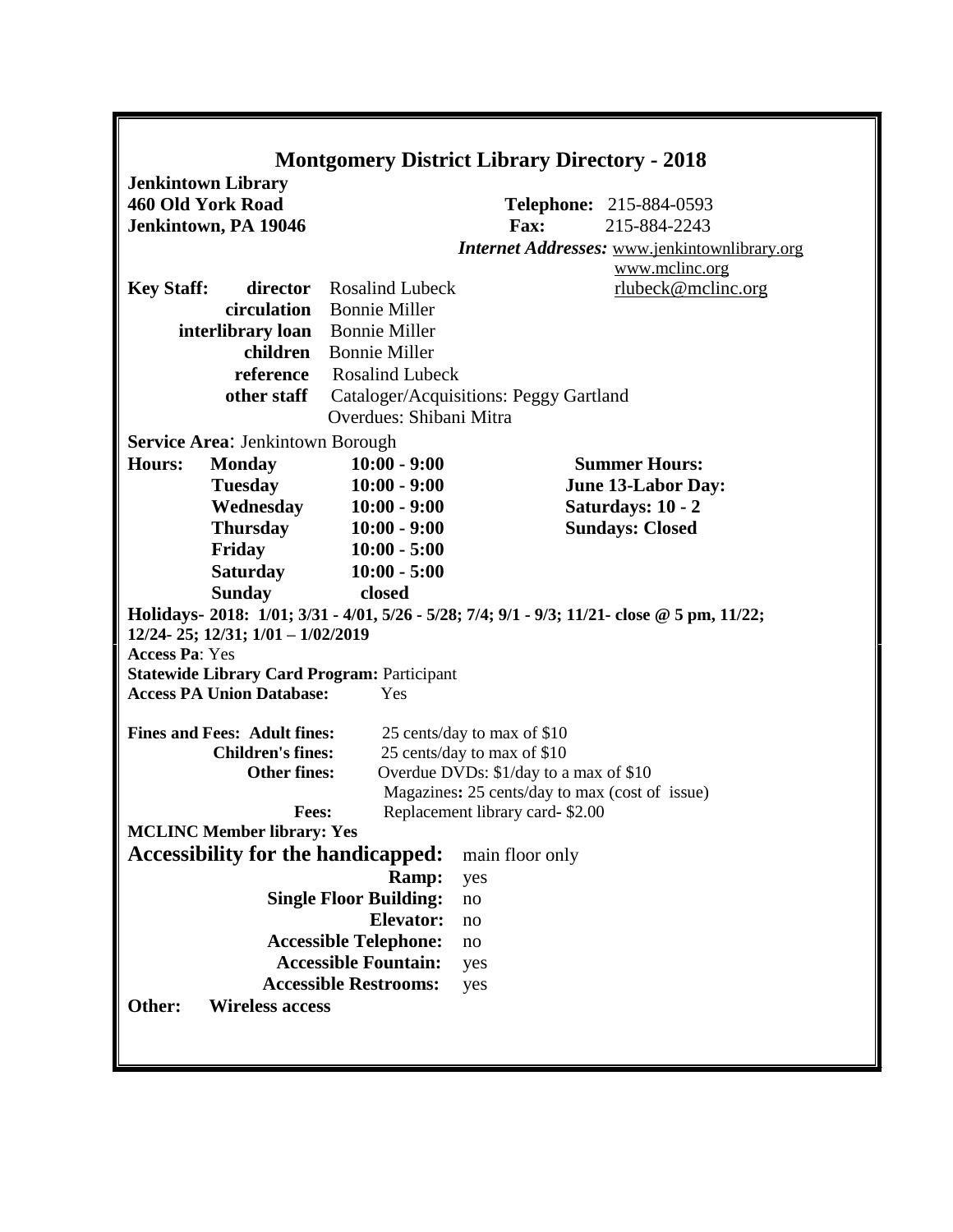**Lower Providence Community Library 50 Parklane Drive Telephone/FAX: 610-666-6640/610-666-5109 Eagleville, PA 19403**

*Internet Address:* http://lowerprovidencelibrary.org

|                   |                                       |                      | <b>E-Mail Addresses:</b>                            |
|-------------------|---------------------------------------|----------------------|-----------------------------------------------------|
| <b>Key Staff:</b> | <b>Director</b>                       | Lynn Burkholder      | lburkholder@mclinc.org                              |
|                   | <b>Office Manager</b>                 | Sandy Grady          | $\text{sgrady@mcline.org}$                          |
|                   | <b>Cataloger</b>                      | <b>Emily Rabson</b>  | erabson@mclinc.org                                  |
|                   | <b>Reference &amp; Adult Services</b> | Barbara Loewengart   | bloewengart@mclinc.org                              |
|                   | <b>Children &amp; Teens</b>           | <b>Sandrah Moles</b> | smoles@mclinc.org                                   |
|                   | <b>Circulation</b>                    | Kathleen Sharkey     | ksharkey@mclinc.org                                 |
|                   | <b>Interlibrary loan</b>              | <b>Jill Kozol</b>    | jkozol@mclinc.org                                   |
|                   | <b>Technical Services</b>             | <b>Jill Kozol</b>    | jkozol@mclinc.org                                   |
|                   | <b>Other Staff</b>                    |                      | Bethany Boytim, Kim Doyle, Lovell Embree,, Casilda, |

Fleurant, Jennifer Kegg, Jackie Kinsley, Kathy Littrell, Cathy Natalini, Kelly Norton, Bobbie Sheffield, Judy Snook, Kate Weaver.

**Service Area:** Lower Providence Township

| <b>Hours:</b> | <b>Monday</b>   | $10:00 - 8:30$ |
|---------------|-----------------|----------------|
|               | <b>Tuesday</b>  | $10:00 - 8:30$ |
|               | Wednesday       | $10:00 - 8:30$ |
|               | <b>Thursday</b> | $10:00 - 8:30$ |
|               | Friday          | $10:00 - 5:00$ |
|               | <b>Saturday</b> | $10:00 - 5:00$ |
|               | <b>Sunday</b>   | $1:00 - 5:00$  |
|               |                 |                |

**Summer Hours: Tuesday 10:00 - 8:30 Saturday 10:00-2:00**  $Closed$  **Sundays** 

**Holidays:** 2018; 1/1; 4/1; 5/26-28; 7/4; 9/1-3/7; 11/21 close @2pm; 11/22; 12/24; 12/25; 12/31

| <b>Access Pa: Participant</b><br><b>Statewide Library Card Program: Participant</b><br><b>Access PA CD-ROM Union Database: Participant</b><br>Fines and Fees: (charged only on days library is open) |                                 |                                                |
|------------------------------------------------------------------------------------------------------------------------------------------------------------------------------------------------------|---------------------------------|------------------------------------------------|
| <b>Adult fines:</b>                                                                                                                                                                                  |                                 | 30 cents/day to a max of \$8.00/item           |
| <b>Children's fines:</b>                                                                                                                                                                             |                                 | 20 cents/day to a max of \$8.00/item           |
| Other fines:                                                                                                                                                                                         |                                 | DVD/Videos: \$1.00/day to max of \$10.00/item  |
|                                                                                                                                                                                                      |                                 | Kits: \$1.00/day to max of \$25.00/item        |
|                                                                                                                                                                                                      |                                 | <b>Replacement Processing Fee: \$7.50/item</b> |
|                                                                                                                                                                                                      | Date Due: Printed receipt/email |                                                |
| Accessibility for the handicapped:                                                                                                                                                                   |                                 | yes                                            |
|                                                                                                                                                                                                      | Ramp:                           | no                                             |
| <b>Single Floor Building:</b>                                                                                                                                                                        |                                 | yes                                            |
|                                                                                                                                                                                                      | Elevator:                       | no                                             |
|                                                                                                                                                                                                      | --                              |                                                |

**Accessible Telephone:** yes **Accessible Fountain:** yes

**Accessible Restrooms:** yes

**Other:**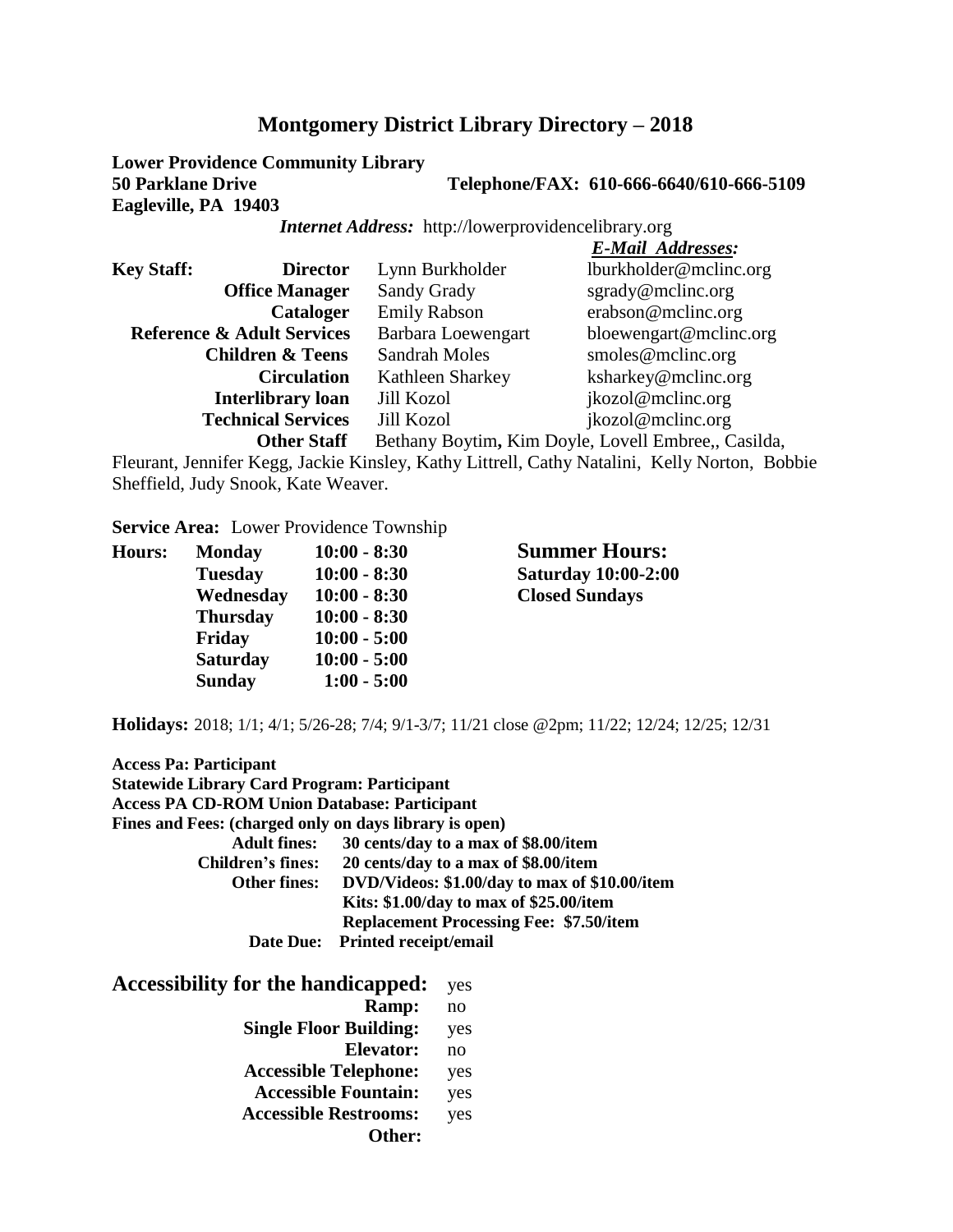| <b>Montgomery District Library Directory - 2018</b>                                                                                                                                                                                                                                                                                                                                                                       |                                                      |                                  |     |                                        |                                                                                                     |
|---------------------------------------------------------------------------------------------------------------------------------------------------------------------------------------------------------------------------------------------------------------------------------------------------------------------------------------------------------------------------------------------------------------------------|------------------------------------------------------|----------------------------------|-----|----------------------------------------|-----------------------------------------------------------------------------------------------------|
| <b>301 Vine St.</b>                                                                                                                                                                                                                                                                                                                                                                                                       | <b>Lansdale Public Library</b><br>Lansdale, PA 19446 | <b>Internet Addresses:</b>       |     | <b>Fax:</b><br>www.lansdalelibrary.org | Telephone: 215-855-3228<br>215-855-6440                                                             |
|                                                                                                                                                                                                                                                                                                                                                                                                                           |                                                      |                                  |     |                                        |                                                                                                     |
| <b>Key Staff:</b>                                                                                                                                                                                                                                                                                                                                                                                                         | director                                             | Tom Meyer                        |     |                                        | director@lansdalelibrary.org                                                                        |
|                                                                                                                                                                                                                                                                                                                                                                                                                           | interlibrary loan<br>children                        | <b>Ginny Suevo</b><br>Lisa Green |     |                                        | inforequests@lansdalelibrary.org                                                                    |
|                                                                                                                                                                                                                                                                                                                                                                                                                           | adult reference                                      | Anna Kraynak                     |     |                                        | children@lansdalelibrary.org<br>reference@lansdalelibrary.org                                       |
|                                                                                                                                                                                                                                                                                                                                                                                                                           | circulation                                          | Denise Brackin                   |     |                                        | acquisitions@lansdalelibrary.org                                                                    |
|                                                                                                                                                                                                                                                                                                                                                                                                                           | bookkeeping                                          | Pat Lamb                         |     |                                        | bookkeeping@lansdalelibrary.org                                                                     |
|                                                                                                                                                                                                                                                                                                                                                                                                                           |                                                      |                                  |     |                                        |                                                                                                     |
|                                                                                                                                                                                                                                                                                                                                                                                                                           | <b>Service Area: Lansdale Borough</b>                |                                  |     |                                        |                                                                                                     |
| <b>Hours:</b>                                                                                                                                                                                                                                                                                                                                                                                                             | <b>Monday</b>                                        | $10:00 - 9:00$                   |     |                                        | <b>Summer Hours:</b>                                                                                |
|                                                                                                                                                                                                                                                                                                                                                                                                                           | <b>Tuesday</b>                                       | $10:00 - 9:00$                   |     |                                        | Closed 6 PM Fridays                                                                                 |
|                                                                                                                                                                                                                                                                                                                                                                                                                           | Wednesday                                            | $10:00 - 9:00$                   |     |                                        | <b>July &amp; August</b>                                                                            |
|                                                                                                                                                                                                                                                                                                                                                                                                                           | <b>Thursday</b>                                      | $10:00 - 9:00$                   |     |                                        |                                                                                                     |
|                                                                                                                                                                                                                                                                                                                                                                                                                           | Friday                                               | $10:00 - 9:00$                   |     |                                        |                                                                                                     |
|                                                                                                                                                                                                                                                                                                                                                                                                                           | <b>Saturday</b>                                      | $10:00 - 3:00$                   |     |                                        |                                                                                                     |
|                                                                                                                                                                                                                                                                                                                                                                                                                           | <b>Sunday</b>                                        | <b>Closed</b>                    |     |                                        |                                                                                                     |
|                                                                                                                                                                                                                                                                                                                                                                                                                           |                                                      |                                  |     |                                        | <b>Holidays:</b> 1/1, 1/15, 2/19, 3/30, 5/28, 7/4, 9/3, 11/22, 11/23, 12/24, 12/25, 12/31 early 3pm |
| <b>Access Pa: Non-Participant</b><br><b>Statewide Library Card Program: Non-Participant</b><br>Power Library Database: Non-Participant/Have EBSCOhost Database<br><b>Access PA CD-ROM Union Database: No</b><br><b>Fines and Fees: Adult fines:</b><br>15 cents/day<br><b>Children's fines:</b><br>10 cents/day<br>Other fines or Fees: DVD \$1.50, Audios .50<br><b>Non-Resident Fees:</b><br>\$35.00/year (Family Card) |                                                      |                                  |     |                                        |                                                                                                     |
|                                                                                                                                                                                                                                                                                                                                                                                                                           | <b>Accessibility for the handicapped:</b>            |                                  |     |                                        |                                                                                                     |
|                                                                                                                                                                                                                                                                                                                                                                                                                           |                                                      | Ramp:                            | yes |                                        |                                                                                                     |
|                                                                                                                                                                                                                                                                                                                                                                                                                           |                                                      | <b>Single Floor Building:</b>    | yes |                                        |                                                                                                     |
|                                                                                                                                                                                                                                                                                                                                                                                                                           |                                                      | <b>Elevator:</b>                 | no  |                                        |                                                                                                     |
|                                                                                                                                                                                                                                                                                                                                                                                                                           |                                                      | <b>Accessible Telephone:</b>     | yes |                                        |                                                                                                     |
|                                                                                                                                                                                                                                                                                                                                                                                                                           |                                                      | <b>Accessible Fountain:</b>      | yes |                                        |                                                                                                     |
|                                                                                                                                                                                                                                                                                                                                                                                                                           |                                                      | <b>Accessible restrooms:</b>     | yes |                                        |                                                                                                     |
|                                                                                                                                                                                                                                                                                                                                                                                                                           |                                                      | Other:                           |     |                                        |                                                                                                     |
|                                                                                                                                                                                                                                                                                                                                                                                                                           |                                                      |                                  |     |                                        |                                                                                                     |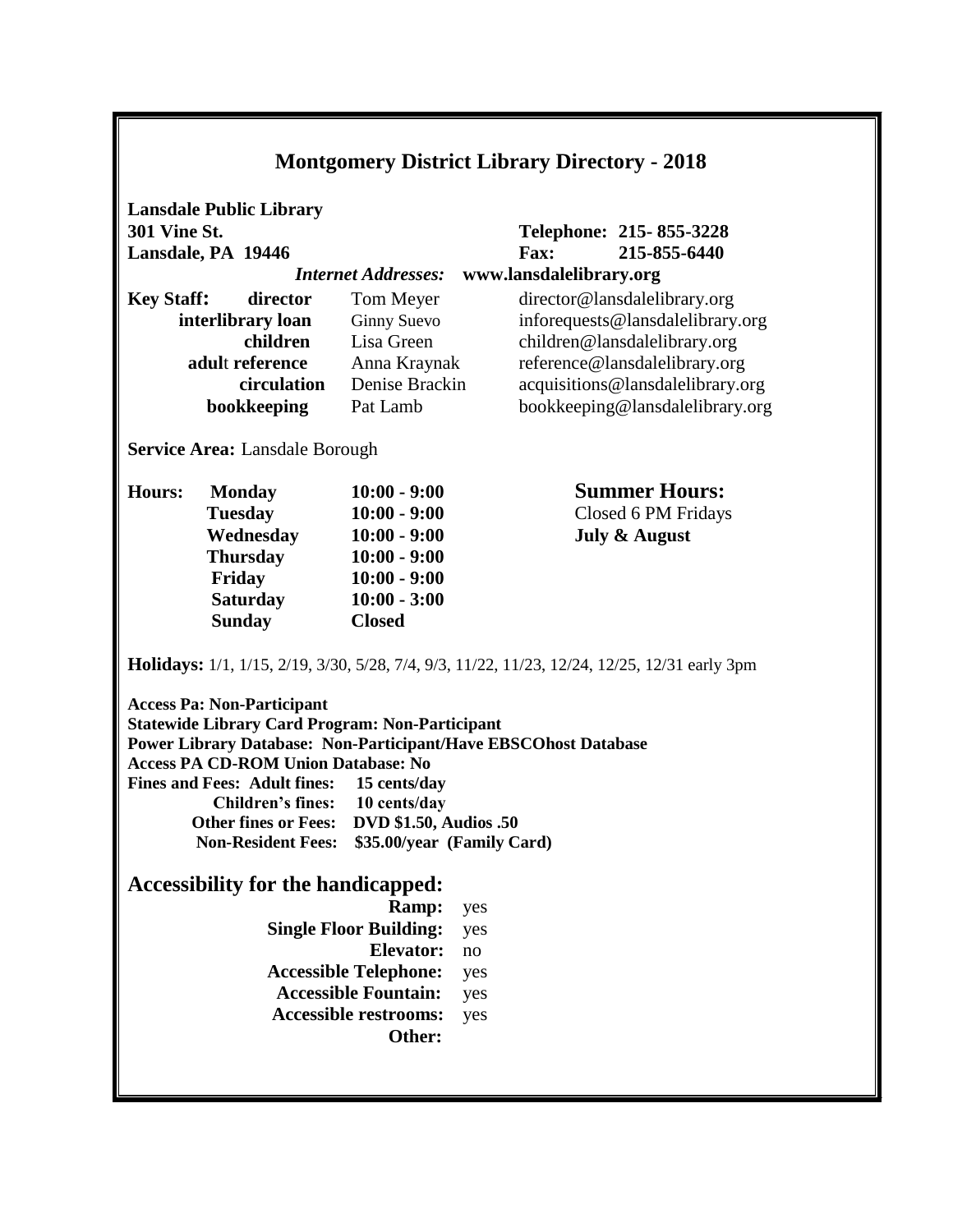**Lower Merion Library System Headquarters/Director's Office 75 E. Lancaster Avenue Ardmore, PA 19003 ILL address: this office does not handle ILLs Telephone/FAX: 610-645-6110 / 610-645-4768**

| <b>Key Staff:</b>                   | <b>Director</b>                 | David Belanger     | dbelanger@lmls.org  |
|-------------------------------------|---------------------------------|--------------------|---------------------|
|                                     | <b>Children's Coordinator</b>   | Darlene Davis      | ddavis@lmls.org     |
|                                     | <b>Technology Assistant</b>     | Karen Hilbert      | khilbert@lmls.org   |
|                                     |                                 | Adam Haigh         | ahaigh@lmls.org     |
|                                     | <b>Head of Processing</b>       | Meg Mozi           | mmozi@lnls.org      |
|                                     | <b>Administrative Secretary</b> | Jennifer DeAngelis | jdeangelis@lmls.org |
| <b>System E-mail:</b> LMLS@lmls.org |                                 |                    |                     |

**Service Area:** Lower Merion Township

| Hours: | <b>Monday</b>   | $8:15$ a.m. $-4:30$ p.m. | <b>Summer Hours: no change</b>  |
|--------|-----------------|--------------------------|---------------------------------|
|        | <b>Tuesday</b>  | $8:15$ a.m. $-4:30$ p.m. | <b>Hours are for Director's</b> |
|        | Wednesday       | $8:15$ a.m. $-4:30$ p.m. | <b>Office Staff</b>             |
|        | <b>Thursday</b> | $8:15$ a.m. $-4:30$ p.m. |                                 |
|        | Friday          | $8:15$ a.m. $-4:30$ p.m. |                                 |
|        | <b>Saturday</b> | <b>Closed</b>            |                                 |
|        | <b>Sunday</b>   | <b>Closed</b>            |                                 |

**Holidays & Closings (System):** 2018: 1/1; 1/15; 2/19; 3/30; 4/1; 5/13; 5/27; 5/28; 7/4; 9/1; 9/2; 9/3; 10/10\*(in-service); 11/21 (close at 5PM); 11/22; 12/24; 12/25; 12/31 (close at 5PM)

\*in-service days subject to change

**Access Pa: Participant Statewide Library Card Program: Participant Fines and Fees:Adult fines: 30 cents/day to a max of \$10.00/item Children's fines: 20 cents/day to a max of \$5.00/item Other fines: DVDs: \$3/day to max of \$10/item DVD reserves: 50 cents per reserve Other reserves: 25 cents per reserve**

| Ramp:                         | yes |
|-------------------------------|-----|
| <b>Single Floor Building:</b> | no  |
| Elevator:                     | yes |
| <b>Accessible Telephone:</b>  | yes |
| <b>Accessible Fountain:</b>   | yes |
| <b>Accessible Restrooms:</b>  | yes |
| Other:                        |     |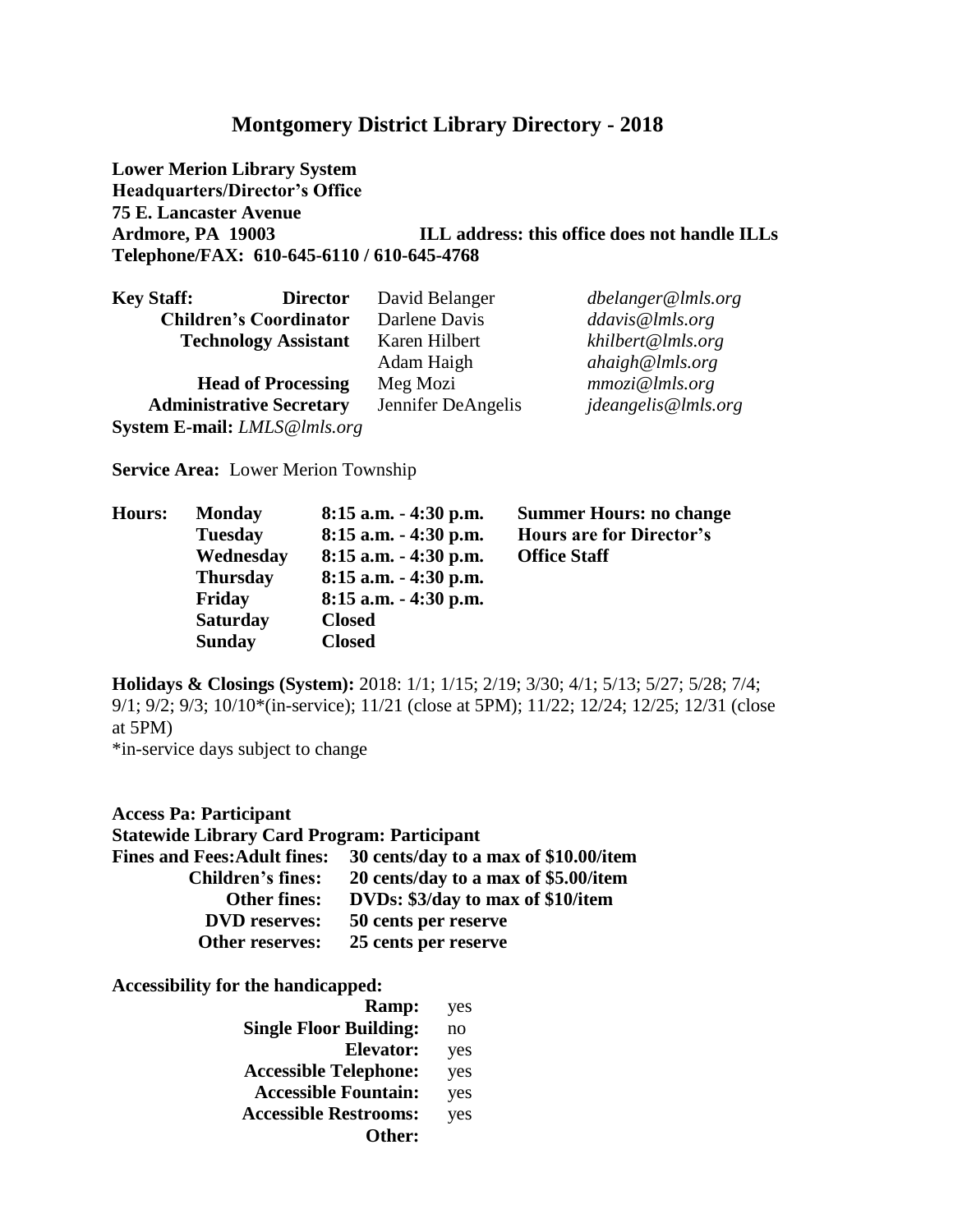| <b>Ardmore Free Library (Member of the Lower Merion Library System)</b> |                                          |  |  |  |
|-------------------------------------------------------------------------|------------------------------------------|--|--|--|
| <b>Telephone:</b>                                                       | $(610) 642 - 5187$                       |  |  |  |
| <b>Fax:</b>                                                             | $(610)$ 649-2618*<br>*call before faxing |  |  |  |
|                                                                         | www.lmls.org                             |  |  |  |
| Jane Quin                                                               | jquin@lmls.org                           |  |  |  |
| Danielle Danenhower                                                     | ddanenhower@lmls.org                     |  |  |  |
|                                                                         | ArdmoreLibrary@lmls.org                  |  |  |  |
| Dawnita Brown                                                           | dbrown@lmls.org                          |  |  |  |
|                                                                         |                                          |  |  |  |
|                                                                         |                                          |  |  |  |
|                                                                         | <b>Internet Address:</b>                 |  |  |  |

**Service Area:** Lower Merion Township

| <b>Hours*:</b> | <b>Monday</b>   | $10:00 - 8:00$ |
|----------------|-----------------|----------------|
|                | <b>Tuesday</b>  | $10:00 - 8:00$ |
|                | Wednesday       | $1:00 - 8:00$  |
|                | <b>Thursday</b> | $10:00 - 8:00$ |
|                | Friday          | $10:00 - 5:00$ |
|                | <b>Saturday</b> | $10:00 - 5:00$ |
|                | <b>Sunday</b>   | <b>Closed</b>  |
|                |                 |                |

**Holidays & Closings (System):** 2018: 1/1; 1/15; 2/19; 3/30; 4/1; 5/13; 5/27; 5/28; 7/4; 9/1; 9/2; 9/3; 10/10\*(in-service); 11/21 (close at 5PM); 11/22; 12/24; 12/25; 12/31 (close at 5PM)

\*in-service days subject to change

**Access Pa: Participant**

| <b>Statewide Library Card Program: Participant</b> |
|----------------------------------------------------|
| 30 cents/day to a max of \$10.00/item              |
| 20 cents/day to a max of \$5.00/item               |
| DVDs: \$3/day to max of \$10/item                  |
| 50 cents per reserve                               |
| 25 cents per reserve                               |
|                                                    |

| Ramp:                         | yes      |
|-------------------------------|----------|
| <b>Single Floor Building:</b> | 2 floors |
| Elevator:                     | yes      |
| <b>Accessible Telephone:</b>  |          |
| <b>Accessible Fountain:</b>   | yes      |
| <b>Accessible restrooms:</b>  | yes      |
| Other:                        |          |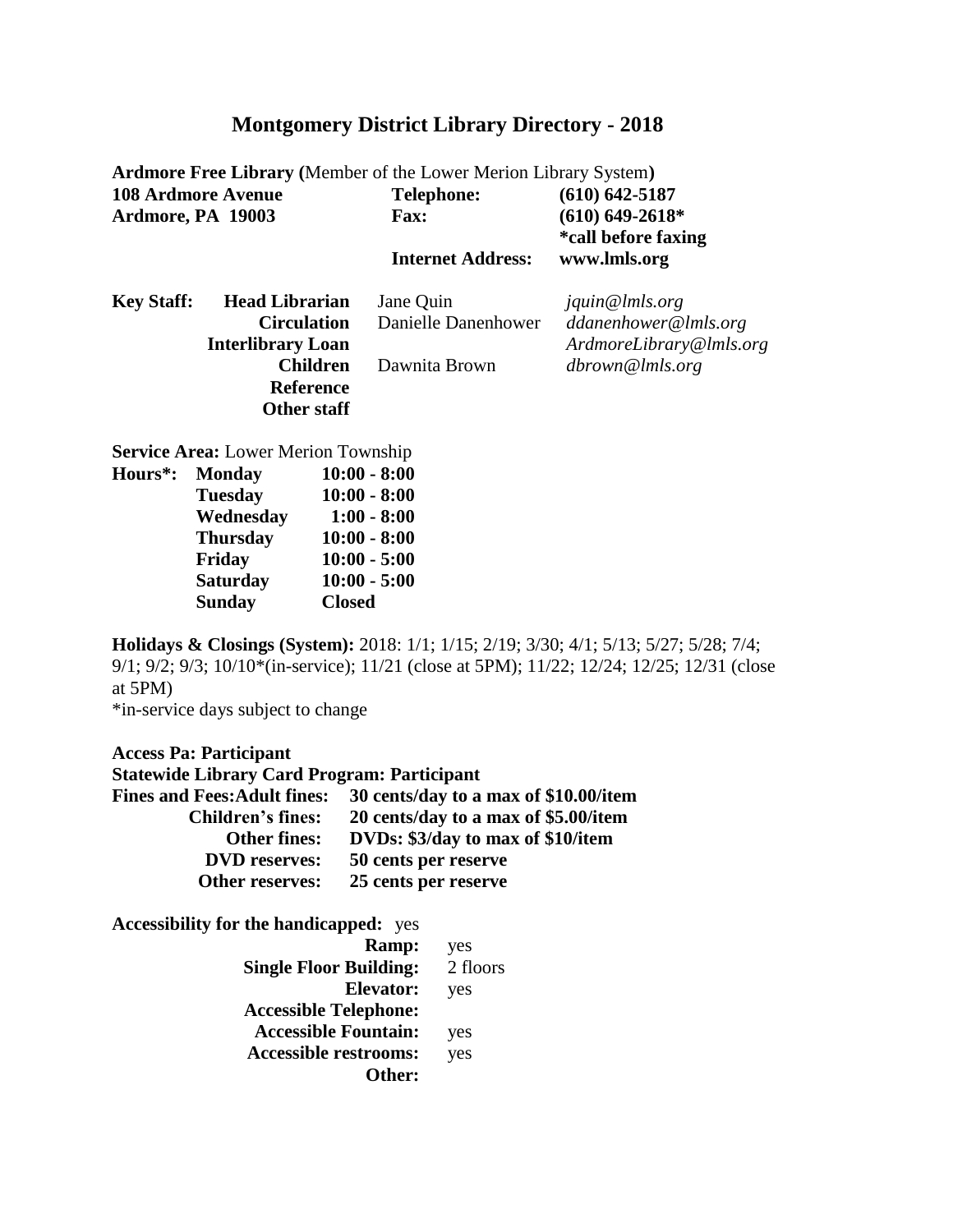| <b>Bala Cynwyd Library</b> (Member of the Lower Merion Library System) |             |                           |
|------------------------------------------------------------------------|-------------|---------------------------|
| 131 Old Lancaster Road                                                 |             | Telephone: (610) 664-1196 |
| Bala Cynwyd, PA 19004                                                  | <b>Fax:</b> | $(610)$ 664-5534          |

|                   |                          | <b>Internet Address:</b> | www.lmls.org               |
|-------------------|--------------------------|--------------------------|----------------------------|
| <b>Key Staff:</b> | <b>Head Librarian</b>    | Jean Knapp               | jknapp@lmls.org            |
|                   | <b>Circulation</b>       | Carolyn Reiste           | creiste@mclinc.org         |
|                   | <b>Interlibrary Loan</b> | Jackie Schulmeister      | BalaCynwydLibrary@lmls.org |
|                   | <b>Children</b>          | Jane France              | jfrance@lmls.org           |
|                   | <b>Reference</b>         | Maria Lerman             | mlerman@lnls.org           |
|                   | <b>Other Staff</b>       |                          |                            |

**Service Area:** Lower Merion Township

| <b>Hours:</b> | <b>Monday</b>   | $10:00 - 9:00$                                    |
|---------------|-----------------|---------------------------------------------------|
|               | <b>Tuesday</b>  | $10:00 - 9:00$                                    |
|               | Wednesday       | $10:00 - 9:00$                                    |
|               | <b>Thursday</b> | $10:00 - 9:00$                                    |
|               | Friday          | $10:00 - 5:00$                                    |
|               | <b>Saturday</b> | $10:00 - 5:00$                                    |
|               | <b>Sunday</b>   | 12:00 - 5:00 (Closed June 17 through September 2) |
|               |                 |                                                   |

**Holidays & Closings (System):** 2018: 1/1; 1/15; 2/19; 3/30; 4/1; 5/13; 5/27; 5/28; 7/4; 9/1; 9/2; 9/3; 10/10\*(in-service); 11/21 (close at 5PM); 11/22; 12/24; 12/25; 12/31 (close at 5PM)

\*in-service days subject to change

| <b>Access Pa: Participant</b>                      |                                       |
|----------------------------------------------------|---------------------------------------|
| <b>Statewide Library Card Program: Participant</b> |                                       |
| <b>Fines and Fees: Adult fines:</b>                | 30 cents/day to a max of \$10.00/item |
| <b>Children's fines:</b>                           | 20 cents/day to a max of \$5.00/item  |
| <b>Other fines:</b>                                | DVDs: \$3/day to max of \$10/item     |
| <b>DVD</b> reserves:                               | 50 cents per reserve                  |
| Other reserves:                                    | 25 cents per reserve                  |
| <b>Accessibility for the handicapped:</b> yes      |                                       |
|                                                    | <b>Ramp:</b><br>ves                   |

| кашр.                         | ycs |
|-------------------------------|-----|
| <b>Single Floor Building:</b> | no  |
| <b>Accessible Telephone:</b>  | no  |
| Elevator:                     | yes |
| <b>Accessible Fountain:</b>   | yes |
| <b>Accessible restrooms:</b>  | yes |
| Other:                        |     |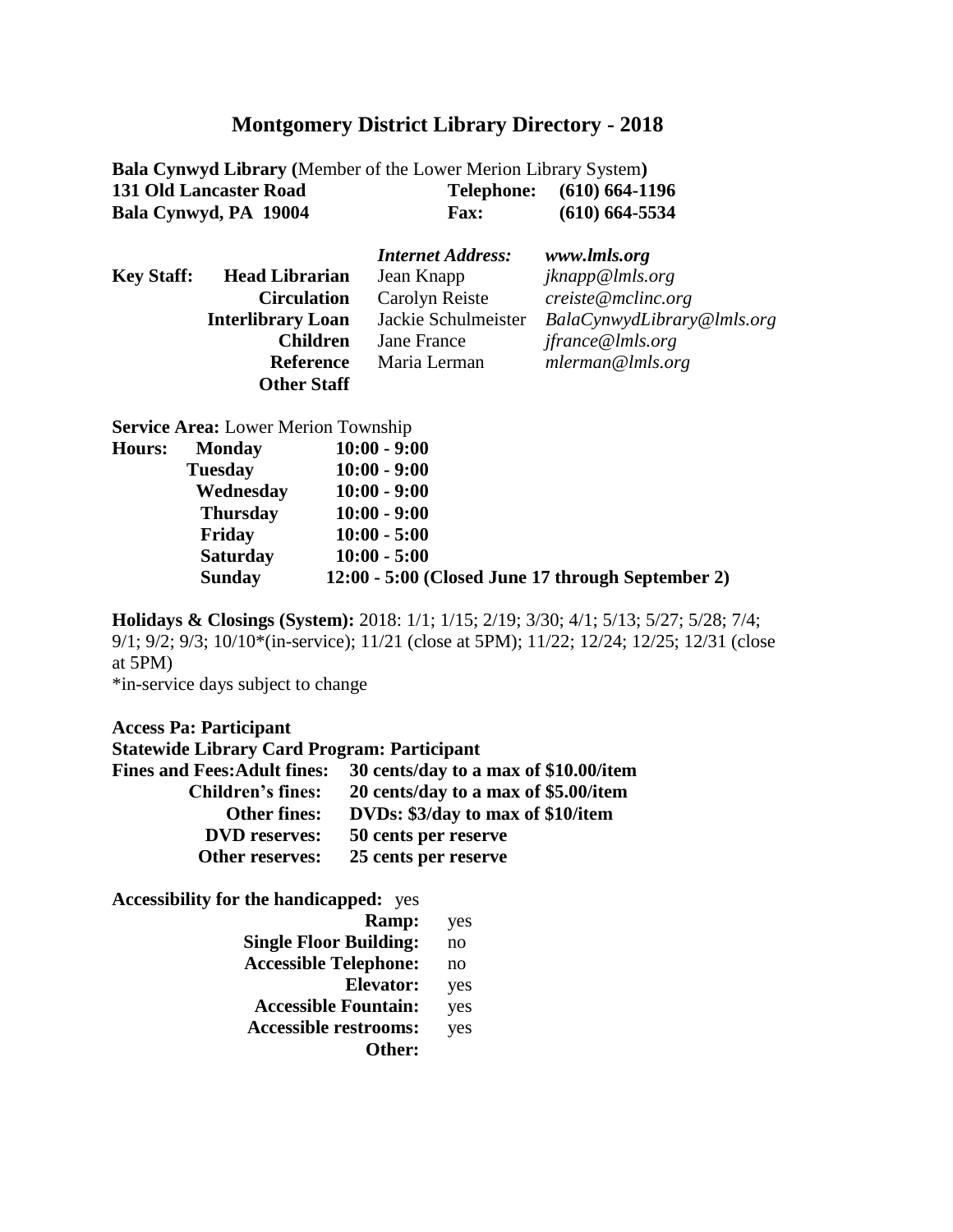|                   |                                                | <b>Belmont Hills Public Library (Member of the Lower Merion Library System)</b> |                    |
|-------------------|------------------------------------------------|---------------------------------------------------------------------------------|--------------------|
|                   | <b>120 Mary Watersford Road</b>                | <b>Telephone/Fax:</b>                                                           | $(610) 664 - 8427$ |
|                   | Bala Cynwyd, PA 19004                          | <b>Internet Address:</b>                                                        | www.lmls.org       |
| <b>Key Staff:</b> | <b>Head Librarian</b>                          | <b>Elizabeth Barrie</b>                                                         | ebarrie@lnls.org   |
|                   | <b>Circulation</b><br><b>Interlibrary Loan</b> | BelmontHillsLibrary@lmls.org                                                    |                    |
|                   | <b>Reference</b>                               |                                                                                 |                    |
|                   | <b>Children</b>                                | Jacqueline Leming                                                               | jleming@lmls.org   |
|                   | <b>Other staff</b>                             | <b>Gwen Gatto</b>                                                               | ggatto@lmls.org    |

**Service Area:** Lower Merion Township

| <b>Hours:</b> | <b>Closed for renovations until late 2018</b> |                                     |  |
|---------------|-----------------------------------------------|-------------------------------------|--|
|               | <b>Monday</b>                                 | <del>10:00</del><br><u>8:00</u>     |  |
|               | <b>Tuesday</b>                                | <del>10:00</del><br><del>8:00</del> |  |
|               | Wednesday                                     | <u> 12:00</u><br>8:00               |  |
|               | <del>Thursday</del>                           | <del>12:00</del><br><del>8:00</del> |  |
|               | Friday                                        | Closed                              |  |
|               | <b>Saturday</b>                               | 10:00<br><del>5:00</del>            |  |
|               |                                               | امعملا                              |  |
|               |                                               |                                     |  |

**Holidays & Closings (System):** 2018: 1/1; 1/15; 2/19; 3/30; 4/1; 5/13; 5/27; 5/28; 7/4; 9/1; 9/2; 9/3; 10/10\*(in-service); 11/21 (close at 5PM); 11/22; 12/24; 12/25; 12/31 (close at 5PM)

\*in-service days subject to change

**Access Pa: Participant Statewide Library Card Program: Participant Fines and Fees:Adult fines: 30 cents/day to a max of \$10.00/item Children's fines: 20 cents/day to a max of \$5.00/item Other fines: DVDs: \$3/day to max of \$10/item DVD reserves: 50 cents per reserve Other reserves: 25 cents per reserve**

| yes |
|-----|
| yes |
| no  |
| no  |
| yes |
| yes |
|     |
|     |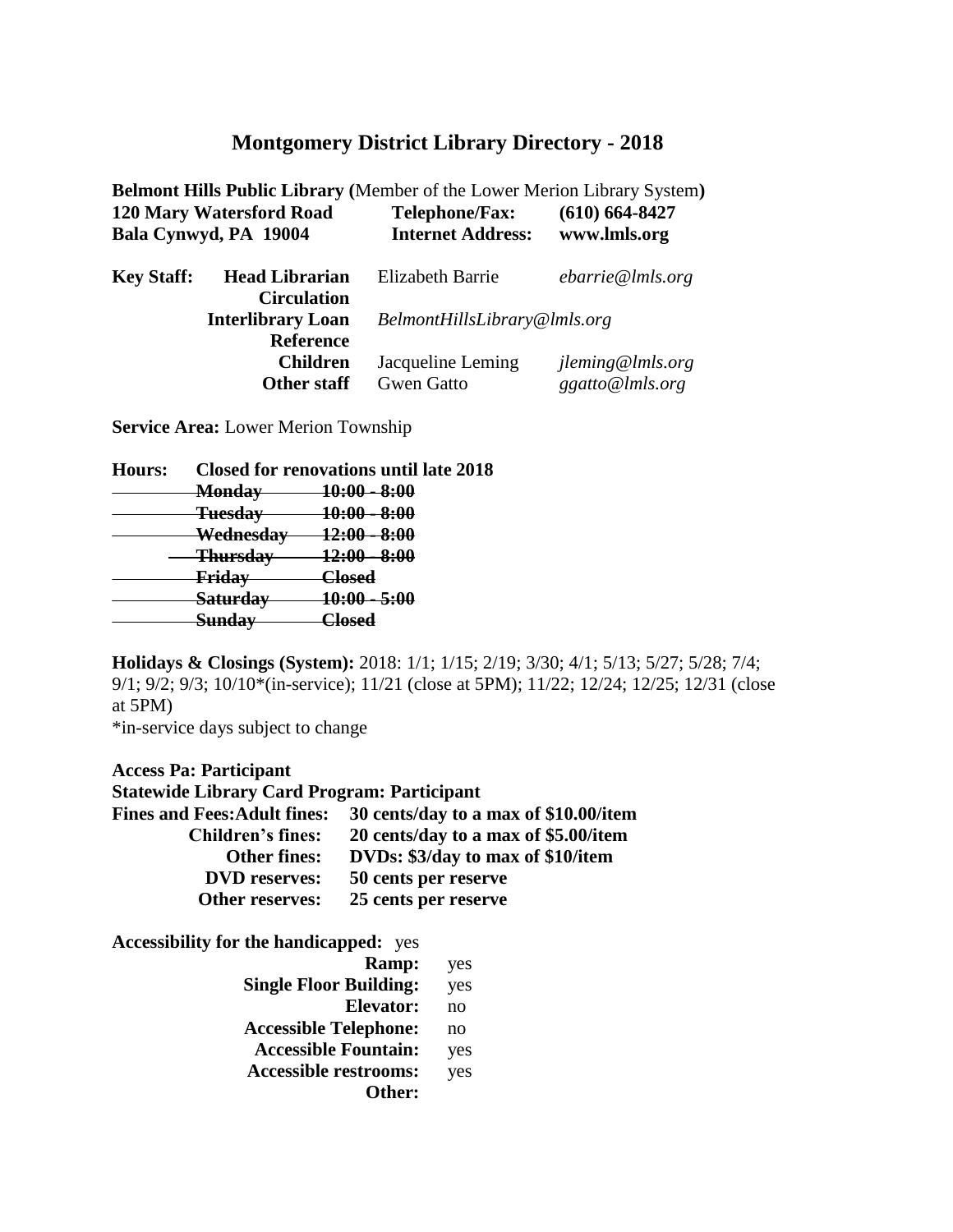| <b>Gladwyne Free Library</b> (Member of the Lower Merion Library System) |            |              |
|--------------------------------------------------------------------------|------------|--------------|
| 362 Righters Mill Road                                                   | Telephone: | 610-642-3957 |
| Gladwyne, PA 19035                                                       | Fax:       | 610-642-3985 |

|                   |                          | <b>Internet Addresses:</b> | www.lmls.org             |
|-------------------|--------------------------|----------------------------|--------------------------|
| <b>Key Staff:</b> | <b>Head Librarian</b>    | Carolyn G. Conti           | cconti@lmls.org          |
|                   | <b>Circulation</b>       | DeLois Holland             | GladwyneLibrary@lmls.org |
|                   | <b>Interlibrary Loan</b> |                            |                          |
|                   | <b>Children</b>          | Alicemarie Collins         | acollins@lmls.org        |
|                   | <b>Reference</b>         |                            |                          |
|                   | <b>Other Staff</b>       |                            |                          |

**Service Area:** Lower Merion Township

| <b>Hours:</b> | <b>Monday</b>   | $10:00 - 8:00$ |
|---------------|-----------------|----------------|
|               | <b>Tuesday</b>  | $10:00 - 8:00$ |
|               | Wednesday       | $10:00 - 8:00$ |
|               | <b>Thursday</b> | $10:00 - 8:00$ |
|               | Friday          | $10:00 - 5:00$ |
|               | <b>Saturday</b> | $10:00 - 5:00$ |
|               | <b>Sunday</b>   | <b>Closed</b>  |
|               |                 |                |

**Holidays & Closings (System):** 2018: 1/1; 1/15; 2/19; 3/30; 4/1; 5/13; 5/27; 5/28; 7/4; 9/1; 9/2; 9/3; 10/10\*(in-service); 11/21 (close at 5PM); 11/22; 12/24; 12/25; 12/31 (close at 5PM)

\*in-service days subject to change

#### **Access Pa: Gladwyne P L**

| <b>Statewide Library Card Program: Participant</b> |                                       |
|----------------------------------------------------|---------------------------------------|
| <b>Fines and Fees: Adult fines:</b>                | 30 cents/day to a max of \$10.00/item |
| <b>Children's fines:</b>                           | 20 cents/day to a max of \$5.00/item  |
| <b>Other fines:</b>                                | DVDs: \$3/day to max of \$10/item     |
| <b>DVD</b> reserves:                               | 50 cents per reserve                  |
| <b>Other reserves:</b>                             | 25 cents per reserve                  |

| Ramp:                         | yes |
|-------------------------------|-----|
| <b>Single Floor Building:</b> | no  |
| Elevator:                     | yes |
| <b>Accessible Telephone:</b>  |     |
| <b>Accessible Fountain:</b>   | yes |
| <b>Accessible restrooms:</b>  | yes |
| Other:                        |     |
|                               |     |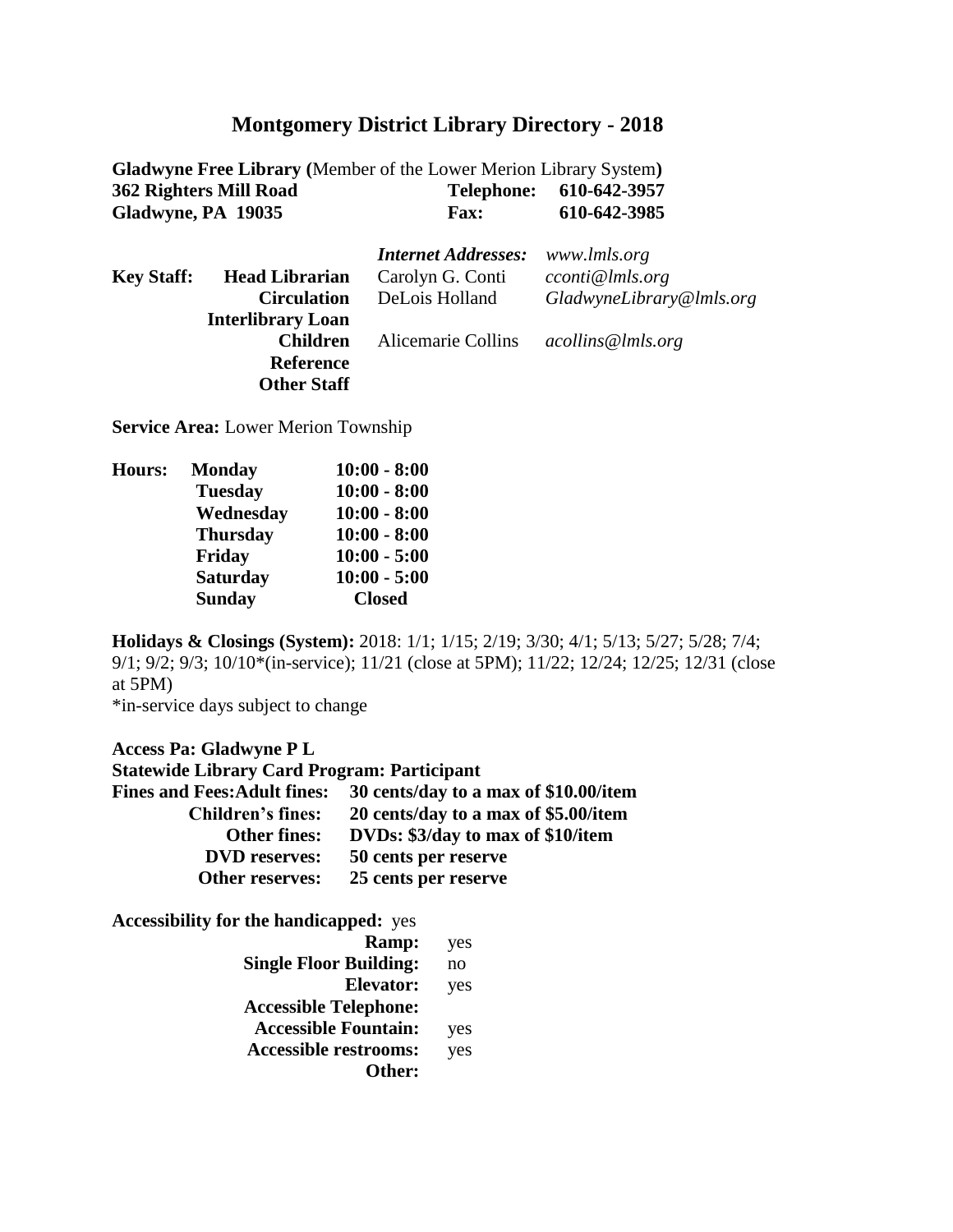**Ludington Public Library (Member of the Lower Merion Library System)**<br>5 South Bryn Mawr Avenue Telephone: 610-525-1776 **5 South Bryn Mawr Avenue Telephone: 610-525-1776 Bryn Mawr, PA 19010-3471 Fax: 610-525-1783**

|                   |                          | <b>Internet Addresses:</b> | www.lmls.org              |
|-------------------|--------------------------|----------------------------|---------------------------|
| <b>Key Staff:</b> | <b>Head Librarian</b>    | Robyn Langston             | $r$ langston@lmls.org     |
|                   | <b>Circulation</b>       | Jennifer Wark              | jwark@lmls.org            |
|                   | <b>Interlibrary Loan</b> | Wendy Edwards              | ludingtonlibrary@lmls.org |
|                   | <b>Children</b>          | Darlene Davis              | ddavis@lmls.org           |
|                   | <b>Reference</b>         | Marcia Bass                | mbass@lnls.org            |
|                   | <b>Admin Asst</b>        | Elaine Calabrese           | ecalabrese@lmls.org       |

**Service Area:** Lower Merion Township

| <b>Hours:</b> | <b>Monday</b>   | $9:00 - 9:00$                                           |
|---------------|-----------------|---------------------------------------------------------|
|               | <b>Tuesday</b>  | $9:00 - 9:00$                                           |
|               | Wednesday       | $9:00 - 9:00$                                           |
|               | <b>Thursday</b> | $9:00 - 9:00$                                           |
|               | Friday          | $9:00 - 6:00$                                           |
|               | <b>Saturday</b> | $9:00 - 5:00$                                           |
|               | <b>Sunday</b>   | $12:00 - 5:00$ (closed Sundays June $17 -$ September 2) |

**Holidays & Closings (System):** 2018: 1/1; 1/15; 2/19; 3/30; 4/1; 5/13; 5/27; 5/28; 7/4; 9/1; 9/2; 9/3; 10/10\*(in-service); 11/21 (close at 5PM); 11/22; 12/24; 12/25; 12/31 (close at 5PM) \*in-service days subject to change

#### **Access Pa: Ludington P L**

| <b>Statewide Library Card Program: Participant</b> |                                       |
|----------------------------------------------------|---------------------------------------|
| <b>Fines and Fees: Adult fines:</b>                | 30 cents/day to a max of \$10.00/item |
| <b>Children's fines:</b>                           | 20 cents/day to a max of \$5.00/item  |
| <b>Other fines:</b>                                | DVDs: \$3/day to max of \$10/item     |
| <b>DVD</b> reserves:                               | 50 cents per reserve                  |
| Other reserves:                                    | 25 cents per reserve                  |

| Ramp:                         | yes            |
|-------------------------------|----------------|
| <b>Single Floor Building:</b> | n <sub>0</sub> |
| <b>Elevator:</b>              | yes            |
| <b>Accessible Telephone:</b>  |                |
| <b>Accessible Fountain:</b>   | yes            |
| <b>Accessible restrooms:</b>  | yes            |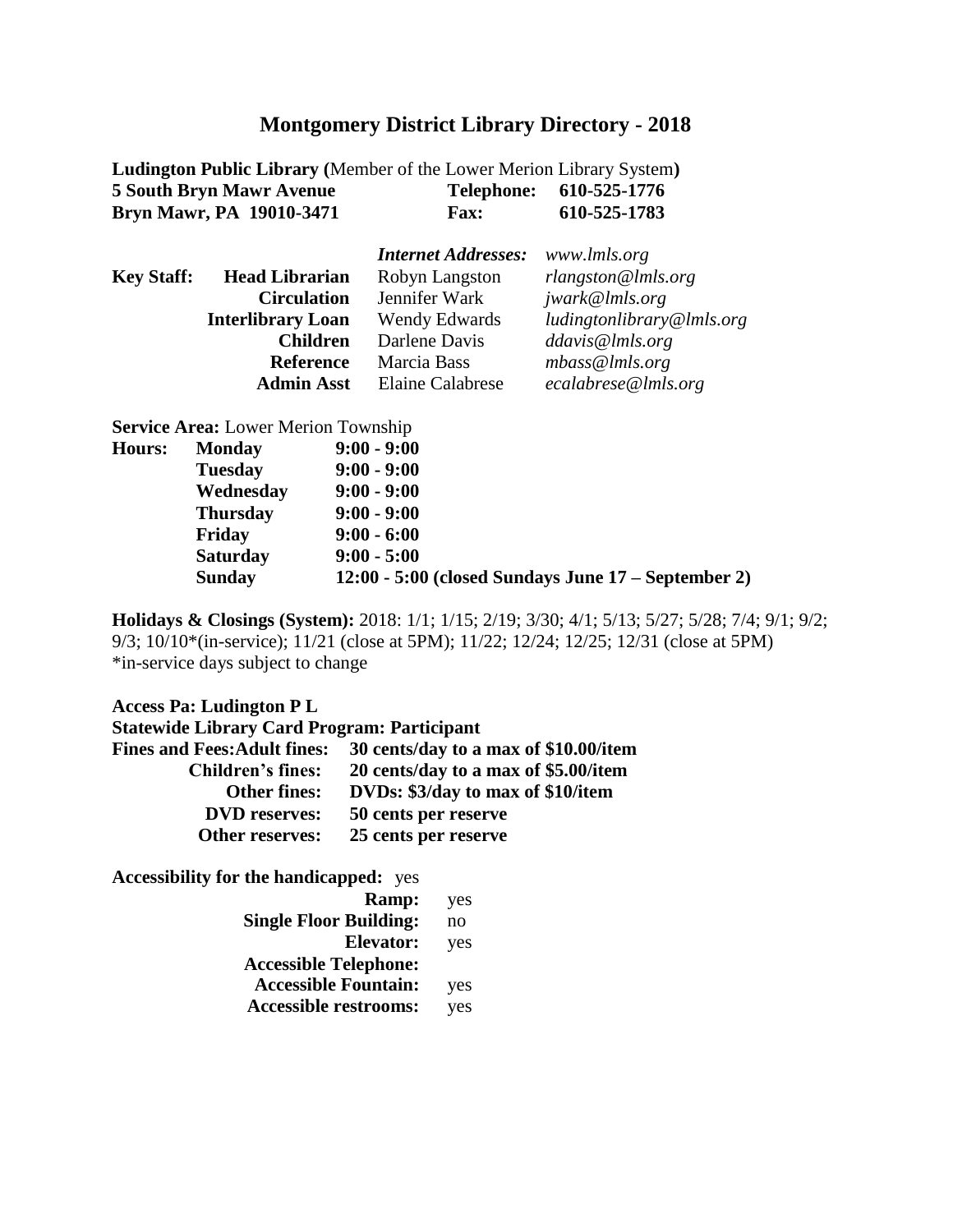|                     | Penn Wynne Library (Member of the Lower Merion Library System) |                                         |  |                         |
|---------------------|----------------------------------------------------------------|-----------------------------------------|--|-------------------------|
|                     | 130 Overbrook Parkway                                          |                                         |  | Telephone: 610-642-7844 |
| Wynnewood, PA 19096 |                                                                | <b>Fax:</b>                             |  | 610-642-2761            |
|                     |                                                                | <b>Internet Addresses:</b> www.lmls.org |  |                         |
| <b>Key Staff:</b>   | <b>Head Librarian</b>                                          | <b>Judy Soret</b>                       |  | jsoret@lmls.org         |
|                     | <b>Circulation</b>                                             |                                         |  |                         |
|                     | <b>Interlibrary Loan</b>                                       | PennwynneLibrary@lmls.org               |  |                         |
|                     | <b>Children</b>                                                | Alison King                             |  | aking@lmls.org          |
|                     | <b>Reference</b>                                               |                                         |  |                         |
|                     | <b>Other Staff</b>                                             |                                         |  |                         |

**Service Area:** Lower Merion Township

| <b>Hours:</b> | <b>Monday</b>   | $10:00 - 9:00$ |
|---------------|-----------------|----------------|
|               | <b>Tuesday</b>  | $10:00 - 9:00$ |
|               | Wednesday       | $10:00 - 9:00$ |
|               | <b>Thursday</b> | $10:00 - 9:00$ |
|               | Friday          | $10:00 - 5:00$ |
|               | <b>Saturday</b> | $10:00 - 5:00$ |
|               | <b>Sunday</b>   | <b>Closed</b>  |
|               |                 |                |

**Holidays & Closings (System):** 2018: 1/1; 1/15; 2/19; 3/30; 4/1; 5/13; 5/27; 5/28; 7/4; 9/1; 9/2; 9/3; 10/10\*(in-service); 11/21 (close at 5PM); 11/22; 12/24; 12/25; 12/31 (close at 5PM)

\*in-service days subject to change

#### **Access Pa: Participant**

| <b>Statewide Library Card Program: Participant</b> |                                       |  |  |
|----------------------------------------------------|---------------------------------------|--|--|
| <b>Fines and Fees: Adult fines:</b>                | 30 cents/day to a max of \$10.00/item |  |  |
| <b>Children's fines:</b>                           | 20 cents/day to a max of \$5.00/item  |  |  |
| <b>Other fines:</b>                                | DVDs: \$3/day to max of \$10/item     |  |  |
| <b>DVD</b> reserves:                               | 50 cents per reserve                  |  |  |
| Other reserves:                                    | 25 cents per reserve                  |  |  |

| Ramp:                         | yes            |
|-------------------------------|----------------|
| <b>Single Floor Building:</b> | yes            |
| <b>Elevator:</b>              | n <sub>0</sub> |
| <b>Accessible Telephone:</b>  |                |
| <b>Accessible Fountain:</b>   | yes            |
| <b>Accessible restrooms:</b>  | yes            |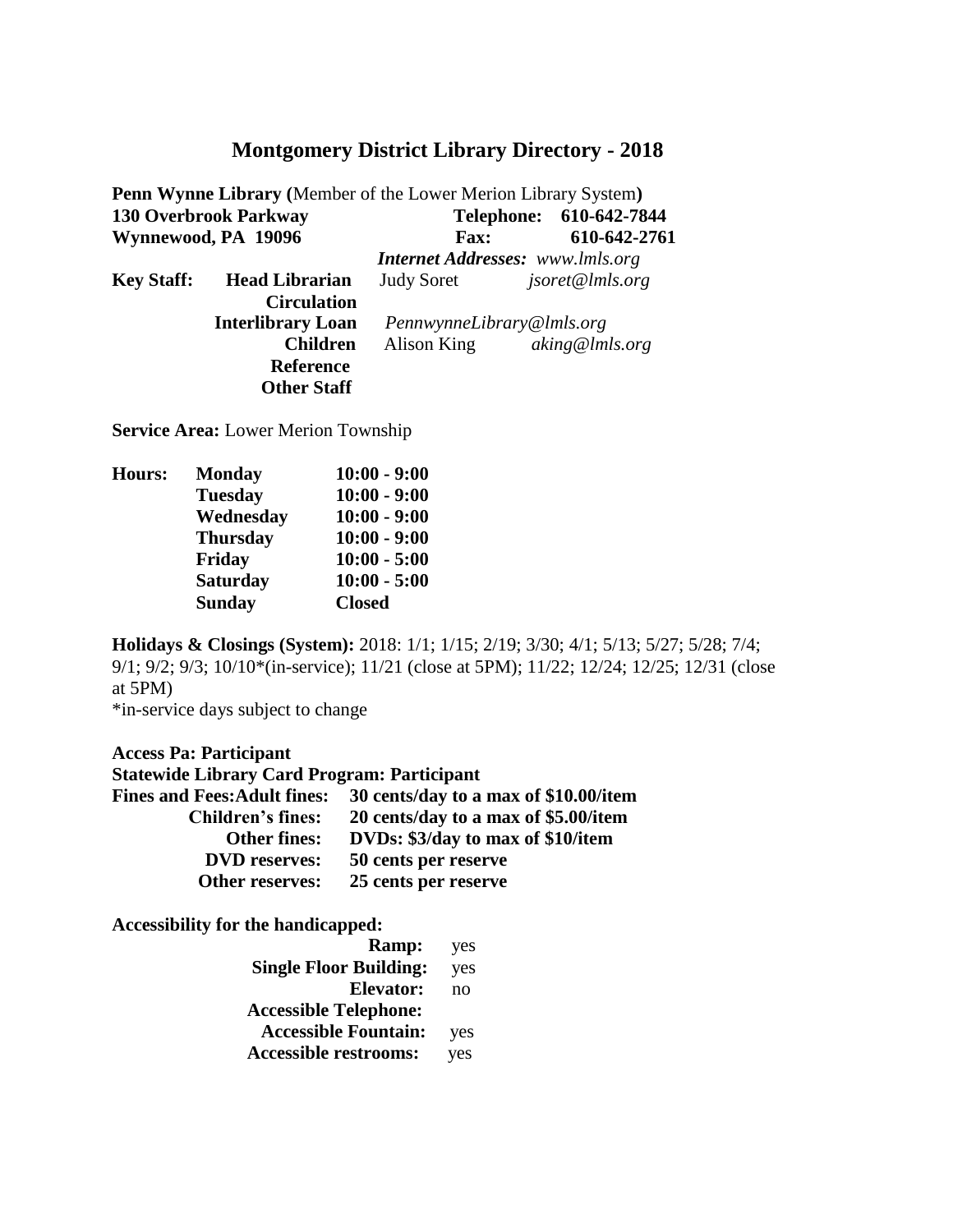**Montgomery County-Norristown Public Library Telephone: 610-278-5100 1001 Powell Street Office fax: 610-277-0344 Norristown, PA 19401-3817 ILL fax: 610-278-5110**  *Internet Addresses: www.mc-npl.org* 

**Key Staff:** 

**Director** Kathleen Arnold-Yerger karnold-yerger@mclinc.org **Circulation** Asha Verma **Interlibrary Loan** Loretta Righter **Children** Kerri Sullivan **Reference** Loretta Righter **Other staff** A-V: Cheryl Milligan-Davis; Tech. Service: Margaret Walk; Automation:

Jamie Albrecht; District Consultant: Karen DeAngelo; Outreach Services: Thomas Fluharty

**Service Area:** Bridgeport, Bryn Athyn, Collegeville, Conshohocken, Douglass Twp., East Greenville, East Norriton, Green Lane, Hatfield Borough, Hatfield Twp., Lansdale, Limerick, Lower Frederick, Marlborough Twp., Montgomery Twp., New Hanover Twp., Norristown, Pennsburg, Perkiomen Twp., Plymouth Twp., Red Hill, Royersford, Schwenksville, Skippack, Towamencin, Trappe, Upper Frederick, Upper Hanover, Upper Providence, Upper Salford, West Conshohocken, West Norriton, Worcester

| <b>Hours: Monday</b> | 9:00 - 8:00 Summer Hours:                  |
|----------------------|--------------------------------------------|
| <b>Tuesday</b>       | 9:00 - 8:00 Saturdays July 9 – September 3 |
| Wednesday            | $9:00 - 8:00 10:00 - 2:00$                 |
| <b>Thursday</b>      | $9:00 - 8:00$                              |
| <b>Friday</b>        | $9:00 - 6:00$                              |
| <b>Saturday</b>      | $9:00 - 5:00$                              |
| <b>Sunday</b>        | <b>Closed</b>                              |

**Holidays 2018:** Closed 1/1; 2/19; 3/30; 5/28; 7/3 (close at 5 pm); 7/4; 9/3; 11/21 (close at 5 pm); 11/22; 12/24; 12/25; 12/31; 1/1/2019

#### **Access Pa:**

**Statewide Library Card Program: Participant Access PA CD-ROM Union Database: Participant Fines and Fees: Adult fines: 15 cents/day to a max of \$8.00/book Children's fines: 10 cents/day to a max of \$6.00/book, Other fines: Video games, DVD & Blu-ray: \$2.00/day to a max of \$30; Lost Materials: Cost of material Fees: Non-Resident: \$20; video rental: \$1/2 nights; rental books: \$1/week** 

#### **Accessibility for the handicapped:** yes

**Services:** 4 designated parking spaces & Braille signage; Expert Reader scanning machine for visually impaired; Kurzweil speech synthesizing software for blind and visually impaired. Library has accessible elevators, fountains and restrooms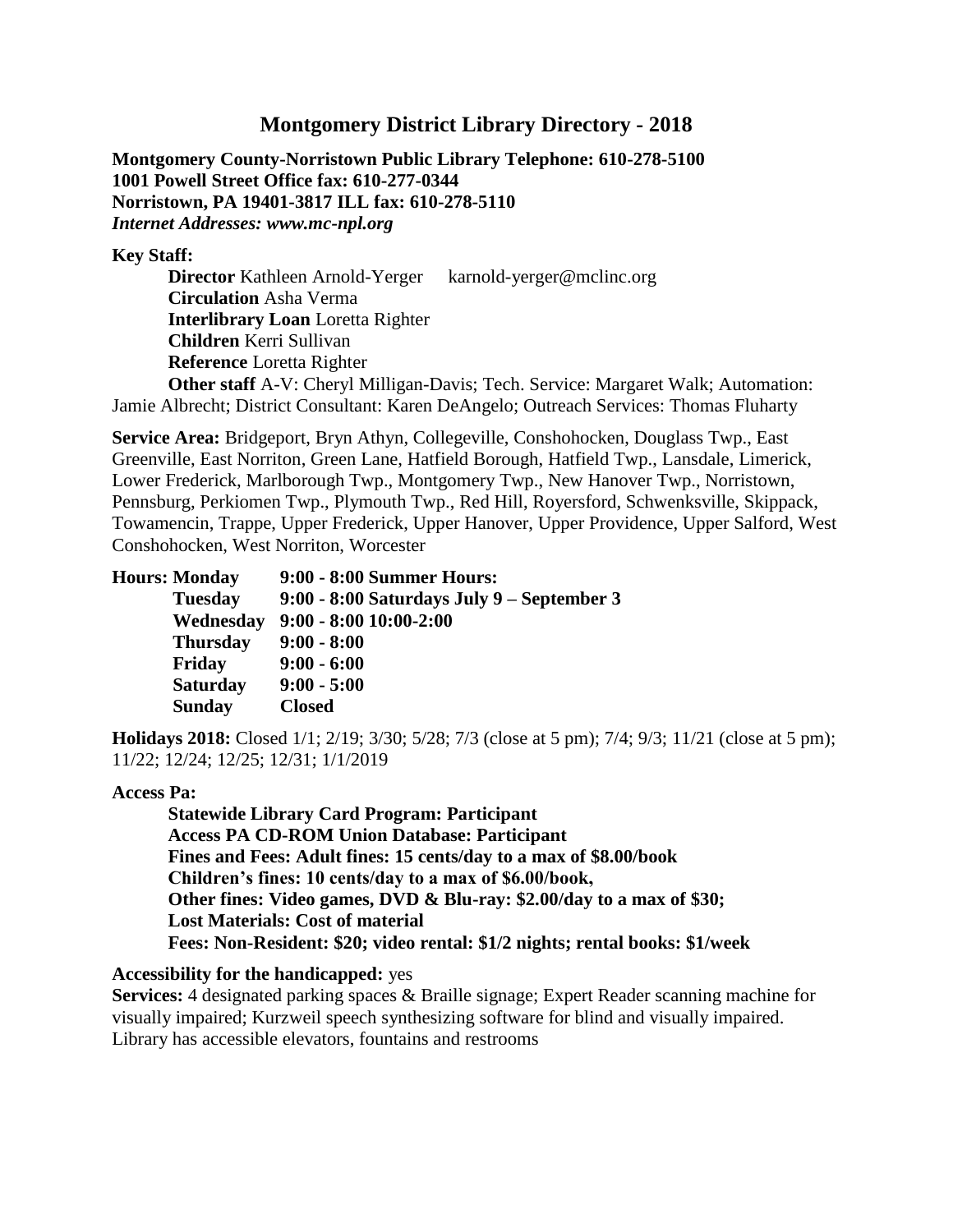**Montgomery County-Norristown Public Library Bookmobile & Outreach Services Dept. 1001 Powell Street Telephone: 610-278-5100 ext. 122 or 123 Norristown, PA 19401-3817 Fax: 610-278-5110** 

**Key Staff:** 

| <b>Department Head</b> | <b>Thomas Fluharty</b>                 | TFluharty@mclinc.org                                                 |  |
|------------------------|----------------------------------------|----------------------------------------------------------------------|--|
| <b>Department Head</b> | Linda Henofer                          | lhenofer@mclinc.org                                                  |  |
| <b>Books-by-Mail</b>   | <b>Ginger Atkins</b>                   |                                                                      |  |
| <b>Books-Go-Round</b>  | Amy Martin, John Roe                   |                                                                      |  |
| <b>Words-On-Wheels</b> | Alexander Law                          |                                                                      |  |
| <b>Bookmobiles</b>     | Joseph Hood, Duane Nice, Eileen McGan, |                                                                      |  |
|                        |                                        | Pony Express Drivers Richard Williams, Jerry Achineku, Keith Rhoads, |  |
|                        | DeJesus Verdin-Camacha                 |                                                                      |  |
| <b>Office staff</b>    | Susan Horning, Marsha Makler           |                                                                      |  |

**Bookmobile Stops:** Collegeville, Douglass Twp, East Norriton, Hatfield Borough, Hatfield Twp., Montgomery Twp., New Hanover Twp., Plymouth Twp., Skippack, Towamencin, Upper Frederick, Upper Providence, West Norriton, Worcester

**Hours: For general Bookmobiles, see printed schedule or go to www.mc-npl.org; Pony Express runs Monday through Friday except on MC-NPL closed days; for Words-On-Wheels and Books-Go-Round schedules call Bookmobile & Outreach Services Dept. or go to mnl.mclinc.org.** 

**Holidays 2018:** Closed 1/1; 2/19; 3/30; 5/28; 7/3 (close at 5 pm); 7/4; 9/3; 11/21 (close at 5 pm); 11/22; 12/24; 12/25; 12/31; 1/1/2019

#### **Access Pa:**

**Statewide Library Card Program: Participant Access PA CD-ROM Union Database: Participant Fines and Fees: Adult fines: 15 cents/day to a max of \$8.00/item fines: 10 cents/day to max of \$8.00/item Other fines: Videos: \$2.00/day to a max fine of \$30.00 Fees: Non-Resident: \$20/individual; Lost materials: cost of material** 

#### **Accessibility for the handicapped**

**Ramp:** WOWmobile is equipped with ramp Kurzweil reader for visually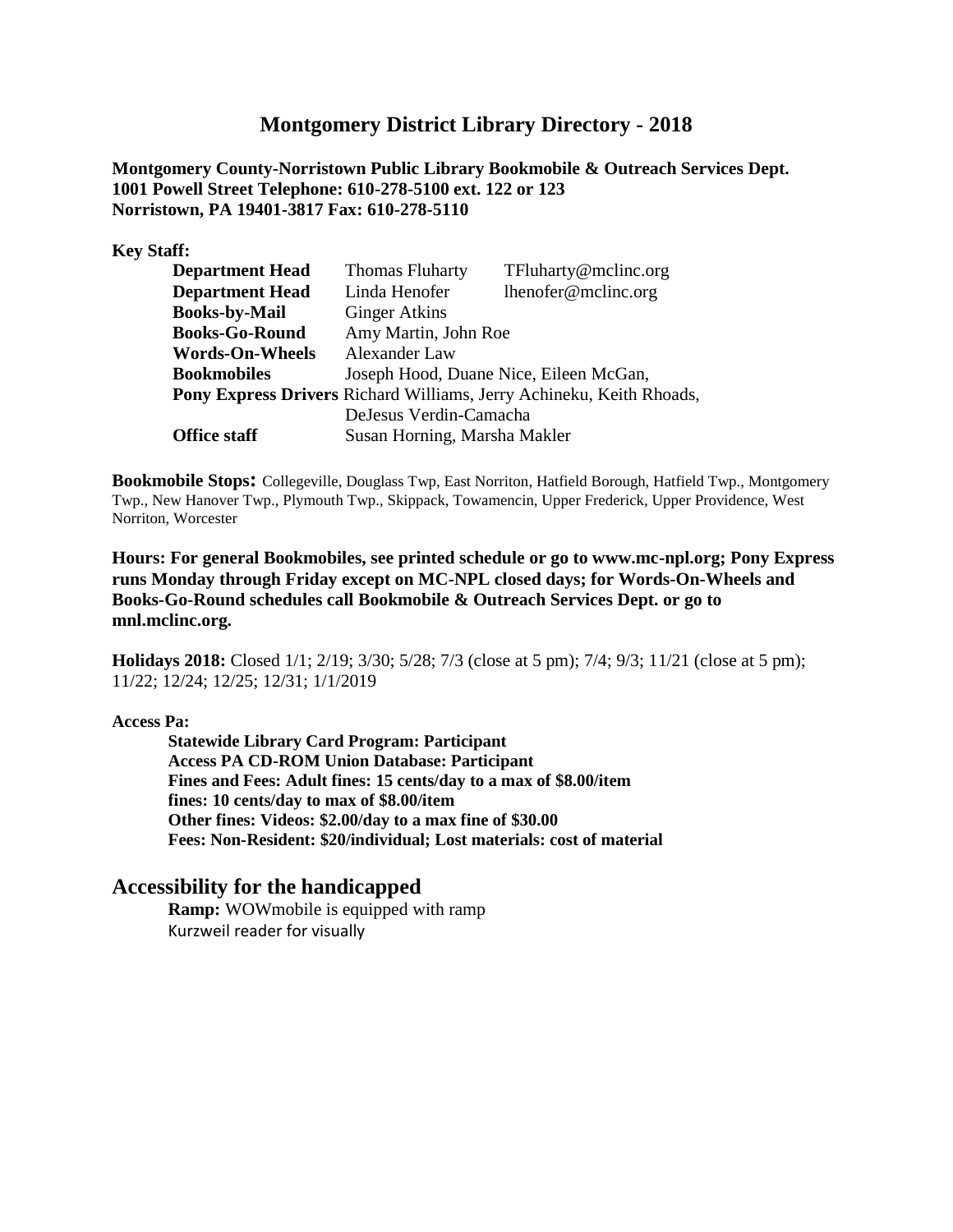**Conshohocken Free Library** (Branch of the Montgomery County-Norristown Public Library) **301 Fayette Street Telephone: (610) 825-1656 Conshohocken, PA 19428 Fax: (610) 825-1685** 

**Key Staff:** 

| <b>Branch manager</b>    | Marija Skoog                               | mskoog@mclinc.org    |  |
|--------------------------|--------------------------------------------|----------------------|--|
| <b>Circulation</b>       | Lavinia Anderson                           | landerson@mclinc.org |  |
| <b>Interlibrary loan</b> | Lavinia Anderson                           | landerson@mclinc.org |  |
| <b>Children</b>          | Lorraine Gambone                           | lgambone@mclinc.org  |  |
| Reference                |                                            |                      |  |
| Other staff              | Erin Douglas, Emily Kelcher, Geri Offshack |                      |  |

**Service Area:** Conshohocken Borough, West Conshohocken Borough

| <b>Hours: Monday</b> | $12:00 - 9:00$ |
|----------------------|----------------|
| <b>Tuesday</b>       | $10:00 - 5:00$ |
| Wednesday            | $12:00 - 9:00$ |
| <b>Thursday</b>      | $10:00 - 5:00$ |
| Friday               | $1:00 - 5:00$  |
| <b>Saturday</b>      | $10:00 - 2:00$ |
| <b>Sunday</b>        | <b>Closed</b>  |
|                      |                |

**Holidays 2018:** Closed 1/1; 2/19; 3/30; 5/28; 7/3 (close at 5 pm); 7/4; 9/3; 11/21 (close at 5 pm); 11/22; 12/24; 12/25; 12/31; 1/1/2019

#### **Access Pa:**

**Statewide Library Card Program: Participant Access PA CD-ROM Union Database: Fines and Fees: Adult fines: 15 cents/day to a max of \$8.00/item Children's fines: 10 cents/day to a max of \$6.00/item Other fines: Video games/DVDs and Blu-ray \$2.00/day up to \$30 max. Fees: \$1.00/wk. video rental; Rental Books - \$1.00/week** 

| Ramp:                            | yes |
|----------------------------------|-----|
| Elevator:                        | yes |
| <b>Accessible Telephone:</b>     |     |
| <b>Accessible Fountain:</b> yes  |     |
| <b>Accessible restrooms: yes</b> |     |
| Other:                           |     |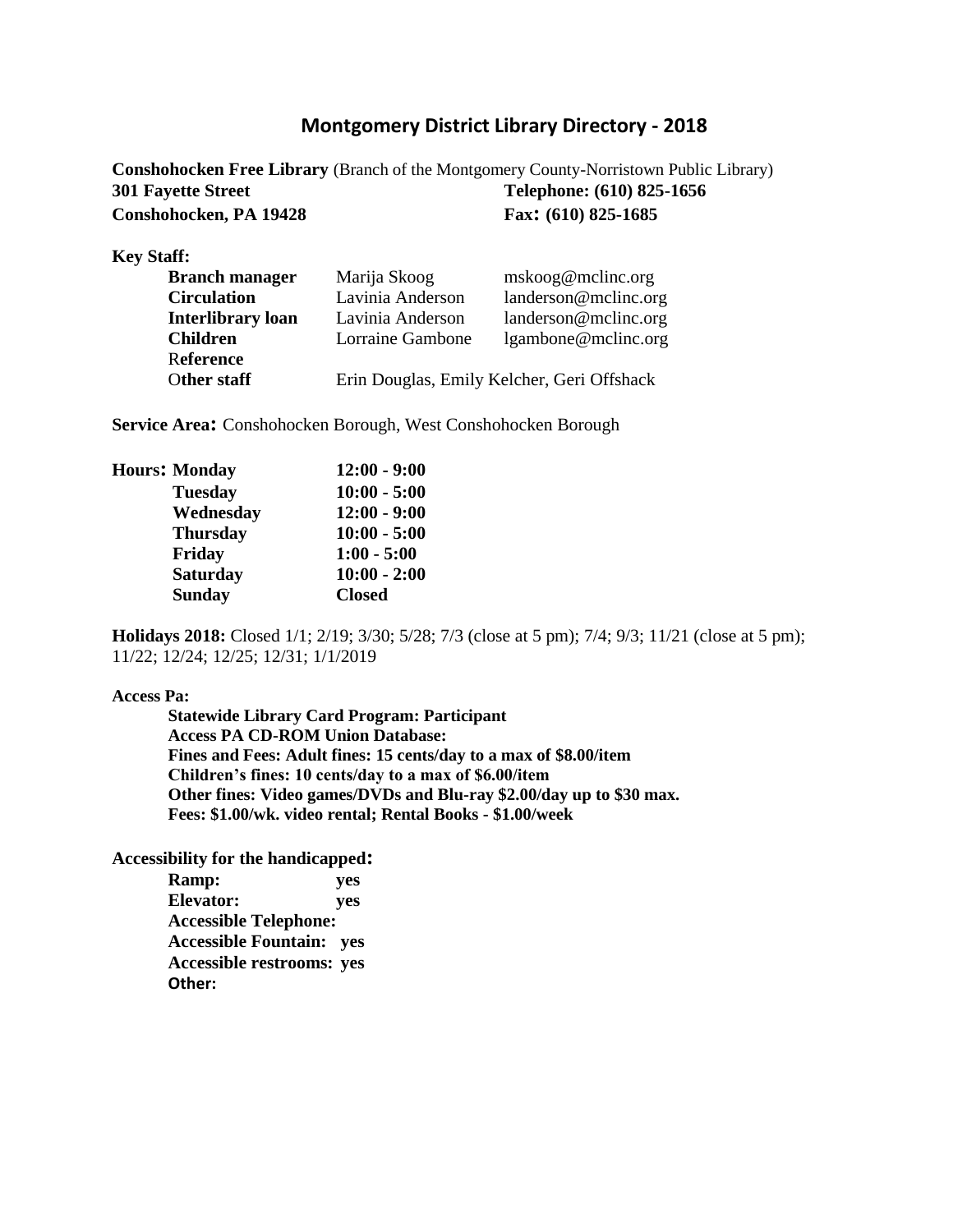**Perkiomen Valley Library at Schwenksville**  (Branch of the Montgomery County-Norristown Public Library) **290 Second Street Telephone/Fax: 610-287-8360 Schwenksville, PA 19473** 

*Internet Addresses: www.pvlibrary.net*

| <b>Key Staff: Branch manager</b> | Aileen Johnson                          | ajohnson@mclinc.org |
|----------------------------------|-----------------------------------------|---------------------|
| <b>Circulation</b>               | Angela Carles                           | acarles@mcline.     |
| <b>Interlibrary loan</b>         |                                         |                     |
| <b>Children</b>                  |                                         |                     |
| Reference                        |                                         |                     |
| <b>Programming</b>               |                                         |                     |
| Other staff                      | Diane Orzech; Susan Rash; Haylie Scioli |                     |

**Service Area:** Schwenksville Borough, Trappe Borough, Collegeville Borough, Skippack Twp., Perkiomen Twp., Lower Frederick Twp and Upper Salford Twp.

| <b>Hours:</b>   |                |
|-----------------|----------------|
| <b>Monday</b>   | $10:00 - 8:00$ |
| <b>Tuesday</b>  | $10:00 - 8:00$ |
| Wednesday       | $12:00 - 8:00$ |
| <b>Thursday</b> | $12:00 - 8:00$ |
| Friday          | $12:00 - 6:00$ |
| <b>Saturday</b> | $10:00 - 2:00$ |
| <b>Sunday</b>   | <b>Closed</b>  |

**Holidays 2018:** Closed 1/1; 2/19; 3/30; 5/28; 7/3 (close at 5 pm); 7/4; 9/3; 11/21 (close at 5 pm); 11/22; 12/24; 12/25; 12/31; 1/1/2019

**Access Pa: Yes Statewide Library Card Program: Participant Access PA CD-ROM Union Database: Participant Fines and Fees: Adult fines: 15 cents/day to a max of \$8.00/item Children's fines: 10 cents/day to a max of \$6.00/item Other fines: Video games/DVDs & Blu-Ray \$2.00/day up to \$30 max Fees: Rental Books - \$1.00/week; DVDs - \$1.00/week**

**Accessibility for the handicapped: Ramp:** yes **Single Floor Building:** no **Elevator:** no **Accessible Telephone:** no **Accessible Fountain:** no **Accessible restrooms:** yes **Other: Kurzweil software for visually impaired**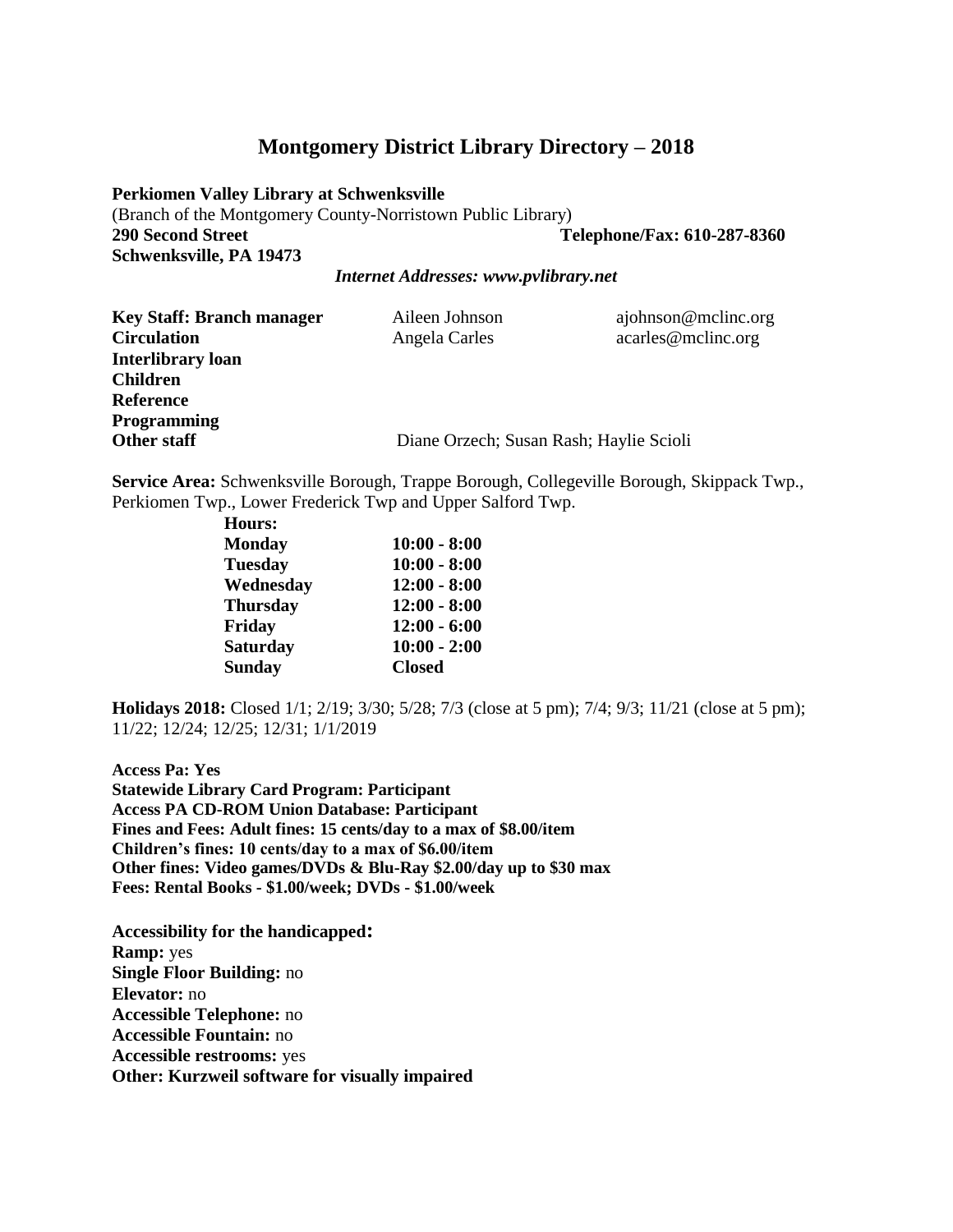**Royersford Free Public Library** 

**(**Branch of the Montgomery County-Norristown Public Library) **200 S. Fourth Ave. Telephone/Fax: 610-948-7277 Royersford, PA 19468**

| <b>Key Staff: Branch Manager</b>                                                      | Eileen McNamara | emcnamara@mclinc.org                                                                                    |
|---------------------------------------------------------------------------------------|-----------------|---------------------------------------------------------------------------------------------------------|
| <b>Circulation</b>                                                                    |                 |                                                                                                         |
| <b>Interlibrary Loan</b>                                                              |                 |                                                                                                         |
| <b>Children</b>                                                                       | Pamela Hagler   |                                                                                                         |
| Reference                                                                             |                 |                                                                                                         |
|                                                                                       |                 | <b>Other Staff</b> Lois Hunsicker, Teri Kropp, Elizabeth Robillard, Emma Myers, Julie Pennington, Kelly |
| Quigg                                                                                 |                 |                                                                                                         |
| <b>Service Area:</b> Royersford Borough, Upper Providence Township, Limerick Township |                 |                                                                                                         |

#### **Hours:**

| <b>Monday</b>   | $10:00 - 8:00$ |
|-----------------|----------------|
| <b>Tuesday</b>  | $10:00 - 8:00$ |
| Wednesday       | $10:00 - 8:00$ |
| <b>Thursday</b> | $10:00 - 8:00$ |
| Friday          | $10:00 - 2:00$ |
| <b>Saturday</b> | $10:00 - 2:00$ |
| <b>Sunday</b>   | <b>Closed</b>  |

**Holidays 2018:** Closed 1/1; 2/19; 3/30; 5/28; 7/3 (close at 5 pm); 7/4; 9/3; 11/21 (close at 5 pm); 11/22; 12/24; 12/25; 12/31; 1/1/2019

**Access Pa: Participant Statewide Library Card Program: Participant Access PA CD-ROM Union Database: Participant Fines and Fees: Adult fines: 15 cents/day, \$8.00 max. Children's fines: 10 cents/day, \$6.00 max. Other fines: Video games/DVDs & Blu-Ray \$2.00/day up to \$30 max Fees: \$1.00/wk. video rental; Rental Books - \$1.00/week** 

**Accessibility for the handicapped:** yes in rear of building

**Ramp:** yes in rear of building **Single Floor Building:** yes **Elevator:** no **Accessible Telephone:** yes **Accessible Fountain:** yes **Accessible restrooms: yes**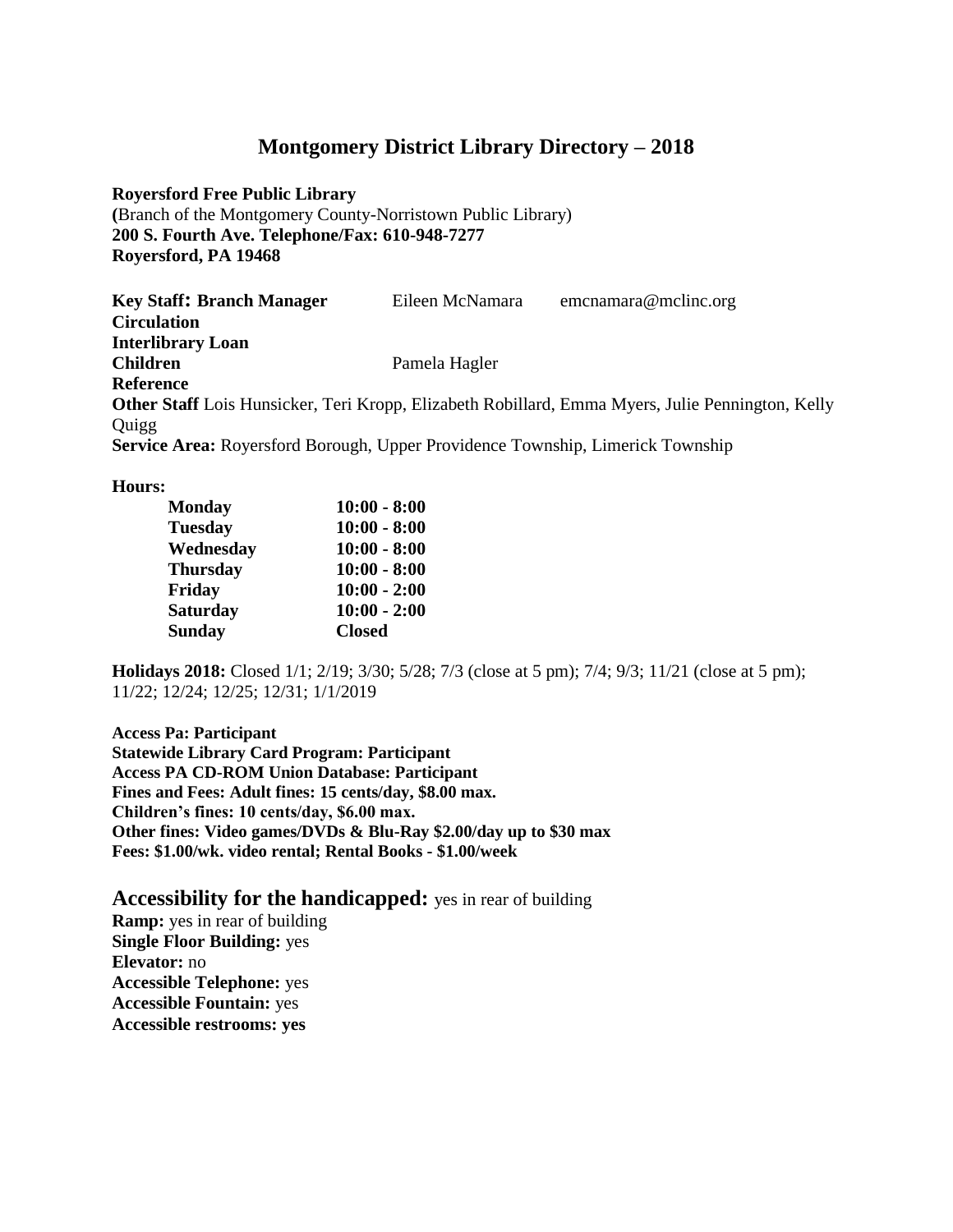**Upper Perkiomen Valley Library (Branch of the Montgomery County-Norristown Public Library) 350 Main Street Telephone: 215-679-2020 Red Hill, PA 18076** 

#### **Internet Address: www.upvlibrary.org**

| <b>Key Staff: Branch manager</b> | Jeanne Cove  | JCove@mclinc.org                                                                            |
|----------------------------------|--------------|---------------------------------------------------------------------------------------------|
| Virculation & ILL                | Joyce Weiss  | JWeiss@mclinc.org                                                                           |
| <b>Youth services</b>            | Wendy Kramer | WKramer@mclinc.org                                                                          |
|                                  |              | Other staff Nina Motz; Jeff Rice; Joanne Wentling, Laura Yocum, Brittany Mease, Jenna McQue |

**Service Area:** East Greenville Borough, Green Lane Borough, Marlborough Township, Pennsburg Borough, Red Hill Borough, Upper Hanover Township

| <b>Hours:</b>   |                |
|-----------------|----------------|
| <b>Monday</b>   | $10:00 - 8:00$ |
| <b>Tuesday</b>  | $10:00 - 8:00$ |
| Wednesday       | $10:00 - 8:00$ |
| <b>Thursday</b> | $10:00 - 8:00$ |
| Friday          | $10:00 - 5:00$ |
| <b>Saturday</b> | $10:00 - 2:00$ |
| <b>Sunday</b>   | <b>Closed</b>  |

**Holidays 2018:** Closed 1/1; 2/19; 3/30; 5/28; 7/3 (close at 5 pm); 7/4; 9/3; 11/21 (close at 5 pm); 11/22; 12/24; 12/25; 12/31; 1/1/2019

**Access Pa: Statewide Library Card Program: Participant Fines and Fees: Adult fines: 15 cents/day to a max of \$8.00/item Children's fines: 10 cents/ to a max of \$6.00 Other fines: Video games/DVDs & Blu-Ray \$2.00/day up to \$30 max Fees: Rental Books - \$1.00/week; DVDs - \$1.00/week Magazines: Adult: 15 cents/day - max of cost of Magazine Children: 10 cents/day - max of cost of Magazine Date Due color: receipt** 

**Accessibility for the handicapped: Ramp:** yes **Single Floor Building:** no **Elevator:** no **Accessible Telephone:** yes **Accessible Fountain:** yes **Accessible restrooms:** yes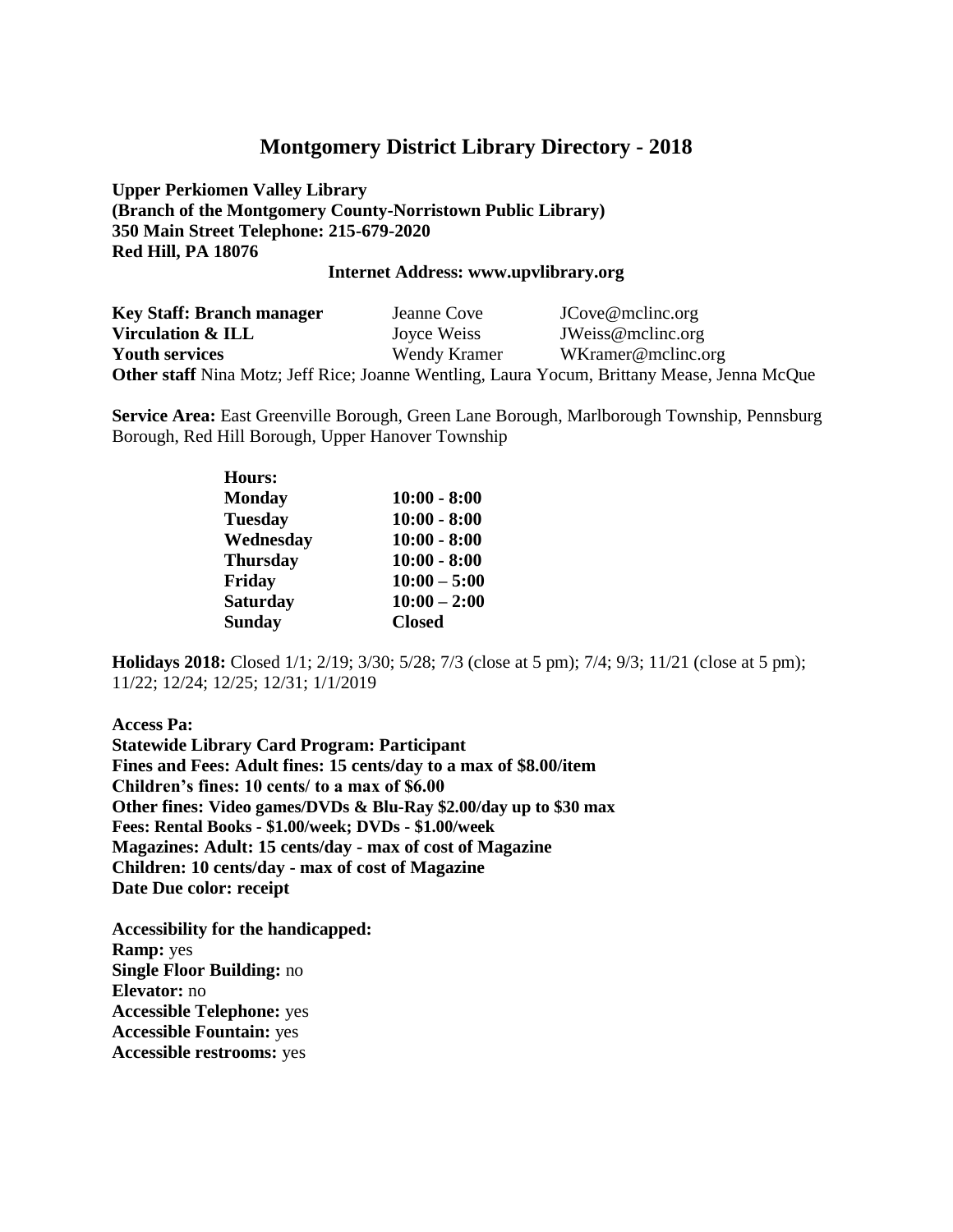#### **Narberth Community Library**

### 80 Windsor Ave. **Telephone: 610-664-2878** Narberth, PA 19072 **Fax: 610-667-3245**  *Internet Addresses: nar.mclinc.org*

| <b>Key Staff:</b> | <b>Director</b>            | Brad Ver Ploeg        | bploeg@mclinc.org   |
|-------------------|----------------------------|-----------------------|---------------------|
|                   | <b>Circulation</b>         | <b>Betty Kennedy</b>  | bkennedy@mclinc.org |
|                   | <b>Interlibrary Loan</b>   | Brad Ver Ploeg        |                     |
|                   | <b>Children's Services</b> | Julia O'Donnell       |                     |
|                   | <b>Other Staff</b>         | <b>Andrew Pelberg</b> |                     |
|                   |                            | Julie Schoenhard      |                     |
|                   |                            | Trinia King-Jones     |                     |

Alexandra Lee

#### **Service Area:** Narberth Borough

| Hours: | <b>Monday</b>   | $10:00 - 8:00$ |
|--------|-----------------|----------------|
|        | <b>Tuesday</b>  | $10:00 - 8:00$ |
|        | Wednesday       | $10:00 - 8:00$ |
|        | <b>Thursday</b> | $10:00 - 8:00$ |
|        | Friday          | $10:00 - 5:00$ |
|        | <b>Saturday</b> | $10:00 - 5:00$ |
|        | <b>Sunday</b>   | <b>Closed</b>  |
|        |                 |                |

 $Summer Hours:$ Saturdays July 7 – Sept. 1  **Wednesday 10:00 - 8:00** 10:00 - 2:00

**Holidays 2018:** 2/19; 5/28; 7/4; 9/1-3; 11/21 Close at 5PM; 11/22; 12/24-25; 12/31; 1/1/19

| <b>Access Pa:</b><br><b>Statewide Library Card Program: Participant</b>                     |                                                                |  |
|---------------------------------------------------------------------------------------------|----------------------------------------------------------------|--|
| <b>Access PA CD-ROM Union Database:</b>                                                     |                                                                |  |
|                                                                                             | Fines and Fees: Adult fines: 25 cents/day to a max of \$6/item |  |
|                                                                                             | Children's fines: 15 cents/day to max of \$5/ item             |  |
|                                                                                             | Other fines: Videos: \$1.00/day; \$10 max/item                 |  |
|                                                                                             | <b>Ramp:</b> yes                                               |  |
| <b>Member of MCLINC, automated circulation</b><br><b>Accessibility for the handicapped:</b> |                                                                |  |
|                                                                                             |                                                                |  |
|                                                                                             |                                                                |  |
|                                                                                             | <b>Single Floor Building:</b> yes<br>Elevator:                 |  |
|                                                                                             | <b>Accessible Telephone:</b>                                   |  |
|                                                                                             | <b>Accessible Fountain:</b> yes                                |  |

**Other:** Accessible doors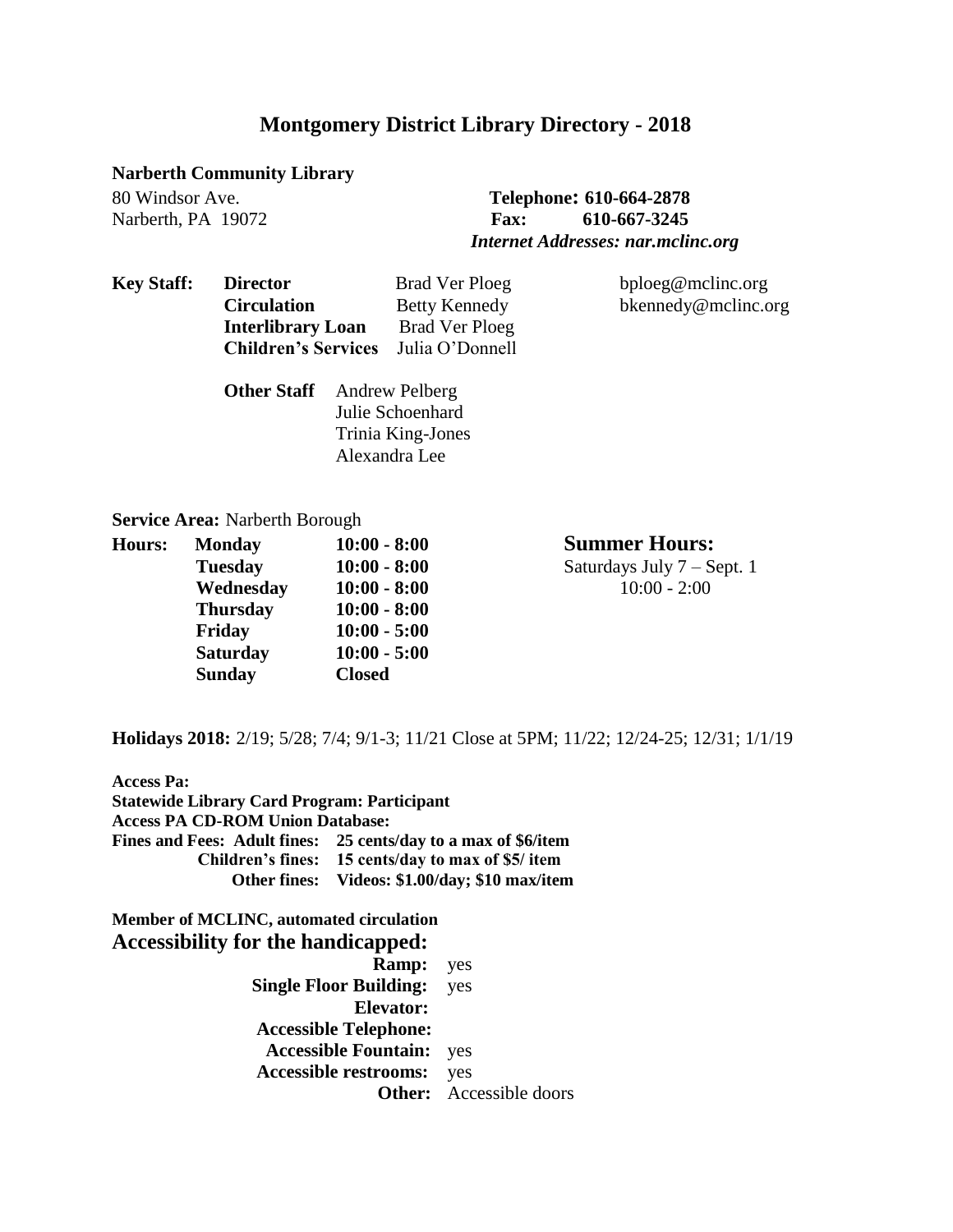| <b>Montgomery District Library Directory - 2018</b>                                                                                                                                                                                                                                                                                                                                                                                                                                                                                                                                                                                                                                                                                                                                          |                                                                                                                                                                                                     |                                                                                                                               |                                         |                                                                                                                |
|----------------------------------------------------------------------------------------------------------------------------------------------------------------------------------------------------------------------------------------------------------------------------------------------------------------------------------------------------------------------------------------------------------------------------------------------------------------------------------------------------------------------------------------------------------------------------------------------------------------------------------------------------------------------------------------------------------------------------------------------------------------------------------------------|-----------------------------------------------------------------------------------------------------------------------------------------------------------------------------------------------------|-------------------------------------------------------------------------------------------------------------------------------|-----------------------------------------|----------------------------------------------------------------------------------------------------------------|
|                                                                                                                                                                                                                                                                                                                                                                                                                                                                                                                                                                                                                                                                                                                                                                                              | <b>North Wales Area Library</b><br><b>233 South Swartley Street</b><br>North Wales, PA 19454                                                                                                        | <b>Fax:</b>                                                                                                                   | Telephone: 215-699-5410<br>215-699-5901 |                                                                                                                |
|                                                                                                                                                                                                                                                                                                                                                                                                                                                                                                                                                                                                                                                                                                                                                                                              | <b>Key Staff: Director</b><br>circulation<br>interlibrary loan<br>children<br><b>Young Adult</b><br>reference<br>other staff<br><b>Service Area:</b> North Wales Borough and Upper Gwynedd Township | Jayne Blackledge<br><b>Heather Binder</b><br>Vicki Cresswell<br>Jayne Blackledge<br><b>Heather Binder</b><br>Jayne Blackledge |                                         | <b>Internet Addresses: www.northwaleslibrary.org</b><br>Ann Miller, Mike Greco, Jennifer Rusche, Haley Budnick |
| <b>Summer Hours:</b><br><b>Hours:</b><br>$10:00 - 9:00$<br><b>Monday</b><br><b>Tuesday</b><br><b>Monday</b><br>$10-9$<br>$10:00 - 9:00$<br>Wednesday<br>$10-9$<br>$10:00 - 9:00$<br><b>Tuesday</b><br><b>Thursday</b><br>Wednesday<br>$10-9$<br>$10:00 - 9:00$<br>Friday<br>$10:00 - 4:00$<br>Thursday<br>$10-9$<br><b>Saturday</b><br>Friday<br>$10-4$<br>$10:00 - 5:00$<br>Saturday<br>$10-5$<br><b>Closed</b><br><b>Sunday</b><br><b>Closed</b><br><b>Sunday</b><br>Holidays: 2018 1/27, 5/28, 7/4, 9/3, 11/22, 12/24, 12/25, 12/31<br><b>Access PA: Yes</b><br><b>Statewide Library Card: Participant</b><br><b>Access PA CD-ROM Union Database:</b><br>Fines and Fees: Adult fines: 25 cents/day<br>Children's fines: 25 cents/day<br>Other fines or Fees: \$35.00 book replacement fee |                                                                                                                                                                                                     |                                                                                                                               |                                         |                                                                                                                |
| Card Designation: Credit card style bar-coded card<br>Date Due color: Receipt printed Ink colors: black<br><b>Accessibility for the handicapped:</b><br>Ramp:<br>yes<br><b>Single Floor Building:</b><br>yes<br><b>Elevator:</b><br>no<br><b>Accessible Telephone:</b><br>yes<br><b>Accessible Fountain:</b><br>no<br><b>Accessible restrooms:</b><br>yes<br>Other:<br>Internet Access, wireless, meeting room<br>with big screen TV and meeting room with projector and screen.                                                                                                                                                                                                                                                                                                             |                                                                                                                                                                                                     |                                                                                                                               |                                         |                                                                                                                |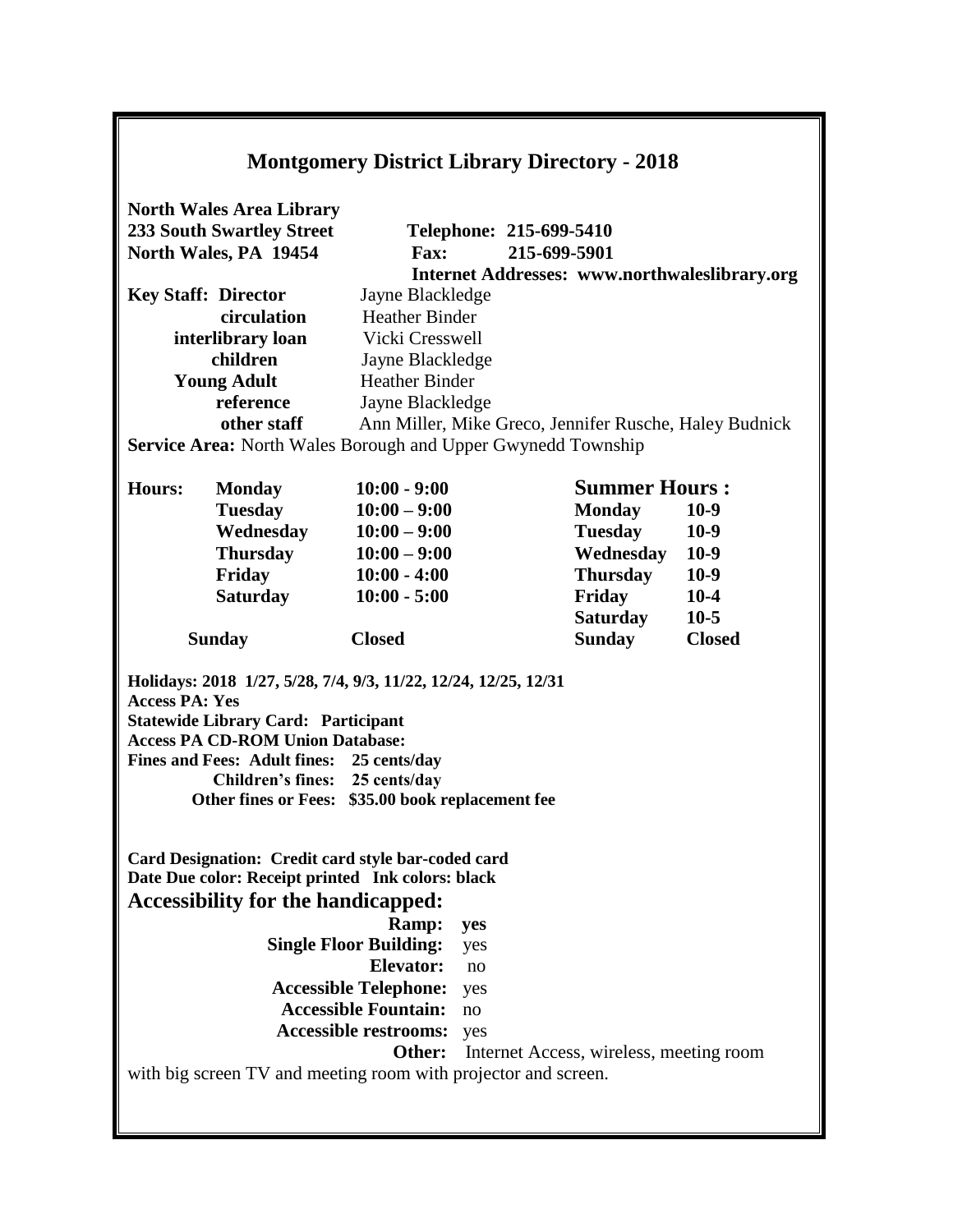| <b>Pottstown Regional Public Library</b> |             | <b>Telephone:</b> 610-970-6551 |
|------------------------------------------|-------------|--------------------------------|
| 500 East High Street                     |             | <b>Passports:</b> 610-970-6552 |
| Pottstown, PA 19464                      | <b>Fax:</b> | 610-970-6553                   |

| <b>Key Staff:</b> |                                                    | <b>Internet Addresses:</b> |
|-------------------|----------------------------------------------------|----------------------------|
| director          | Michelle Kehoe                                     | mkehoe@mclinc.org          |
| circulation       | <b>Holly Chang</b>                                 | hchang@mclinc.org          |
| interlibrary loan | <b>Nicole Forst</b>                                | nforst@mclinc.org          |
| children          | Lisa Kraljevich                                    | lkraljevich@mclinc.org     |
| reference         | Carolyn Wiker                                      | cwiker@mclinc.org          |
| other staff       | Tracey Iezzi, Technical Services tiezzi@mclinc.org |                            |

**Service Area:** Lower Pottsgrove, Pottstown Borough, Upper Pottsgrove, West Pottsgrove

| <b>Hours: Monday</b> | $10:00 - 8:00$ |
|----------------------|----------------|
| <b>Tuesday</b>       | $10:00 - 8:00$ |
| Wednesday            | $10:00 - 8:00$ |
| <b>Thursday</b>      | $10:00 - 6:00$ |
| Friday               | $10:00 - 6:00$ |
| <b>Saturday</b>      | $9:00 - 4:00$  |
| <b>Sunday</b>        | <b>Closed</b>  |
|                      |                |

Holidays: 2018: 1/1; 2/19; 5/28; 7/4; 9/3; 11/22-23; 12/24-25; 12/31

#### **Access Pa: Pottstown PL Statewide Library Card Program: Participant Access PA CD-ROM Union Database: Fines and Fees: Adult fines:** 25 cents/day  **Children's fines:** 10 cents/day **Other fines:** Videos: \$1.00/day; Lost cards; \$3.00

**Accessibility for the handicapped:** 

 **Ramp:** yes  **Single Floor Building:** no  **Elevator:** yes **Accessible Telephone:** yes **Accessible Fountain:** yes  **Accessible restrooms:** yes **Other:**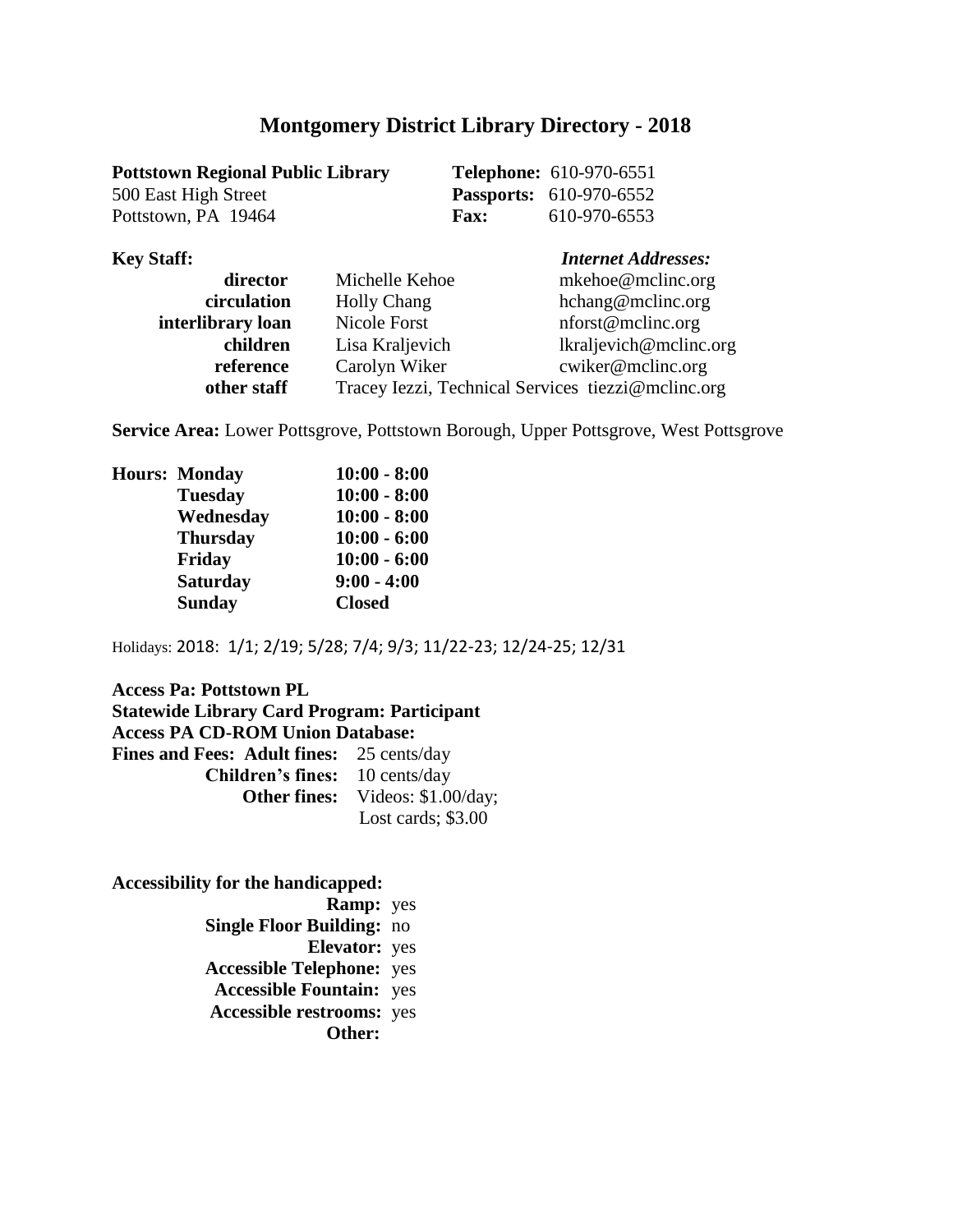**Upper Dublin Public Library 805 Loch Alsh Ave. Telephone: 215-628-8744 Fort Washington, PA 19034 Fax: udpl.org**

|                                           |                                                  | <b>Internet Addresses:</b> |
|-------------------------------------------|--------------------------------------------------|----------------------------|
| <b>Key Staff:</b> director Cherilyn Fiory |                                                  | cfiory@mclinc.org          |
| assistant director Lauren Smyth           |                                                  | lsmyth@mcline.org          |
|                                           | circulation Judy Fraser                          | jfraser@mclinc.org         |
| interlibrary loan                         |                                                  |                            |
|                                           | children Jennifer Roberts                        | jroberts@mclinc.org        |
|                                           | reference Kay Klocko                             | kklocko@mclinc.org         |
|                                           | other staff Kathleen Brannon, Technical Services | kbrannon@mclinc.org        |
| <b>Teen Librarian</b> Molly Kane          |                                                  | mkane@mclinc.org           |

**Service Area:** Upper Dublin Township

|                 | $9:30 - 9:00$  | <b>Summer Ho</b> |
|-----------------|----------------|------------------|
| <b>Tuesday</b>  | $9:30 - 9:00$  | <b>Same</b>      |
| Wednesday       | $9:30 - 9:00$  |                  |
| <b>Thursday</b> | $9:30 - 9:00$  |                  |
| Friday          | $9:30 - 5:00$  |                  |
| <b>Saturday</b> | $9:30 - 5:00$  |                  |
| <b>Sunday</b>   | $12:00 - 5:00$ |                  |
|                 | <b>Monday</b>  |                  |

 $Summer Hours:$ 

**Holidays:** 2018: 1/1; 1/15 (in-service); 3/30 (close at 2pm); 4/1; 5/26-28; 7/4; 9/1-3; 11/21 (close at 5pm); 11/22; 12/24 (close at 1 pm); 12/25; 12/31 (close at 3 pm) & 1/1/19 **Access Pa: Statewide Library Card Program: Participant Access PA CD-ROM Union Database: Participant Fines and Fees: Adult fines: 25 cents/day to a cap of \$12.00; lost book: retail price of the book Children's fines: 15 cents/day to a cap of \$8.00; lost book: retail price of the book Other fines: DVDs: \$1.00/day to a cap of \$10.00**

**Accessibility for the handicapped:** 

 **Ramp: Single Floor Building:** yes **Elevator: Accessible Telephone: Accessible Fountain:** yes  **Accessible restrooms:** yes **Other:** 2 designated parking spaces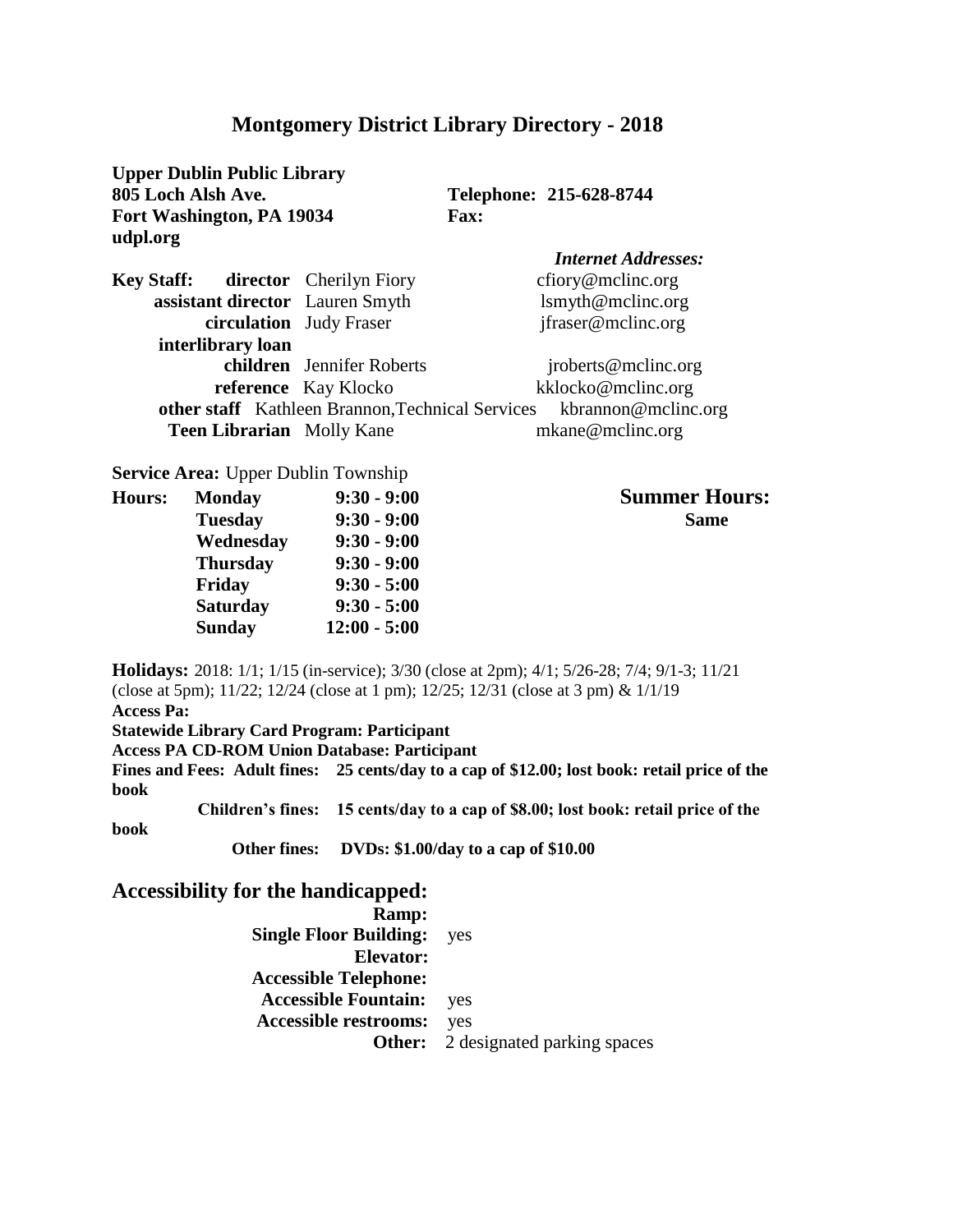| <b>Montgomery District Library Directory - 2018</b>                                                                                                                                                                                                                                                                                                                                                                                                                             |                                                                                                               |                                                                                                                      |                                                                                                                                                |                                                                    |                                                                                                                                              |
|---------------------------------------------------------------------------------------------------------------------------------------------------------------------------------------------------------------------------------------------------------------------------------------------------------------------------------------------------------------------------------------------------------------------------------------------------------------------------------|---------------------------------------------------------------------------------------------------------------|----------------------------------------------------------------------------------------------------------------------|------------------------------------------------------------------------------------------------------------------------------------------------|--------------------------------------------------------------------|----------------------------------------------------------------------------------------------------------------------------------------------|
| <b>Upper Merion Township Library</b><br>175 West Valley Forge Road<br>King of Prussia, PA 19406                                                                                                                                                                                                                                                                                                                                                                                 |                                                                                                               |                                                                                                                      |                                                                                                                                                | <b>Telephone:</b><br><b>Fax:</b><br>Director:<br><b>Childrens:</b> | 610-265-4805<br>610-265-3398<br>610-265-1196<br>610-265-4806                                                                                 |
| director<br>Laura Arnhold<br><b>Key Staff:</b><br>circulation<br><b>Mary Davenport</b><br><b>Mary Davenport</b><br>interlibrary loan<br>Jeanne Kauffman<br>children<br>reference<br>Denise Long<br>Linda Spangler<br>processing                                                                                                                                                                                                                                                 |                                                                                                               |                                                                                                                      | <b>Internet Addresses:</b><br>larnhold@mclinc.org<br>mdavenport@mclinc.org<br>jkauffman@mclinc.org<br>dlong@mclinc.org<br>lspangler@mclinc.org |                                                                    |                                                                                                                                              |
|                                                                                                                                                                                                                                                                                                                                                                                                                                                                                 | automation coord                                                                                              | Scott Widenhofer                                                                                                     |                                                                                                                                                |                                                                    | swidenhofer@umtownship.org                                                                                                                   |
| <b>Service Area: Upper Merion Township</b>                                                                                                                                                                                                                                                                                                                                                                                                                                      |                                                                                                               |                                                                                                                      |                                                                                                                                                |                                                                    |                                                                                                                                              |
| <b>Hours:</b>                                                                                                                                                                                                                                                                                                                                                                                                                                                                   | <b>Monday</b><br><b>Tuesday</b><br>Wednesday<br><b>Thursday</b><br>Friday<br><b>Saturday</b><br><b>Sunday</b> | $9:00 - 9:00$<br>$9:00 - 9:00$<br>$9:00 - 9:00$<br>$9:00 - 9:00$<br>$9:00 - 5:00$<br>$10:00 - 5:00$<br>$1:00 - 4:30$ |                                                                                                                                                |                                                                    | <b>Summer Hours:</b><br><b>Saturdays during:</b><br><b>July &amp; August</b><br>$10:00 - 2:00$<br><b>Closed Sundays: June -</b><br>September |
| <b>Holidays:</b> 2018: 1/1, 2/19 (staff training day), 3/30, 5/28, 7/4, 9/3, 10/8, 11/22, 11/23, 12/24,<br>12/25, 1/1/19<br><b>Access Pa: Yes</b><br><b>Statewide Library Card Program: Participant</b><br><b>Access PA CD-ROM Union Database:</b><br>Fines and Fees: Adult fines: 15 cents/day<br><b>Children's fines:</b><br>5 cents/day<br><b>Other fines:</b><br>DVD'S: \$2.00/day; \$10 max/item<br>Date Due: printed receipt<br><b>Accessibility for the handicapped:</b> |                                                                                                               |                                                                                                                      |                                                                                                                                                |                                                                    |                                                                                                                                              |
| Ramp:<br><b>Single Floor Building:</b><br><b>Elevator:</b><br><b>Accessible Telephone:</b><br><b>Accessible Fountain:</b>                                                                                                                                                                                                                                                                                                                                                       |                                                                                                               |                                                                                                                      | yes<br>yes<br>yes<br>yes<br>yes                                                                                                                |                                                                    |                                                                                                                                              |
| <b>Accessible restrooms:</b><br>Other:<br>yes                                                                                                                                                                                                                                                                                                                                                                                                                                   |                                                                                                               |                                                                                                                      |                                                                                                                                                |                                                                    |                                                                                                                                              |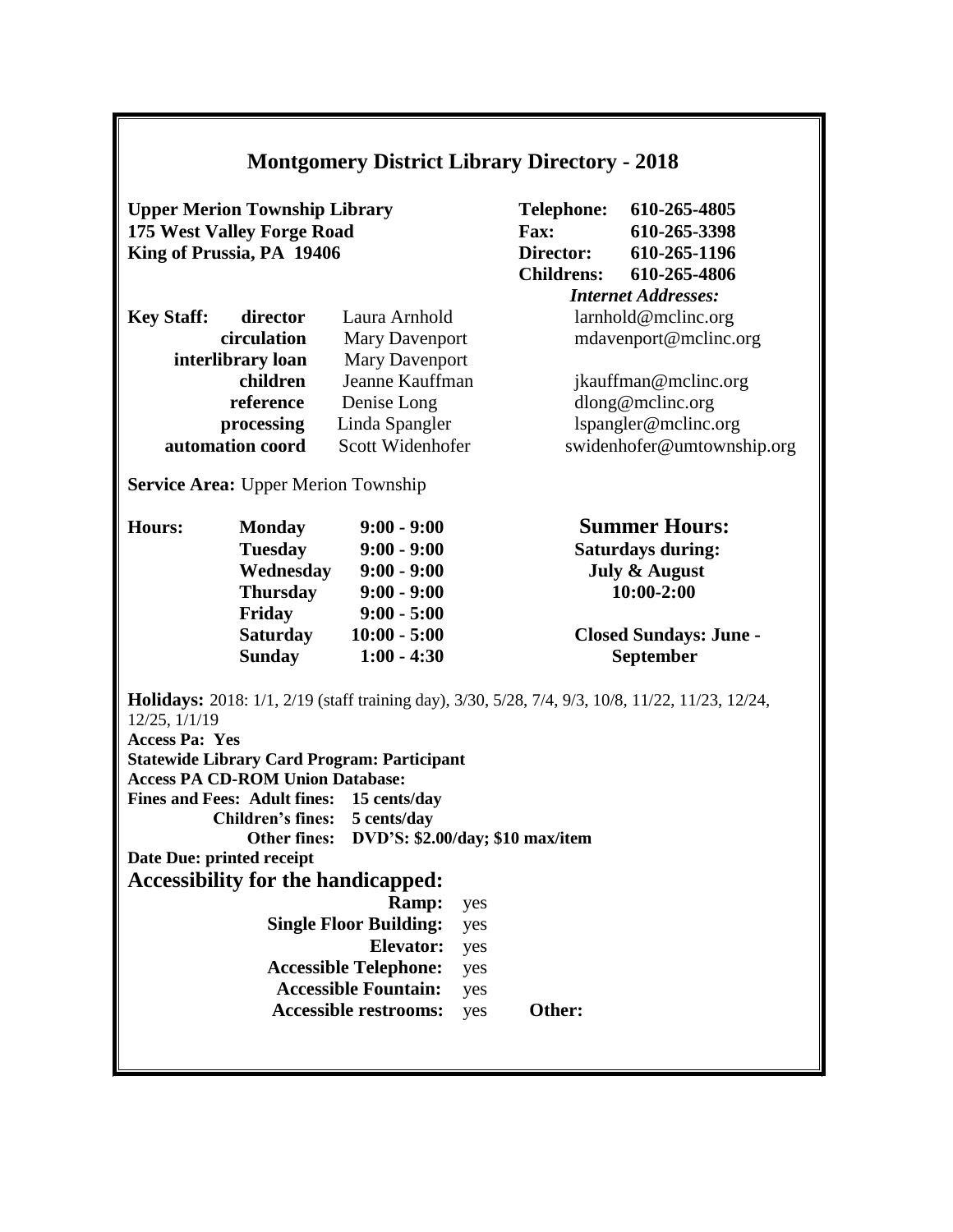**Upper Moreland Free Public Library Telephone: 215-659-0741 109 Park Ave. Willow Grove, PA 19090 www.umfpl.org** 

#### *Internet Addresses:* **Key Staff: Executive Director** Margie Peters MPeters@mclinc.org **Public Services Director** Cathy Gilmore CGilmore@mclinc.org **Info Systems/Tech Serv Director Katie Fitzpatrick KFitzpatrick@mclinc.org**<br>**Assistant Director Albert Municino AMunicino@mclinc.org** Assistant Director **Albert Municino** AMunicino@mclinc.org **The Interlibrary loan Sue Yeager** SYeager@mclinc.org<br> **Children's Librarian** James Moran **JMoran@mclinc.org** James Moran **JMoran** @mclinc.org

**Service Area:** Upper Moreland Township **District Advisory Council Member**:

| <b>Hours:</b> | <b>Monday</b>   | $10:00 - 9:00$ |
|---------------|-----------------|----------------|
|               | <b>Tuesday</b>  | $10:00 - 9:00$ |
|               | Wednesday       | $10:00 - 9:00$ |
|               | <b>Thursday</b> | $10:00 - 9:00$ |
|               | Friday          | $10:00 - 5:00$ |
|               | <b>Saturday</b> | $10:00 - 5:00$ |
|               | <b>Sunday</b>   | $1:00 - 5:00$  |

**Holidays:** 2018- 1/1; 1/15; 2/19; 4/1; 5/28; 7/4; 9/3; 11/6, 11/21 Close at 5 PM; 11/22; 12/24-25; 12/31 Close at 1 PM

| <b>Access Pa:</b>                                   |                                                |
|-----------------------------------------------------|------------------------------------------------|
| <b>Statewide Library Card Program: Participant</b>  |                                                |
| <b>Access PA CD-ROM Union Database: Participant</b> |                                                |
| <b>Fines and Fees:</b><br><b>Adult fines:</b>       | 20 cents/day to a max of \$8/item              |
| <b>Children's fines:</b>                            | 15 cents/day to a max of \$8/item              |
| <b>Other fines:</b>                                 | Video Games & DVD's: \$1.00/day; \$20 max/item |

**Date Due: Receipt or Email Accessibility for the handicapped:**

|                                  | <b>Ramp:</b> from parking lot |
|----------------------------------|-------------------------------|
| <b>Single Floor Building:</b>    | yes                           |
| <b>Elevator:</b> $n/a$           |                               |
| <b>Accessible Telephone:</b>     |                               |
| <b>Accessible Fountain:</b> yes  |                               |
| <b>Accessible restrooms:</b> yes |                               |
| Other:                           |                               |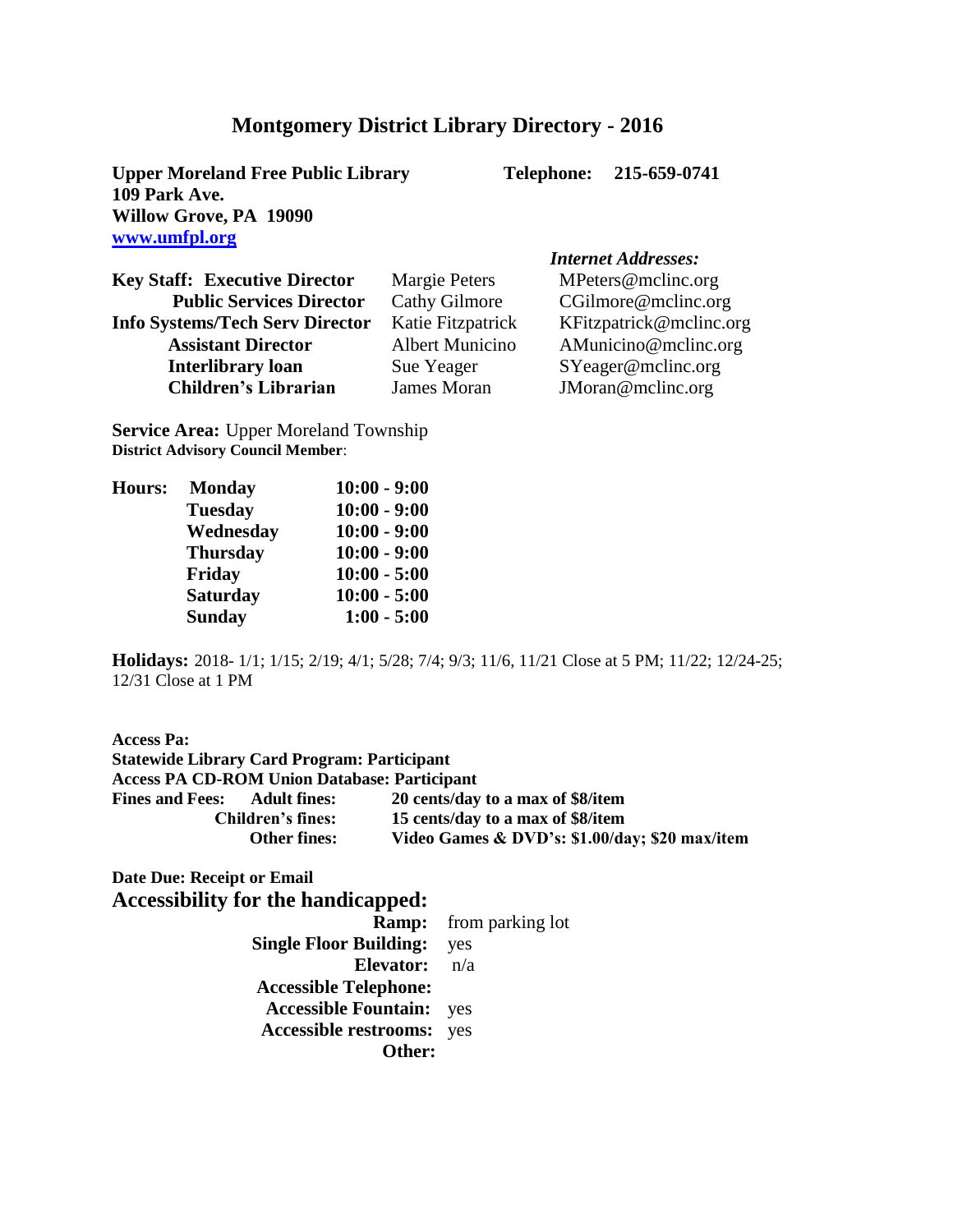| <b>Montgomery District Library Directory - 2018</b>                                                                                                          |                                                                        |                                         |     |             |                                         |
|--------------------------------------------------------------------------------------------------------------------------------------------------------------|------------------------------------------------------------------------|-----------------------------------------|-----|-------------|-----------------------------------------|
| Wissahickon Valley Public Library-Blue Bell<br><b>650 Skippack Pike</b><br>Blue Bell, PA 19422                                                               |                                                                        |                                         |     | <b>Fax:</b> | Telephone: 215-643-1320<br>215-643-6611 |
|                                                                                                                                                              |                                                                        | <b>Internet Addresses: www.wvpl.org</b> |     |             |                                         |
|                                                                                                                                                              | <b>Key Staff: director</b>                                             | <b>Anne Frank</b>                       |     |             |                                         |
|                                                                                                                                                              | circulation                                                            | Liz Shane, Lynne Tillett                |     |             |                                         |
|                                                                                                                                                              | interlibrary loan                                                      | <b>Caroline Frank</b>                   |     |             |                                         |
|                                                                                                                                                              | youth services/children                                                | Erin Mazzoni                            |     |             |                                         |
|                                                                                                                                                              | reference                                                              | <b>Adam Button</b>                      |     |             |                                         |
|                                                                                                                                                              | other staff                                                            | Vicki Spellman, Tech Services           |     |             |                                         |
|                                                                                                                                                              |                                                                        | Trudie Buri, Cataloger                  |     |             |                                         |
|                                                                                                                                                              |                                                                        |                                         |     |             |                                         |
|                                                                                                                                                              | <b>Service Area:</b> Ambler Borough, Lower Gwynedd Twp., Whitpain Twp. |                                         |     |             |                                         |
| <b>Hours:</b>                                                                                                                                                | <b>Monday</b>                                                          | $10:00 - 9:00$                          |     |             | <b>Summer Hours:</b>                    |
|                                                                                                                                                              | <b>Tuesday</b>                                                         | $10:00 - 9:00$                          |     |             | Same, except closed Sundays             |
|                                                                                                                                                              | Wednesday                                                              | $10:00 - 9:00$                          |     |             |                                         |
|                                                                                                                                                              | <b>Thursday</b>                                                        | $10:00 - 9:00$                          |     |             |                                         |
|                                                                                                                                                              | Friday                                                                 | $10:00 - 5:00$                          |     |             |                                         |
|                                                                                                                                                              | Saturday<br>$10:00 - 5:00$                                             |                                         |     |             |                                         |
|                                                                                                                                                              | <b>Sunday</b>                                                          | $1:00 - 4:00$                           |     |             |                                         |
| <b>Holidays:</b> 2018: 1/1; 2/19; 3/30-4/1; 5/26-28; 7/4; 9/1-3; 11/21 close at 5PM; 11/22; 12/24-25; 12/31<br>close at 3PM<br><b>Access Pa: Participant</b> |                                                                        |                                         |     |             |                                         |
|                                                                                                                                                              | <b>Statewide Library Card Program: Participant</b>                     |                                         |     |             |                                         |
|                                                                                                                                                              | <b>Access PA CD-ROM Union Database:</b>                                |                                         |     |             |                                         |
|                                                                                                                                                              | Fines and Fees: Adult fines: 25 cents/day to a max of \$7.50/item      |                                         |     |             |                                         |
|                                                                                                                                                              | Children's fines: 20 cents/day to max of \$5/item                      |                                         |     |             |                                         |
|                                                                                                                                                              | <b>Other fines:</b>                                                    |                                         |     |             |                                         |
|                                                                                                                                                              | <b>Videos:</b>                                                         | \$1.00/day to max of \$8                |     |             |                                         |
|                                                                                                                                                              | <b>Polaris Automated System (MCLINC)</b>                               |                                         |     |             |                                         |
| <b>Accessibility for the handicapped:</b>                                                                                                                    |                                                                        | Yes                                     |     |             |                                         |
| Ramp:                                                                                                                                                        |                                                                        | Yes                                     |     |             |                                         |
| <b>Single Floor Building:</b>                                                                                                                                |                                                                        |                                         | Yes |             |                                         |
| <b>Elevator:</b>                                                                                                                                             |                                                                        |                                         |     |             |                                         |
| <b>Accessible Telephone:</b>                                                                                                                                 |                                                                        |                                         |     |             |                                         |
| <b>Accessible Fountain:</b>                                                                                                                                  |                                                                        |                                         | Yes |             |                                         |
|                                                                                                                                                              |                                                                        | <b>Accessible restrooms:</b>            | Yes |             |                                         |
|                                                                                                                                                              | Other:                                                                 |                                         |     |             |                                         |
|                                                                                                                                                              |                                                                        |                                         |     |             |                                         |